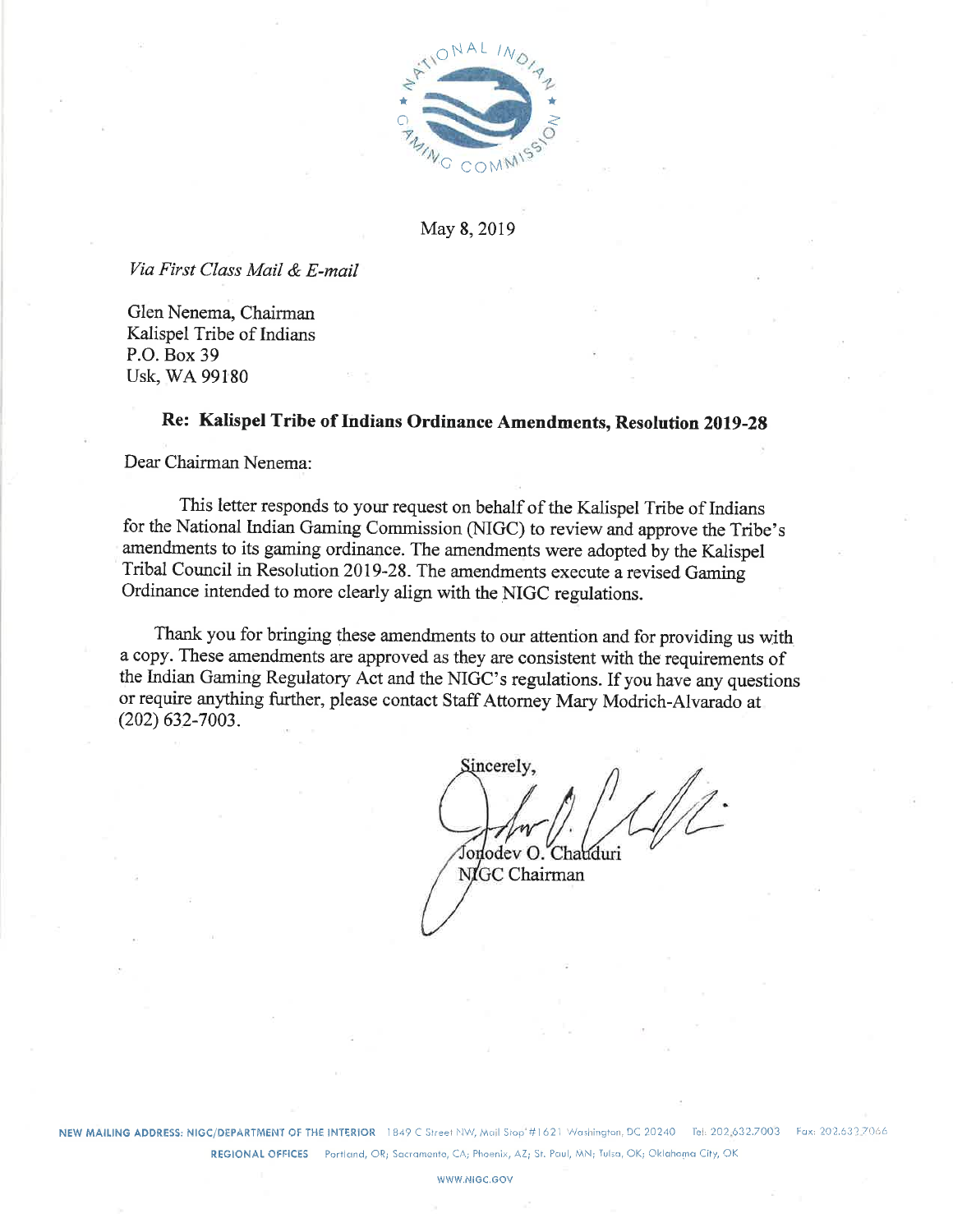$2019 - 28$ 



# **KALISPEL TRIBAL COUNCIL KALISPEL INDIAN RESERVATION** USK, WASHINGTON 99180

**MEMORANDUM:** 

To:

FROM:

SUBJECT: AMENDMENT OF CHAPTER 11 GAMING ORDINANCE **COUNCIL ACTION:** 

ADOPT AMENDED LAW AND ORDER GAMING CODE CHAPTER 11 TO SUPERSEDE RESOLUTION NO. 2018-83.

| MOTION: Ray Pierre III |  |
|------------------------|--|
| SECOND: Darren Holmes  |  |

**COUNCIL MEMBERS** Holmes anen  $101$ 

 $(NO)$ (YES) **ABSTAIN** 

**VOTE** 

**COUNCIL ACTIONS:** 

| SIGNED: | Elena / Jenemy |  |
|---------|----------------|--|

FOR: 3 AGAINST: 0

| <b>ABSTAINED:</b> |  |
|-------------------|--|
| FOR:              |  |
| <b>AGAINST:</b>   |  |

DATE:  $3-26-19$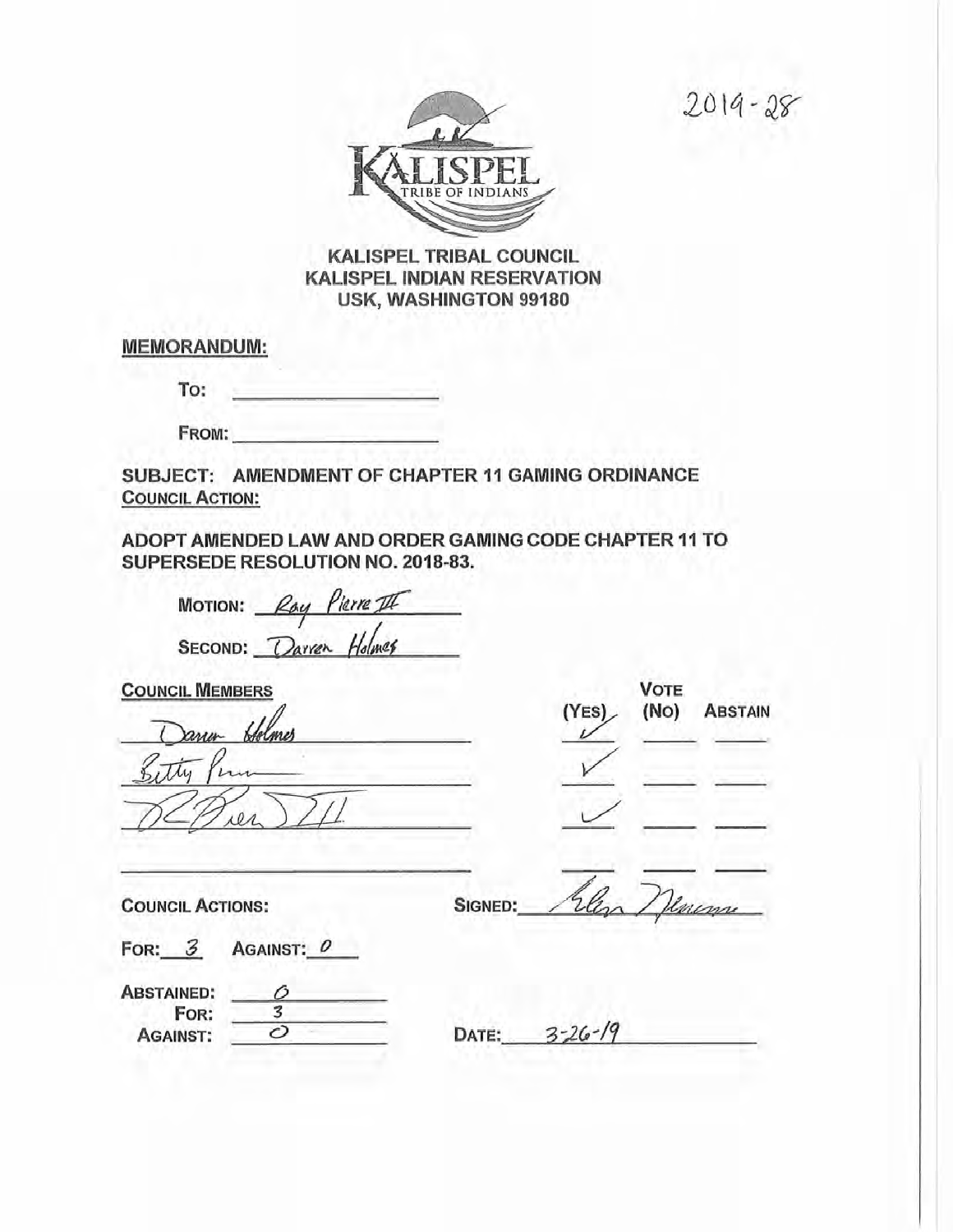KALISPEL RESOLUTION NO. 2019- $28$ 



Kalispel Tribe of Indians P.O. Box 39 Usk, WA 99180

(509) 445-1147 (509) 445-1705 fax www.kalispeltribe.com

# **RESOLUTION**

- WHEREAS, the Kalispel Business Committee is the duly constituted governing body of the Kalispel Tribe by the authority of the Constitution and By-Laws for the Kalispel Tribe; and
- under the Constitution and By-Laws of the Tribe, the Kalispel Business WHEREAS, Committee is charged with the duty of protecting the health, security, and general welfare of the Tribe and all reservation residents; and
- there is a need to amend the Law and Order Code Chapter  $11 -$ Kalispel Tribe WHEREAS, Gaming Ordinance to comply with meeting the ordinance requirements of IGRA and the National Indian Gaming Commission's regulations; and
- WHEREAS, the Tribe's Gaming Ordinance Chapter 11 was amended on September 25, 2018, Resolution No. 2018-83;
- NOW THEREFORE, BE IT RESOLVED, that the Tribe's Gaming Ordinance is further amended to include provisions that address the Tribe's regulatory needs; and

BE IT FURTHER RESOLVED, that this Resolution superseded Resolution No. 2018-83.

#### **CERTIFICATION**

The Kalispel Business Committee adopted the foregoing RESOLUTION at a meeting held on the 26 day of *March*, 2019, at the Tribal office on the Kalispel Indian Reservation near Usk, Washington, with the required quorum present by a vote of  $\overline{3}$  FOR and  $\overline{0}$ AGAINST.

**GLEN NENEMA, CHAIRMAN** KALISPEL BUSINESS COMMITTEE (TERM EXPIRES JUNE 2020)

DARREN HOLMES, SECRETARY KALISPEL BUSINESS COMMITTEE (TERM EXPIRES JUNE 2019)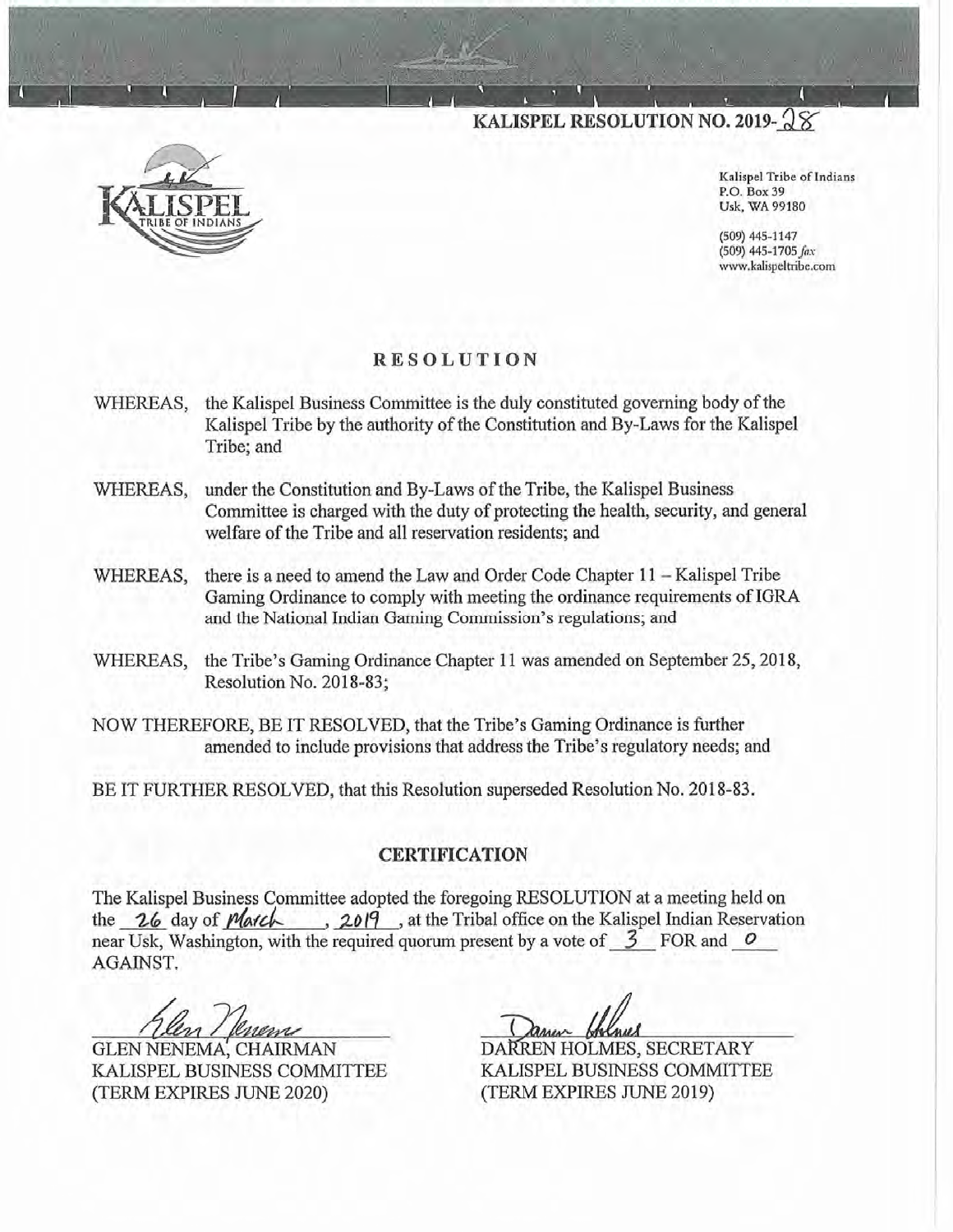# CHAPTER 11 - KALISPEL TRIBE GAMING ORDINANCE

#### SECTION 11-1: PURPOSE OF THIS ORDINANCE

#### 11-1.01 PURPOSE

The purposes of this Ordinance are:

- (1) To provide a new and continuous source of revenue to the Tribe for the Tribe's governmental needs;
- (2) To insure the proper regulation and operation or authorize amusement games and gambling;
- (3) To allow Tribal members and guests to participate in certain forms of amusement games and gambling;
- (4) To provide for the social welfare and protection of Tribal members and all others who reside within or who may pass through the reservation;
- (5) To preempt State law including the licensing, taxing, revenue distributions and enforcement parts of Washington State RCW 9.46 as that law may apply to those activities specifically covered by this Ordinance, and to implement in the place of State law, Tribal regulation and control of the activities covered herein.

#### SECTION 11-2: PUBLIC POLICY

### 11-2.01 PUBLIC POLICY

Public policy of the Kalispel Tribe concerning gaming:

- (1) The Kalispel Business Committee hereby finds, and declares to be the public policy of the Kalispel Tribe that:
	- (A) The gaming industry is vitally important to the economy of the Tribe and general welfare of the Tribal members.
	- (B) The growth and success of gaming is dependent upon public confidence and trust that licensed gaming is conducted honestly and competitively, and that gaming is free from criminal and corruptive elements.
	- (C) Public confidence and trust can only be maintained by strict regulation of all persons, locations, practices, activities related to the operation of licensed gaming establishments.
	- (D) All establishments where gaming is conducted and where gambling devices are operated must therefore be licensed, controlled and assisted to protect the public health, safety, morals, good order and general welfare of the Tribal members, to foster the stability and success of gaming.
- (2) No applicant for a license has any right to a license or the granting of the approval sought. Any license issued pursuant to the provisions of this Ordinance is a revocable privilege, and no holder acquires any vested right therein or thereunder.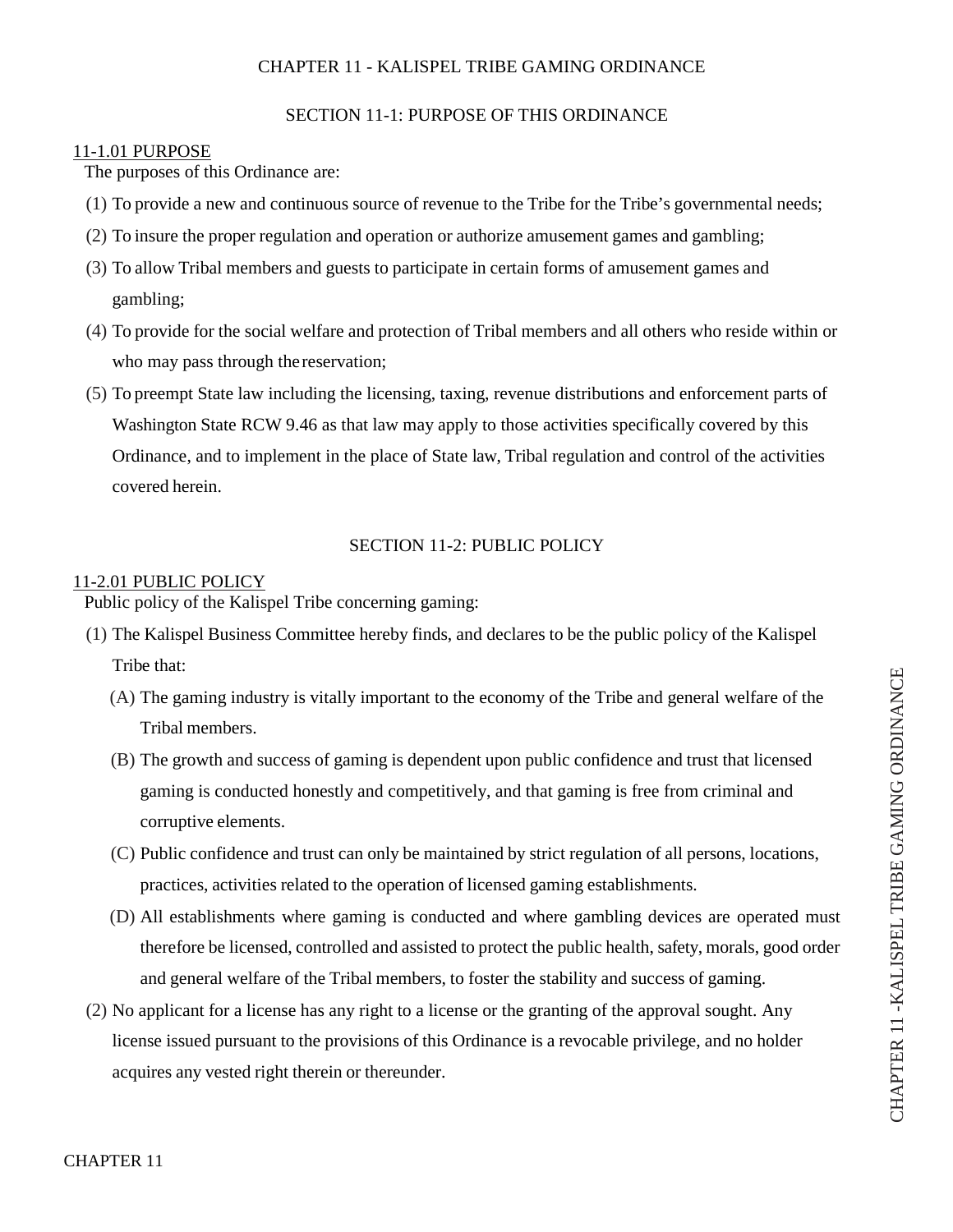# SECTION 11-3: DEFINITIONS

#### 11-3.01 DEFINITIONS

As used in this Ordinance, the following words or phrases shall each have the designated meaning unless a different meaning is expressly provided, or the context is clearly indicated:

- (1) "Adjusted gross receipts" shall be computed according to the following formula: Gross receipts minus total moneys expended for prizes and operators' salaries.
- (2) "Bingo equipment' includes all equipment which is actually used, or made or sold for the purpose of use, in bingo games for which consideration is charged persons to play in connection with which prizes are awarded. Unless otherwise specified, the term shall include, but not be limited to, machines or other devices from which balls or other items are withdrawn to determine the letters and numbers or other symbols to be called, those balls or items themselves, bingo cards, and any other device commonly used in the direct operation of the game.

Bingo game sets commonly manufactured and sold as children's games for retail price of twenty-five (25) dollars or less shall be presumed not to be bingo equipment for purposes of this Ordinance unless the set, or portion thereof is actually used in a bingo game defined in subsection (5) below.

- (3) "Board" means the Kalispel Tribal Gaming Board, including its designated agents.
- (4) "Class I Gaming" means social games played solely for prizes of minimal value or traditional forms of Indian gaming engaged in by individuals as a part of or in connection with, tribal ceremonies or celebration.
- (5) "Class II Gaming" means:
	- (A) the game of chance commonly known as bingo (whether or not electronic, computer, or other technological aids are used):
		- (i) which is played for prizes, including monetary prizes, with cards bearing numbers or other designations;
		- (ii) in which the holder of the card covers such numbers or designations when objects, similarly numbered or designated, are drawn or electronically determined; and
		- (iii) in which the game is won by the first person covering a previously designated arrangement of numbers or designations on such cards, including (if played in the same location) pull tabs, lotto, punch boards, tip jars, instant bingo, and other games similar to bingo; and
	- (B) card games that are:
		- (i) explicitly authorized by laws of the State of Washington;or
		- (ii) are not explicitly prohibited by the laws of the Kalispel Tribe of Indians and the State of Washington and are played at any location in the State of Washington, but only if such card games are played in conformity with those laws and regulations (if any) of the State of

Washington regarding hours or periods of operation of such card games or limitations on

CHAP TER

R 11 -KA

LIS PEL

L TRIBE

GAMI  $\mathsf{Z}$ ロ

ORDINANCE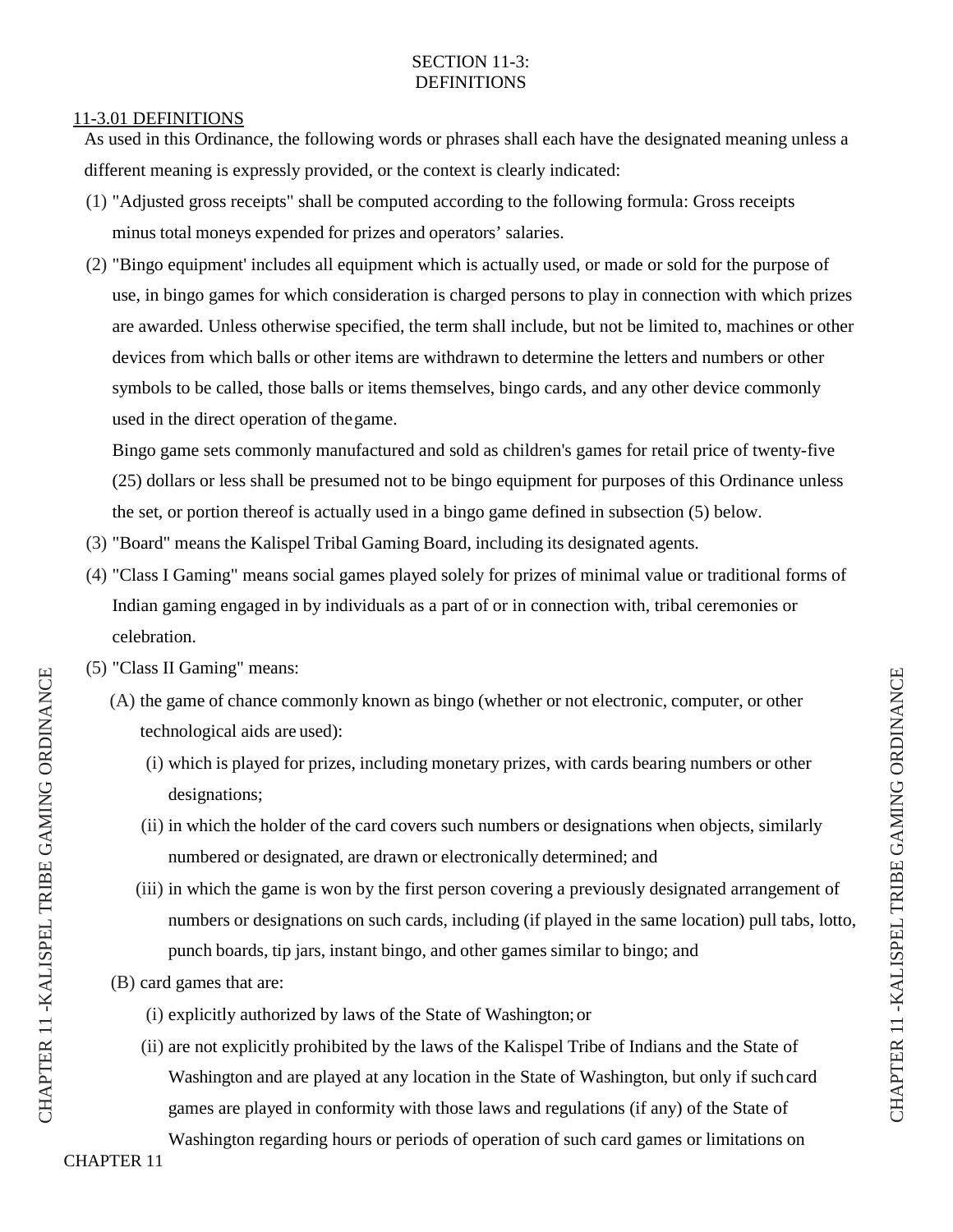wagers or pot sizes in such card games.

- (C) The term "class II gaming" does not include:
	- (i) any banking card games, including baccarat, chemin de fer, or blackjack (21); or
	- (ii) electronic or electro mechanical facsimiles of any game of chance or slot machines of any kind.
- (D) Notwithstanding any other provisions of this section, the term "class II gaming" includes those card games played in the State of Washington, that were actually operated in the State by an Indian Tribe on or before May 1, 1988, but only to the extent of the nature and scope of the card games that were actually operated by an Indian tribe in the State on or before such date.
- (6) "Class III Gaming" means all forms of gaming that are not Class I gaming or Class II gaming. Class III gaming includes, but is not limited to,
	- (A) Any house banking game, including but not limited to
		- (i) Card games such as baccarat, chemin de fer, blackjack (21), and pai gow (if played as house banking games);
		- (ii) Casino games such as roulette, craps, and keno;
	- (B) Any slot machines as defined in 15 U.S.C. Sec. 1171(a)(1) and electronic or electro mechanical facsimile of any game of chance.
	- (C) Any sports betting and parimutual wagering including but not limited to wagering on horse racing, dog racing or jai alai; or
	- (D) Lotteries.
- (7) "Council" means the Kalispel Business Committee of the Kalispel Indian Reservation.
- (8) "Game" and "gambling game" mean any banking or percentage game played with cards or any device, for money, property, credit or any representative of value, including bingo, pan, poker, Texas hold-em, twenty-one, and all other forms of gaming as defined in 25 U.S.C. Section 2703 (7) and (8) but shall not include social games in private homes or residences, not open to the general public, and not otherwise subject to regulation under the provisions of this Ordinance.
- (9) "Gambling": A person engages in gambling if he stakes or risks something of value upon the outcome of a contest of chance or a future contingent event not under his control or influence, upon an agreement or understanding that he or someone else will receive something of value in the event of a certain outcome, but shall not include bona fide business transactions valid under the law of contracts, nor include traditional Indian games played by Tribal members and their guests.
- (10) "Gross receipts" means the total of all sums received as revenue from the operation of an authorized gambling activity during a given period of time, without allowances, or deduction for pay out of winnings, costs of the transaction, cost of materials or equipment used, labor expense, salaries or any

other compensation for services rendered, interest, discount, rent, taxes, or any other allocated or

CHAPTER 11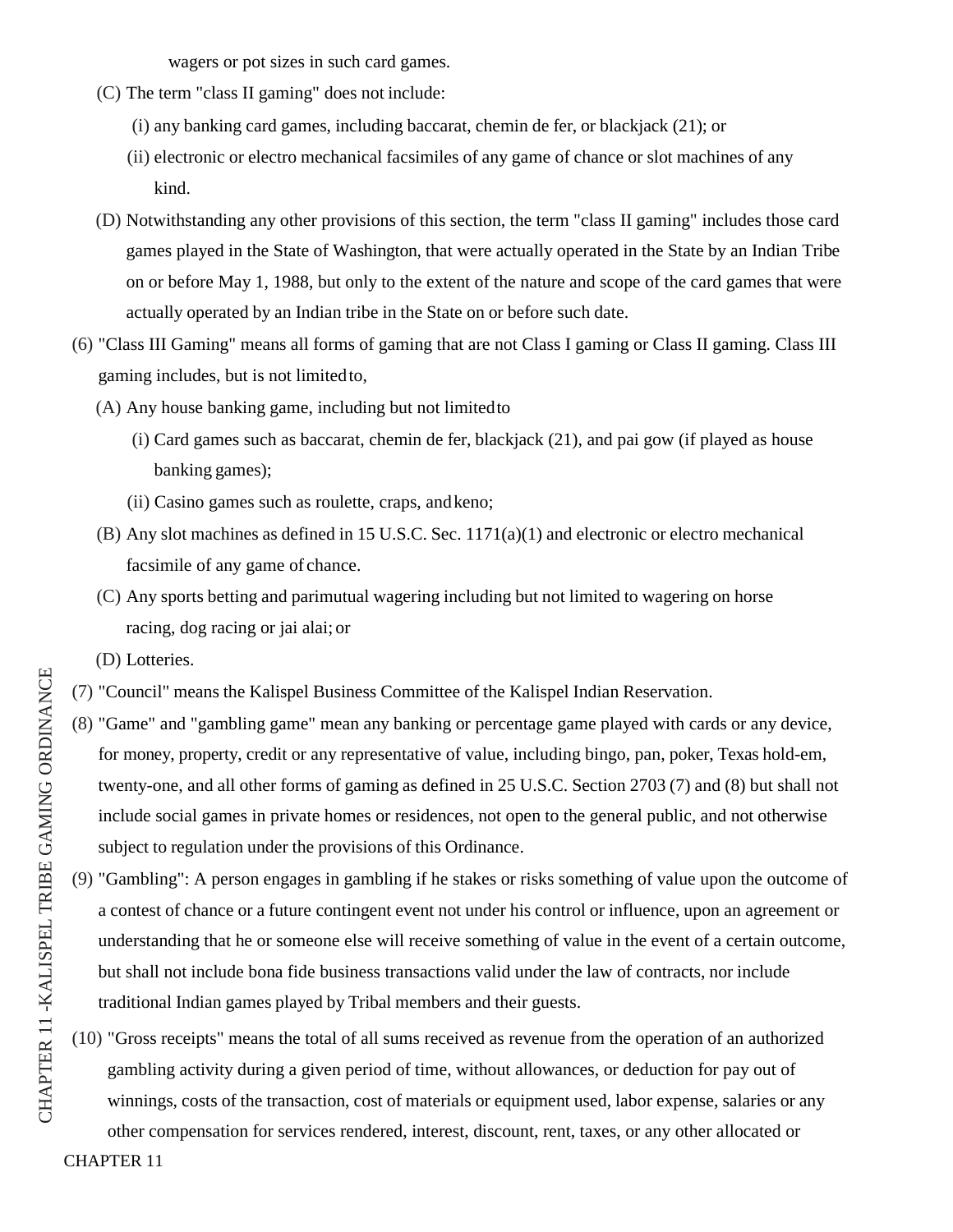allocable expense or loss during the same period of time.

- (11) "Immediate family" means and is limited to, the subject individual's spouse, children, and parents--- adopted or biological.
- (12) "Indian Land" means:
	- (A) Any lands located within the exterior boundaries of the Kalispel Indian Reservation; and
	- (B) Any lands title to which is either held in trust by the United States for the benefit of the Kalispel Tribe of Indians, or held by the Kalispel Tribe of Indians subject to restriction by the United States against alienation and over which the Kalispel Tribe of Indians exercises governmental power; and
	- (C) Any lands title which is either held in trust by the United States for the benefit of the individual Indian or held by an individual Indian subject to restriction by the United States against alienation and over which the Kalispel Tribe of Indians exercises governmental power.
- (13) "Key Employee" means all employees who have authority over receipt or distribution of revenues from the gaming activity, and shall include but not be limited to bingo callers, counting room supervisor, cashiers, dealers, pit bosses, floor managers, chief of security, supervisors, custodian of gaming supplies or cash, croupier, approver of credit, or custodian of gambling devices including persons with access to cash and accounting records within such devices. If not otherwise included, any other person whose total cash compensation is in excess of \$50,000 per year. If not otherwise included, the four most highly compensated persons in the gaming operation.
- (14) "Lottery" means a scheme, plan or device for the distribution of money or property by an element of chance which, for the opportunity to possibly share in such distribution, persons have paid or agreed to pay a valuable consideration. "Valuable consideration" as an element of a lottery shall not include:
	- (A) Listening to or watching a television or radio program or subscribing to a cable television service;
	- (B) Filling out and returning a coupon or entry blank or facsimile which is received through the mail or published in a newspaper or magazine, or in a program sold in conjunction with and at a regularly scheduled sporting event, or the purchase of such a newspaper, magazine or program;
	- (C) Sending a coupon or entry blank by mail to a designated address in connection with a promotion conducted in the State of Washington;
	- (D) Visitation to any business establishment to obtain a coupon or entry blank;
	- (E) Mere registration without the purchase of any goods or services;
	- (F) Expenditure of time, thought, attention or energy in pursuing promotional material;
	- (G) Placing or answering a telephone call in a prescribed manner or otherwise making a prescribed response or answer; or
	- (H) Furnishing the container of any product as packaged by the manufacturer, or a particular portion thereof but only if furnishing a plain piece of paper or card with the name of the manufacturer or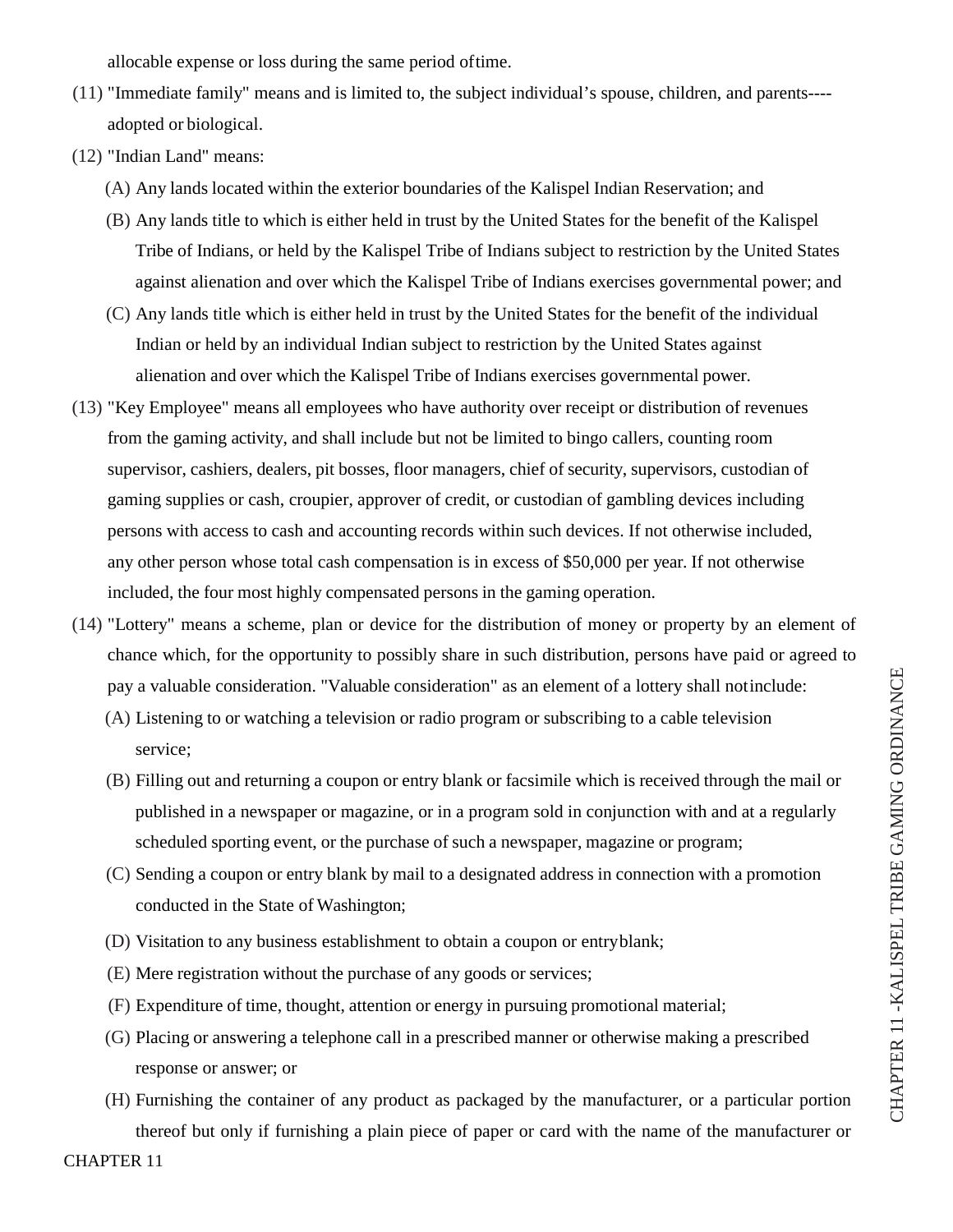product handwritten on it is acceptable in lieu thereof.

- (15) "Management Contract" means any contract, subcontract, or collateral agreement between the Kalispel Tribe and a contractor or between a contractor or subcontractor, if such contract or agreement provides for management of all or part of a gaming operation, excluding those parts of the operation that are not related to specific gaming activities. "Management" specifically in the context of this definition means policy decision-making authority regarding the gaming activity.
- (16) "Net Revenue" means gross gaming revenue of an Indian gaming operation less amounts paid out as, or paid for, prizes and less total gaming-related operating expenses, excluding management fees.
- (17) "Patron" means any person or group of persons who participate as players in games as defined by this Ordinance, or who are physically present on premises wherein or whereon such games are being played, but shall not include current employees of the gaming establishment who are actually providing services at the time of such games are being played.
- (18) "Person" means any association, partnership, corporation, firm, co-operative or other forms of business entity, as well as a natural person.
- (19) "Premises" means land together with all buildings, improvements, fixtures, and personal property located thereon.
- (20) "Primary Management Official" means the person having management responsibility for a management contract, any person who has authority to hire and fire employees, to supervise employees or to establish operational policy for the gaming operation, the chief financial officer or other person who has financial management responsibility.
- (21) "Pulltab" means a single folder or banded ticket or card, the face of which is initially covered or otherwise hidden from view to conceal a number, symbol or set of symbols, a few of which numbers or symbols out of every set of pulltabs have been designated in advance and at random as prize winners, when for the opportunity to obtain each such folded or bonded ticket or card, view the numbers or symbols thereon and possibly obtain a prize-winning pulltab a person pays some consideration to an operator.
- (22) "Punch board" means a board or similar item containing a number of holes or receptacles of uniform size in which are placed mechanically and at random serially numbered slips of paper or other substance which may be punched or drawn from said hole or receptacle by any person desiring to do so, when, for the opportunity to obtain symbols thereon and possibly obtain a prize-winning slip of paper, a person pays some consideration to an operator.
- (23) "Raffle" means a game in which tickets bearing and individual number are sold and in which a prize or prizes are awarded on the basis of a drawing from said tickets by the person or persons conducting the game.
- $(24)$  "Reservation" means the Kalispel Indian Reservation.

CHAPTER 11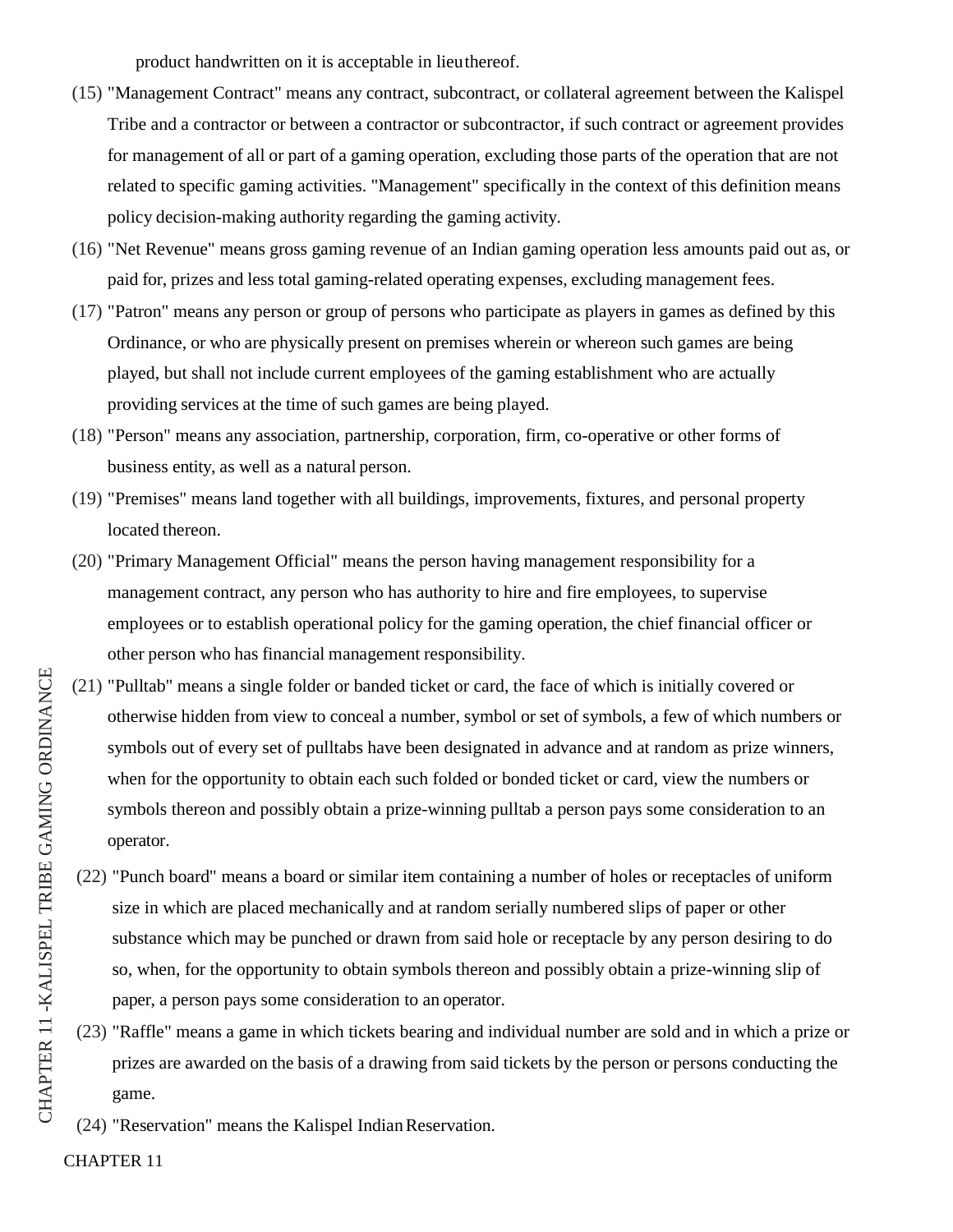- (25) "Services" means labor provided by one person to or for another, where such labor is provided in pursuit of the purposes of gambling on the Kalispel Reservation.
- (26) "Tribe" and "Tribal" refer to the Kalispel Indian Tribe of the Kalispel Reservation.
- (27) "Tribal-State Compact" means a written document, either negotiated and agreed to by the Kalispel Tribe and an official or agency of the State of Washington, or prescribed by the Secretary pursuant to 25 U.S.C. Sec. 2710(7)(B), governing the conduct of Class Ill gaming activities on Indian lands.

# SECTION 11-4: AUTHORIZED ACTIVITIES

# 11-4.01 AUTHORIZED ACTIVITIES

The Kalispel Tribe may operate or authorize Class II and Class Ill gaming activities, including bingo, lotteries, raffles, punch boards, and all other forms of gaming as defined in 25 U.S.C. Section 2703 (7) and (8), and pulltabs consistent with the provisions of this ordinance.

If the Indian Gaming Regulatory Act is unconstitutional, the Board may license and regulate Class Ill gaming activities without regard to the IGRA and without regard to the laws of the State of Washington. In such situation, agents of the Washington State Gambling Commission are prohibited from entry onto Indian lands subject to the jurisdiction of the Kalispel Tribe of Indians.

### 11-4.02 LICENSE REQUIRED

It is unlawful for any person, either as owner, lessee or employee, whether for hire or not, either solely or in conjunction with others to knowingly license any gambling game within the exterior boundaries of the Kalispel Reservation unless licensed by the Board. The Board shall issue a separate license to each place, facility, or location on Indian lands where the Tribe elects to allow gaming.

Each gaming facility shall be constructed, maintained, and operated in a manner that adequately protects the environment and the health and safety of the public.

#### 11-4.03 TRADITIONAL INDIAN GAMES

Traditional Indian games played by Tribal members and their guests shall not constitute gaming within the meaning of this Ordinance.

#### SECTION 11-5: RULES OF CONSTRUCTION

#### 11-5.01 RULES OF CONSTRUCTION

In this title, unless otherwise specifically provided:

- (1) The masculine includes the feminine;
- (2) The singular includes the plural;
- (3) "Includes" or "including" are not limiting; and
- (4) "Or" is not exclusive.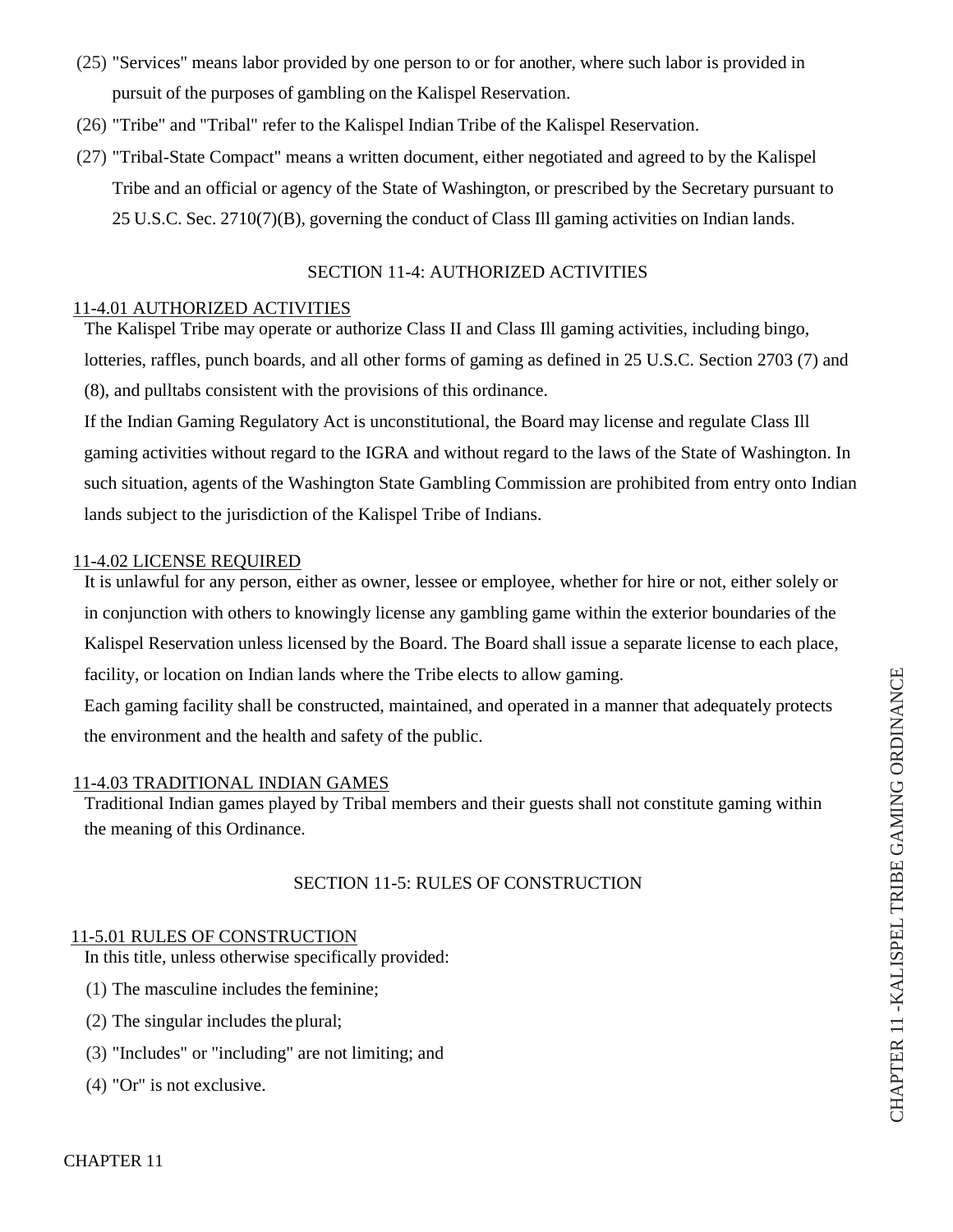# SECTION 11-6: ADMINISTRATION

# 11-6.01 KALISPEL TRIBAL GAMING BOARD ESTABLISHED

The Kalispel Tribal Gaming Board, consisting of the seated members of the Kalispel Tribal Council, is hereby created. The Tribal Gaming Board may delegate their authority to other individuals. This delegation must be approved by the Kalispel Tribal Council through Resolution.

# 11-6.02 OWNERSHIP - REVENUES TO BENEFIT TRIBE (res. 2008-44)

Except as provided in section 11-9, the Tribe shall have the sole proprietary interest in, and the sole responsibility for the conduct of any gaming operation authorized by this Ordinance, unless the Tribe elects to allow individually owned gaming. Such provision does not, however, limit the Tribe's ability to enter into a management contract wherein net revenues are divided between the Tribe and other parties to the contract. A gaming establishment shall be operated so as to produce the maximum amount of net revenues to the Tribe. Except as provided in section 11- 9.02, net revenues will go entirely to the Tribe and will be used solely for the following purposes:

- (1) to fund tribal government operations or programs;
- (2) to provide for the general welfare of the Tribe and its members;
- (3) to promote tribal economic development;
- (4) to donate to charitable organizations; or
- (5) to help fund operations of local government agencies.

Net revenues from the gaming establishment may be used to make per capita payments to members of the Tribe upon the preparation of a plan to allocate revenues to the above uses and approval of this plan by the Secretary of the Department of Interior.

# 11-6.03 LICENSING POWERS

- (1) The provisions of this Ordinance with respect to Tribal gaming licenses must be administered by the Board or its designated agents for the protection of the public and in the public interest in accordance with the policy of the Kalispel Tribe.
- (2) The Board or its designated agents shall be charged with the responsibility to promulgate regulations necessary to administer the provisions of this Ordinance. Their duties shall include but not be limited to the following:
	- (A) Printing and making available application forms for initial and renewal licenses, as well as any other necessary forms required by this Ordinance;
	- (B) Supervising the collection of all fees and taxes prescribed in this Ordinance;
	- (C) Processing all license applications and tax returns;
	- (D) Issuing licenses;
- CHAPTER 11 (E) Determining applicable license fees;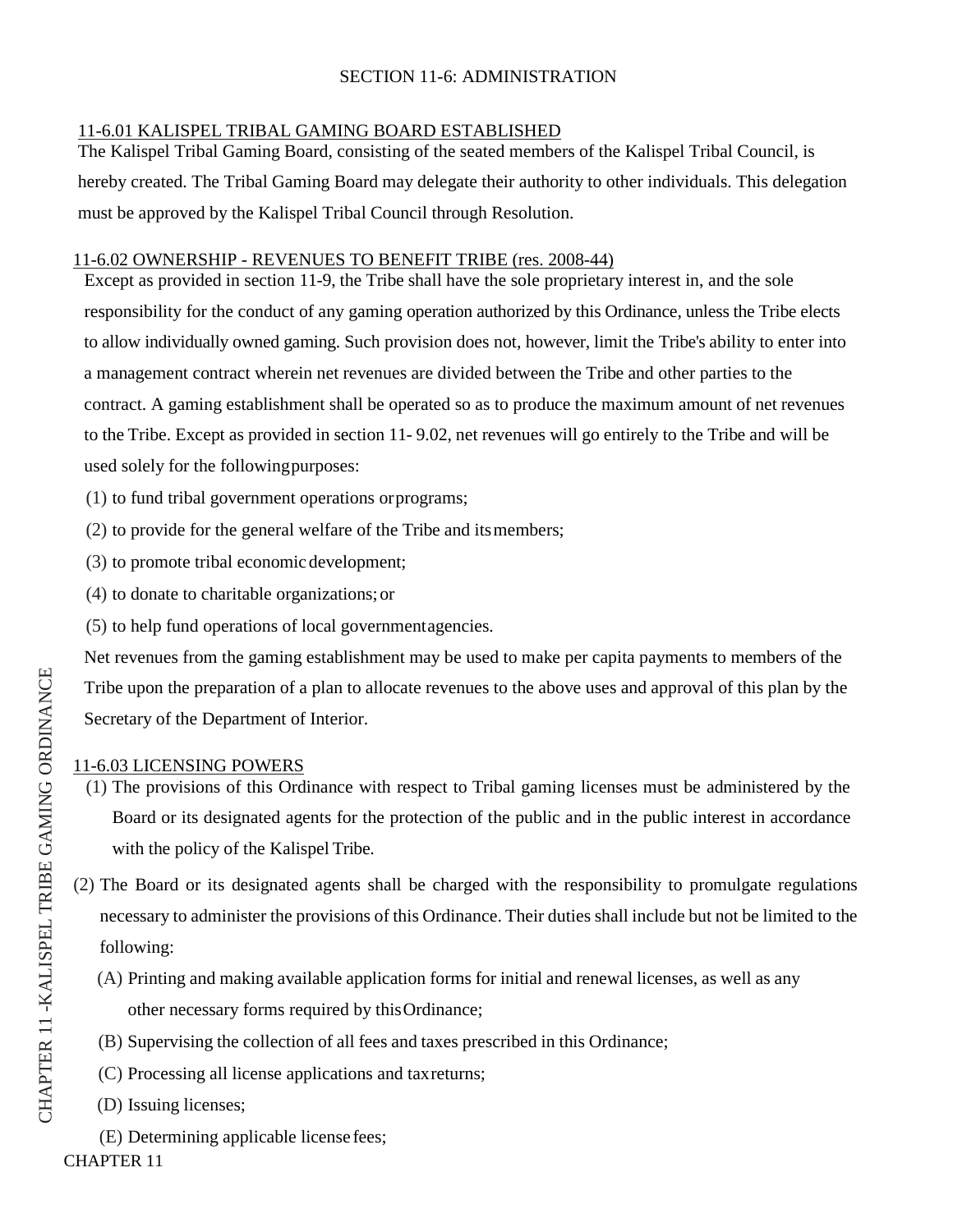- (F) Auditing all returns;
- (G) The Board shall investigate the qualifications of each applicant under this Ordinance before any license is issued, and shall continue to observe the conduct of all licensees and other persons having a material involvement directly or indirectly with a licensed gaming operation to ensure that licenses are not issued or held by, nor is there any material involvement directly or indirectly with a licensed gaming operation by unqualified, or unsuitable person or persons whose operations are conducted in an unsuitable manner or in unsuitable or prohibited places or locations.
- (H) The Board has full and absolute power and authority to deny any application or limit, condition, restrict, revoke or suspend any license or fine any person licensed for any cause deemed reasonable by the Board. In all decisions, the Board shall act to promote and ensure integrity, security, honesty, and fairness of the operation and administration of all gaming activities.
- (I) The Board and their agents may:
	- (i) Inspect and examine all premises wherein gaming is conducted.
	- (ii) Inspect all equipment and supplies in, upon or about such premises.
	- (iii) Summarily seize and remove from such premises and impound any equipment or supplies for the purpose of examination and inspection.
	- (iv) Demand access to and inspect, examine, photocopy and audit all papers, books and records of licensees, on their premises, or where as practicable and in the presence of the licensee or his agent, respecting the gross income produced by any gaming business, and require verification of income, and all other matters affecting the enforcement of the policy.
	- (v) To seize and impound any patron's winnings which the Board may have reasons to believe may have been won or obtained in violation of this Ordinance pending a civil forfeiture hearing on such seizure.
	- (J) For the purpose of conducting audits after the cessation of gaming by a licensee, the former licensee shall furnish, upon demand of an agent of the Board, books, papers and records as necessary to conduct the audits. The former licensee shall maintain all books, papers and records necessary for audits for a period of one (1) year after the date of the surrender or revocation of his gaming license.

# 11-6.04 ADMINISTRATIVE DUTIES OF THE TRIBAL GAMING BOARD

The Tribal Gaming Board shall perform all duties, exercise all powers, assume and discharge all responsibilities, and carry out and affect all purposes of this Ordinance relating to the regulation of all gaming activity. In all decisions, the Board shall act to promote and ensure integrity, security, honesty, and fairness of the operation and administration of all gaming activity. The Board's duties shall include but not be limited to the following:

CHAPTER 11 (1) Cause to be conducted independent audits of gaming operations annually and shall submit the results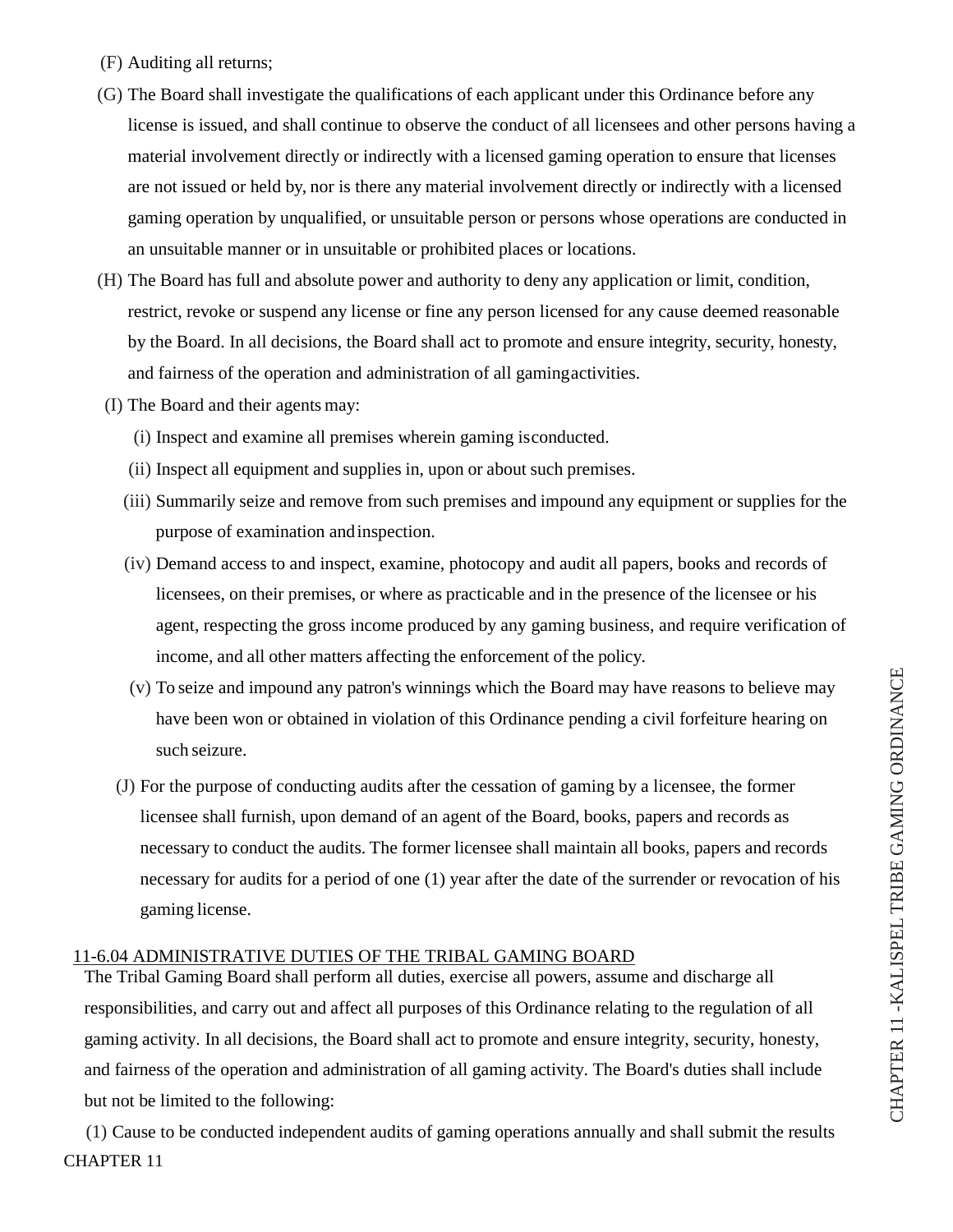of those audits to the National Indian Gaming Commission ("NIGC"), specifically including all gaming-related contracts that result in the purchase of supplies, services or concessions for more than \$25,000 in any year (except contracts for professional legal and accounting services);

- (2) Assure that all gaming activity is conducted in a manner which adequately protects the environment and the public health and safety;
- (3) Proscribe an adequate system which ensures that background investigations are conducted on all primary management officials and key employees of any gaming operation and that oversight of such officials and their management is conducted on an ongoing basis. In conducting a background investigation, the Board or its agent shall promise to keep confidential the identity of each person interviewed in the course of the investigation.
- (4) The Board shall immediately notify the NIGC of the issuance of such licenses. The Board will review all applications and background investigations to ensure that no person shall be eligible for licensure in or with any part of the gaming operation if that person's prior activities, criminal record, if any, or reputation, habits and associations pose a threat to the public interest or to the effective regulation of gaming, or create or enhance the dangers of unsuitable, unfair, or illegal practices and methods and activities in the conduct of gaming. The Board shall notify the NIGC of the results of such background checks before the issuance of such licenses;
- (5) Recommend the hiring of such professional, clerical, technical, and administrative personnel as may be necessary to carry out the provisions of this Ordinance;

Identify and make necessary arrangements for a law enforcement agency to take fingerprints and for conducting a criminal history check which shall, at a minimum, include a check through the Federal Bureau of Investigation National Criminal Information Center;

(6) Review all records, documents, and anything else necessary and pertinent to enforcement of any provisions of this Ordinance.

# 11-6.05 MEETINGS OPEN TO PUBLIC

General meetings of the Board shall be open to the general membership of the Kalispel Tribe, all meetings shall be governed by Roberts Rules of Order.

# 11-6.06 QUORUM - MAJORITY VOTE

A quorum shall consist of three members of the Board. All decisions shall be made by majority vote of the quorum present (or participating by telephone line), unless indicated otherwise in this Ordinance. Proxy or assignments of voting shall be prohibited.

# 11-6.07 AMENDING REGULATIONS

The Board may summarily adopt, amend or repeal any regulation if the Board determines such action is necessary for the preservation of the public peace, health, safety, morals, and good order or general welfare of the Kalispel Tribe of Indians.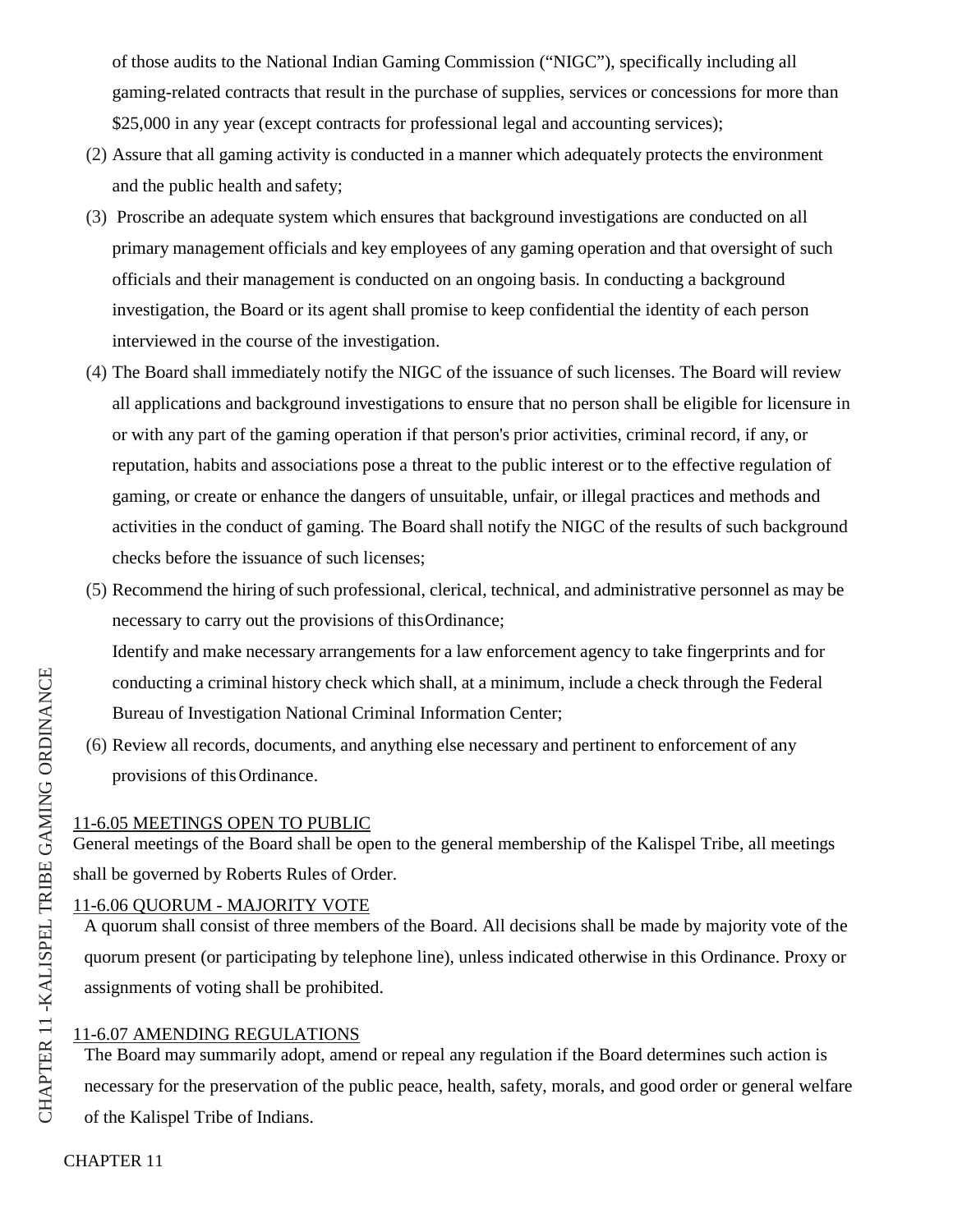### 11-6.08 POWERS OF DELEGATION

The Board may organize itself into functional divisions as it may deem necessary and from time to time alter such plan of organization as it may deem expedient. The Board shall establish its own budget for operations, and acquire such furnishings, equipment, supplies, stationary, books, motor vehicles, and other things as it may deem necessary or desirable in carrying out its functions, and incur such other expenses, within the limit of funds available to it, as it may deem necessary. Within the limits of the budget, the Board shall employ and fix the salaries of or contract for the services of such professional, technical and operational personnel and consultants as the execution of its duties and the operation of the Board may require. When the Tribe employs a Key Employee or Primary Management Official, The Board shall keep and maintain a file of said applications for licenses under this ordinance, together with a record of all action taken with respect to such applications.

# 11-6.09 DUTY OF BOARD TO INITIATE PROCEEDINGS, ACTIONS

The Board shall initiate proceedings or actions appropriate to enforce the provisions of this Ordinance, and may request that the Tribal prosecuting attorney prosecute any public offense committed in violation of this Ordinance.

# SECTION 11-7: LICENSES FOR KEY EMPLOYEES AND PRIMARY MANAGEMENT OFFICIALS 11-7.01 APPLICATION FORMS

(1) The following notice shall be placed on the Tribe's license application form for a key employee or a primary management official before it is filled out by an applicant:

In compliance with the Privacy Act of 1974, the following information is provided: Solicitation of the information on this form is authorized by 25 U.S.C. §§ 2701 et seq. The purpose of the requested information is to determine the eligibility of individuals to be granted a gaming license. The information will be used by the Tribal gaming regulatory authorities and by the NIGC members and staff who have need for the information in the performance of their official duties. The information may be disclosed by the Tribe or the NIGC to appropriate Federal, Tribal, State, local, or foreign law enforcement and regulatory agencies when relevant to civil, criminal or regulatory investigations or prosecutions or when pursuant to a requirement by a tribe or the NIGC in connection with the issuance, denial, or revocation of a gaming license, or investigations of activities while associated with a tribe or a gaming operation. Failure to consent to the disclosures indicated in this notice will result in a tribe being unable to license you for a primary management official or key employee position.

- (A) The disclosure of your Social Security Number ("SSN") is voluntary. However, failure to supply a SSN may result in errors in processing your application.
- (2) The following additional notice shall be placed on the application form for a key employee or a primary management official before it is filled out by an applicant:

A false statement on any part of your license application may be grounds for denying a license or the

CHAPTER 11 suspension or revocation of a license. Also, you may be punished by fine or imprisonment (U.S. Code,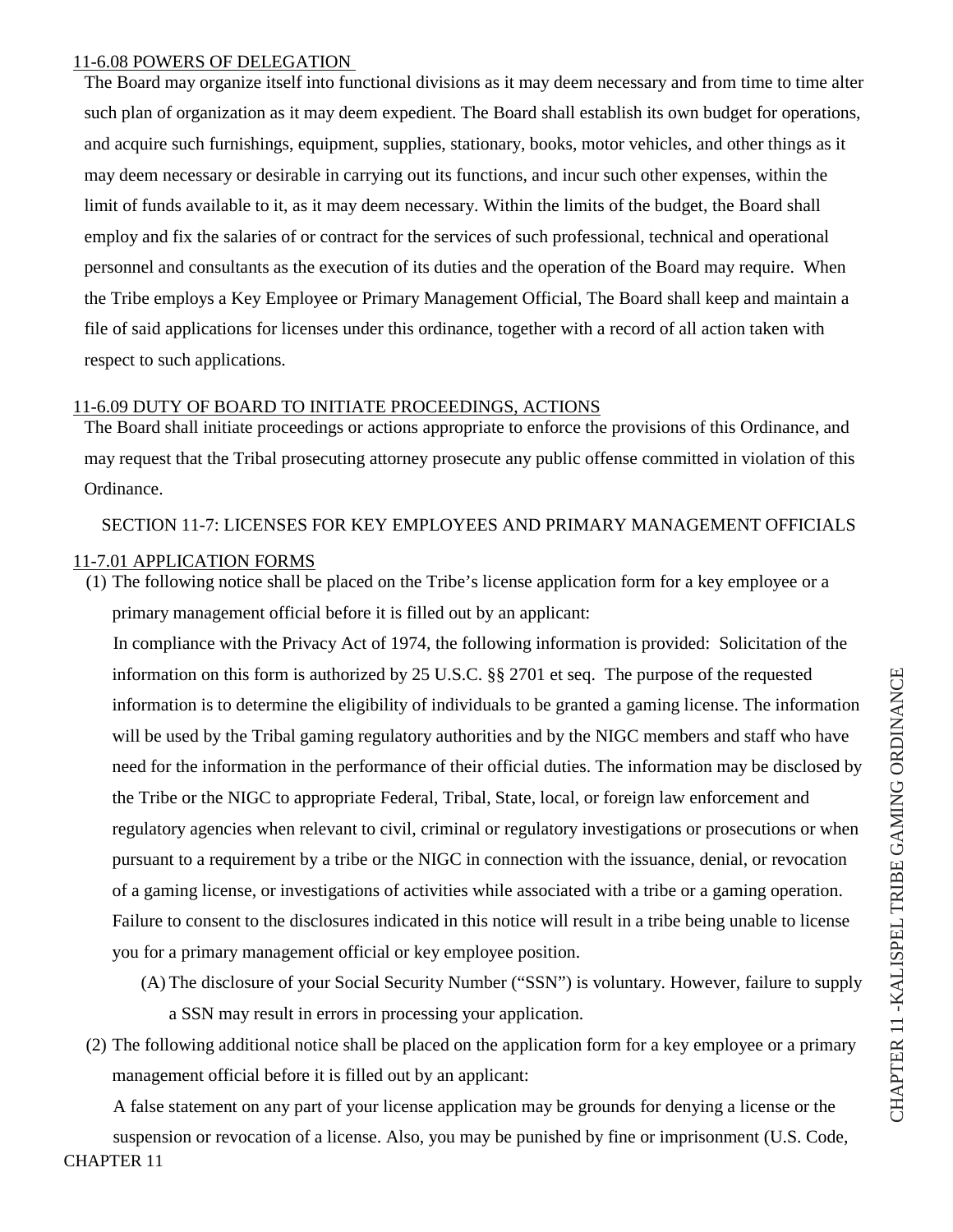title 18, section 1001).

# 11-7.02 FAILURE OF APPLICANT TO DISCLOSE MATERIAL INFORMATION

An applicant for licensing shall make true and full disclosure of all information to the Board as necessary or appropriate in the public interest or as required in order to carry out the policies of the Tribe relating to licensing and control of the gaming industry. It is the duty of the applicant to disclose all information material to whether his involvement with gaming would jeopardize or compromise the Tribal interest, whether or not the applicant has been specifically required to provide that information. It shall constitute a violation of this Ordinance to fail to disclose, to mislead or to misstate any such material information to the Board, or to any licensee's employer.

# 11-7.03 BACKGROUND INVESTIGATIONS

The Tribe shall perform a background investigation for each primary management official and key employee in its gaming operation. The investigation must be sufficient to allow the Tribal Gaming Agency to make an eligibility determination under Section 11-7.04 of this Ordinance.

- (1) The Board shall obtain from each primary management official and key employee all of the following information:
	- (A) Full name, other names used (oral or written), social security number(s), birth date, place of birth, citizenship, gender, all languages (spoken or written);
	- (B) Currently and for the previous five (5) years: business and employment positions held, ownership interests in those businesses, business and residence addresses, and driver's license numbers;
	- (C) The names and current addresses of at least three (3) personal references, including one (1) personal reference who was acquainted with the applicant during each period of residence listed under paragraph 1(B) of this section;
	- (D) Current business and residential telephone numbers, and all cell phone numbers;
	- (E) A description of any existing and previous business relationships with other Indian tribes, including any ownership interests in those businesses;
	- (F) A description of any existing and previous business relationships with the gaming industry generally, including ownership interests in those businesses;
	- (G) The name and address of any licensing or regulatory agency with which the person has filed an application for a license or permit related to gaming, whether or not such license or permit was granted;
	- (H) For each felony for which there is an ongoing prosecution or a conviction, the charge, the name and address of the court involved, and the date and disposition if any;
	- (I) For each misdemeanor conviction or ongoing misdemeanor prosecution (excluding minor traffic violations), within ten  $(10)$  years of the date of the application, the name and address of the court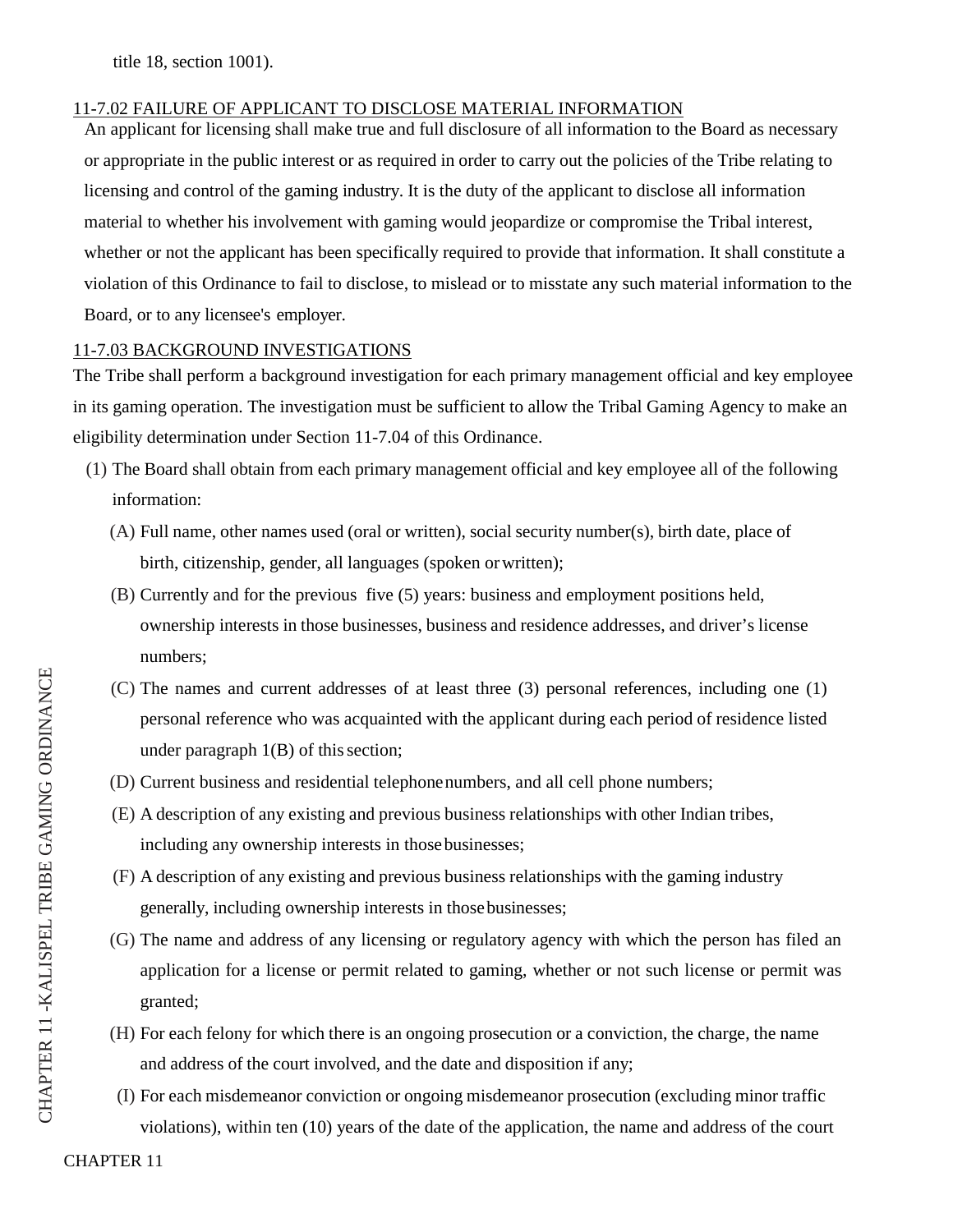involved and the date and disposition, if any;

- (J) For each criminal charge (excluding minor traffic charges), whether or not there is a conviction, if such criminal charge is within ten (10) years of the date of the application and is not otherwise listed pursuant to paragraph 1(H) or 1(I) of this section, the criminal charge, the name and address of the court involved and the date and disposition, if any;
- (K) The name and address of any licensing or regulatory agency with which the person has filed an application for an occupational license or permit, whether or not such license or permit was granted;
- (L) A current photograph;
- (M) Any other information the Board deems relevant; and Fingerprints obtained in accordance with procedures adopted by the Board, pursuant to 25 C.F.R. Sec. 522.2(h). The Tribe shall perform a background investigation for each primary management official and key employee of the gaming operation. The Tribe shall request fingerprints from each primary management official and key employee.
- (N) Fingerprints shall be taken by TGA and submitted to the NIGC for processing through the Federal Bureau of Investigations and the National Criminal Information Center to determine the applicant's criminal history, if any. When a primary management official or key employee is employed by the Tribe, a complete application file, containing all of the information listed in Section 11-7.03 shall be maintained.
- (2) If the NIGC has received an investigative report concerning an individual who another tribe wishes to employ as a key employee or primary management official and if the second tribe has access to the investigative materials held by the first tribe, the second tribe may update the investigation and update the investigative report under 11- 7.06 below.

# 11-7.04 ELIGIBILITY DETERMINATION:

The Board, an authorized Tribal official, shall review a person's prior activities, criminal record, if any, and reputation, habits and associations to make a finding concerning the eligibility of a key employee or primary management official for licensure in a gaming operation. If the Board, in applying the standards adopted in this tribal ordinance, determines that licensure of the person poses a threat to the public interest or to the effective regulation of gaming, or creates or enhances the dangers of unsuitable, unfair, or illegal practices and methods and activities in the conduct of gaming, a management contractor or a tribal gaming operation shall not employ that person in a key employee or primary management official position. In conducting a background investigation, the Board or its agent shall promise to keep confidential the identity of each person interviewed in the course of the investigation.

# 11-7.05 TEMPORARY EMPLOYMENT LICENSES

The Board may issue a temporary employment license to any person or entity applying for a license to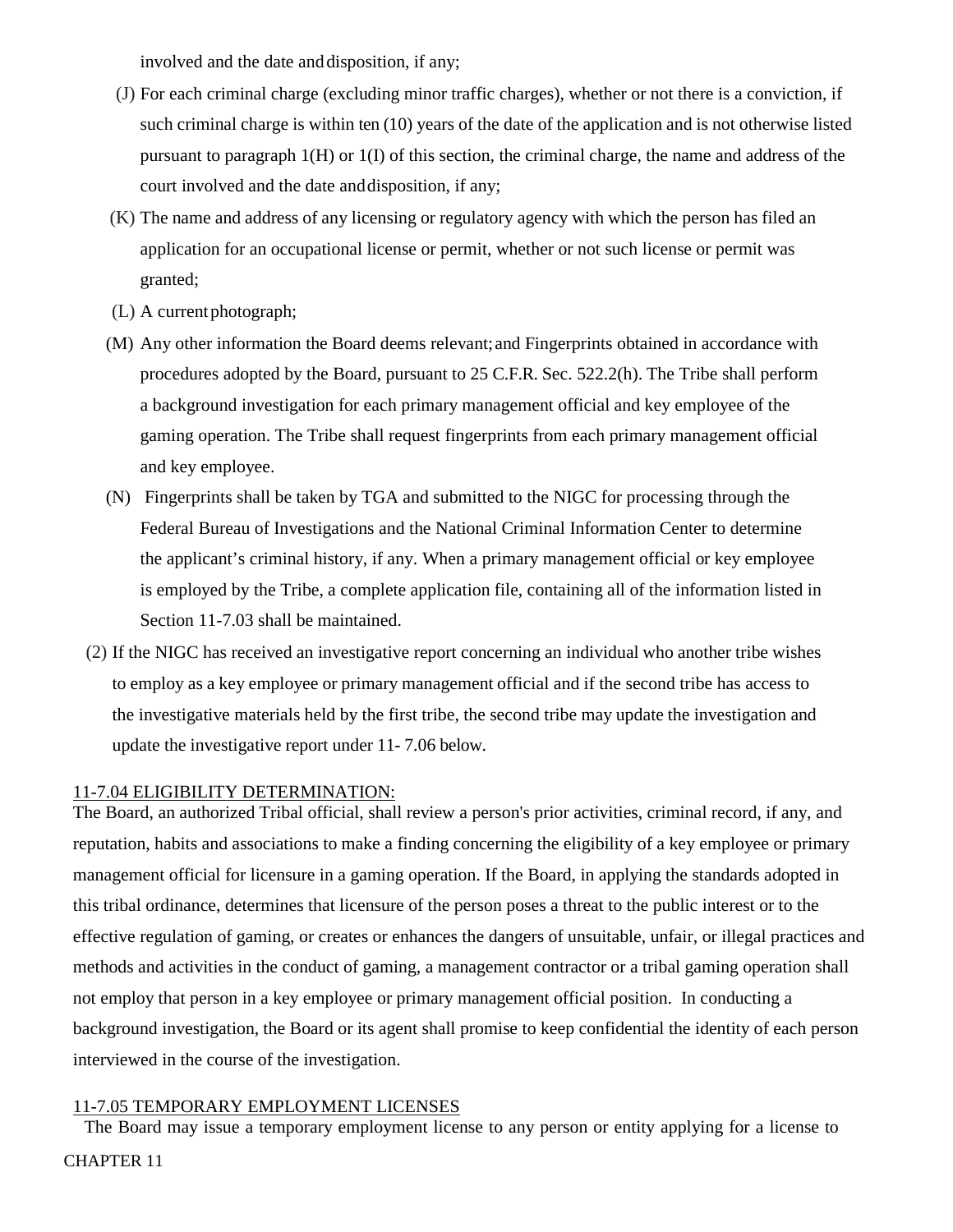work in a licensed gaming establishment which shall be valid pending the background investigation of the applicant. In no event shall such temporary license be valid for greater than ninety (90) days.

### 11-7.06 PROCEDURES FOR FORWARDING APPLICATIONS AND REPORTS FOR KEY EMPLOYEES AND PRIMARY MANAGEMENT OFFICIALS TO THE NATIONAL INDIAN GAMING COMMISSION

(1) Before issuing a license to a primary management official or key employee, TGA shall prepare a notice

of results of the applicant's background investigation to submit to the NIGC.

- (A) The notice of results shall include the following information:
	- i. The applicant's name, date of birth, and social security number; and
	- ii. The date on which the applicant began, or will begin, working as a primary management official or key employee.
- (B) A summary of the information presented in the investigative report, including:
	- i. Licenses that have previously been denied;
	- ii. gaming licenses that have been revoked, even if subsequently reinstated;
	- iii. every known criminal charge brought against the applicant within the last ten (10) years of the date of the application; and
	- iv. Every felony offense of which the applicant has been convicted or any ongoing prosecution;
- (D) A copy of the eligibility determination made in accordance with Section 11-7.04.
- (2) The notice of results must be submitted to the NIGC no later than sixty (60) days after the applicant begins working for the Tribe.

# 11-7.07 REPORT TO THE NATIONAL INDIAN GAMING COMMISSION

- (1) Pursuant to the procedures set out in Section 11-7.06 of this section, the Board shall create and maintain an investigative report for each background investigation of a primary management official or key employee. An investigative report shall include all of the following:
	- (A) Steps taken in conducting a background investigation;
	- (B) Results obtained;
	- (C) Conclusions reached; and
	- (D) The basis for those conclusions.
- (2) The Board shall submit, with the report, a copy of the eligibility determination made under Section 11-7.04 of this section.
- (3) If a license is not issued to an applicant, the Board:
	- (A) Shall notify the NIGC; and
	- (B) Shall forward copies of its eligibility determination and Notice of Results to the NIGC for inclusion in the Indian Gaming Individuals Records System.

CHAPTER 11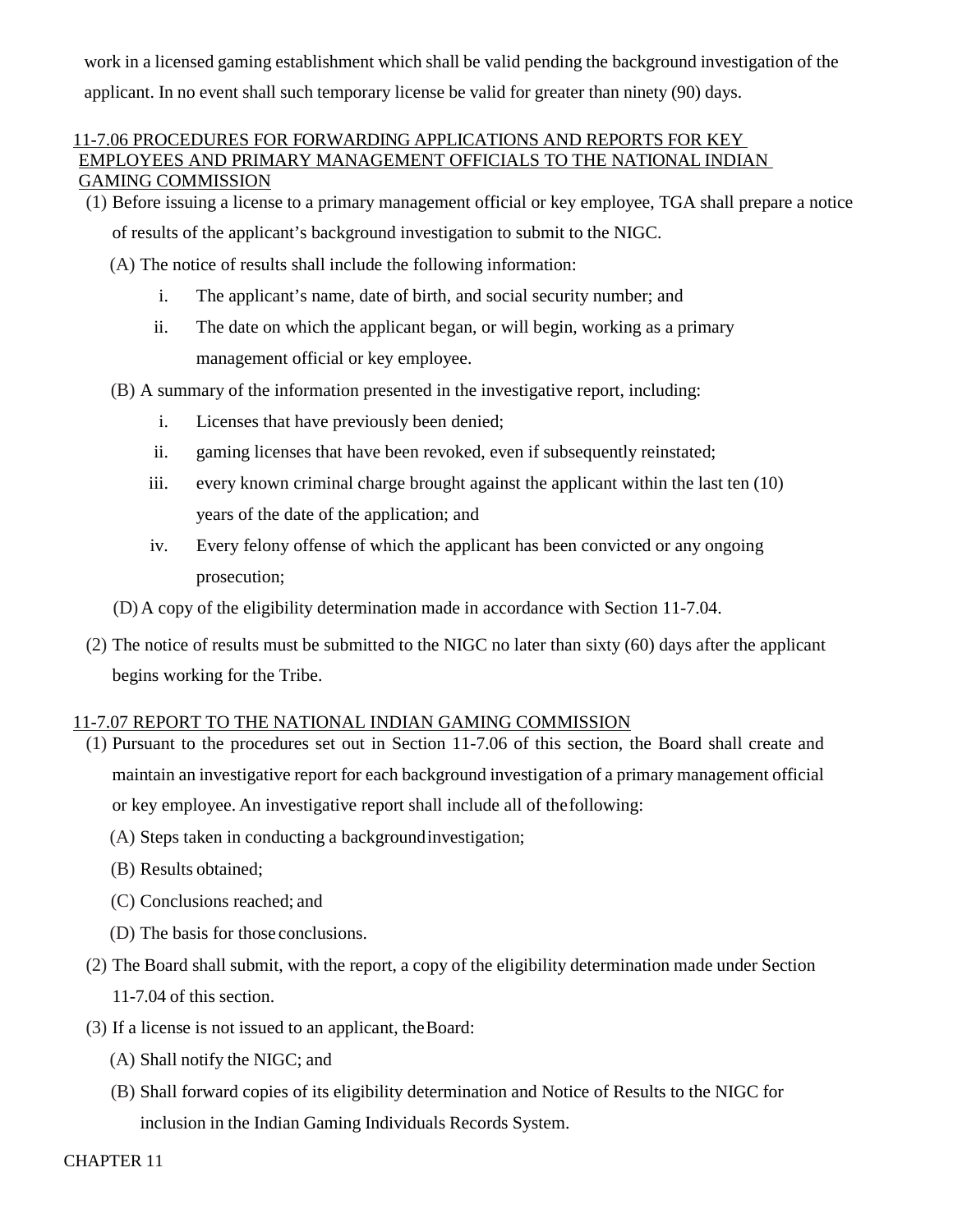# 11-7.08 GRANTING A GAMING LICENSE

- (1) All primary management officials and key employees of the gaming operation must have a gaming license issued by the Tribe.
- (2) The Board is responsible for granting and issuing gaming licenses to primary management officials and key employees.
- (3) TGA may license a primary management official or key employee applicant after submitting a notice of results of the applicant's background investigation to the NIGC, as required by Section 11-7.06.
- (4) TGA shall notify the NIGC of the issuance of a license to a primary management official or key employee within thirty (30) days of issuance.
- (5) TGA shall not employ an individual in a primary management official or key employee position who does not have a license after ninety (90) days of beginning work at the gaming operation.
- (6) TGA must reconsider a license application for a primary management official or key employee if it receives a statement of itemized objections to issuing such a license from the NIGC, and those objections are received within thirty (30) days of the NIGC receiving a notice of results of the applicant's background.
- (7) TGA shall take the NIGC's objections into account when reconsidering a license application.
- (8) The Tribe will make the final decision whether to issue a license to an applicant for a primary management official or key employee position.
- (9) If TGA has issued a license to a primary management official or key employee before receiving the NIGC's statement of objections, notice and a hearing shall be provided to the licensee.

# 11-7.09 LICENSE SUSPENSION

- (1) If, after a license is issued to a primary management official or a key employee, the Tribe receives notice from the NIGC that the primary management official or key employee is not eligible for employment, TGA shall do the following:
	- (A) Immediately suspend the license;
	- (B) Provide the licensee with written notice of the suspension and proposed revocation; and
	- (C) Provide the licensee with notice of a time and place for a hearing on the proposed revocation of the license.
- (2) The right to a revocation hearing vests only when a license is granted under an ordinance approved by the NIGC Chair.
- (3) Following a revocation hearing, the Tribe shall decide whether to revoke or reinstate the license at issue.
- (4) The Tribe shall notify the NIGC of its decision to revoke or reinstate a license within forty-five (45) days of receiving notification from the NIGC that a primary management official or key employee is  $\frac{1}{C}$ <br>not eligible for employment.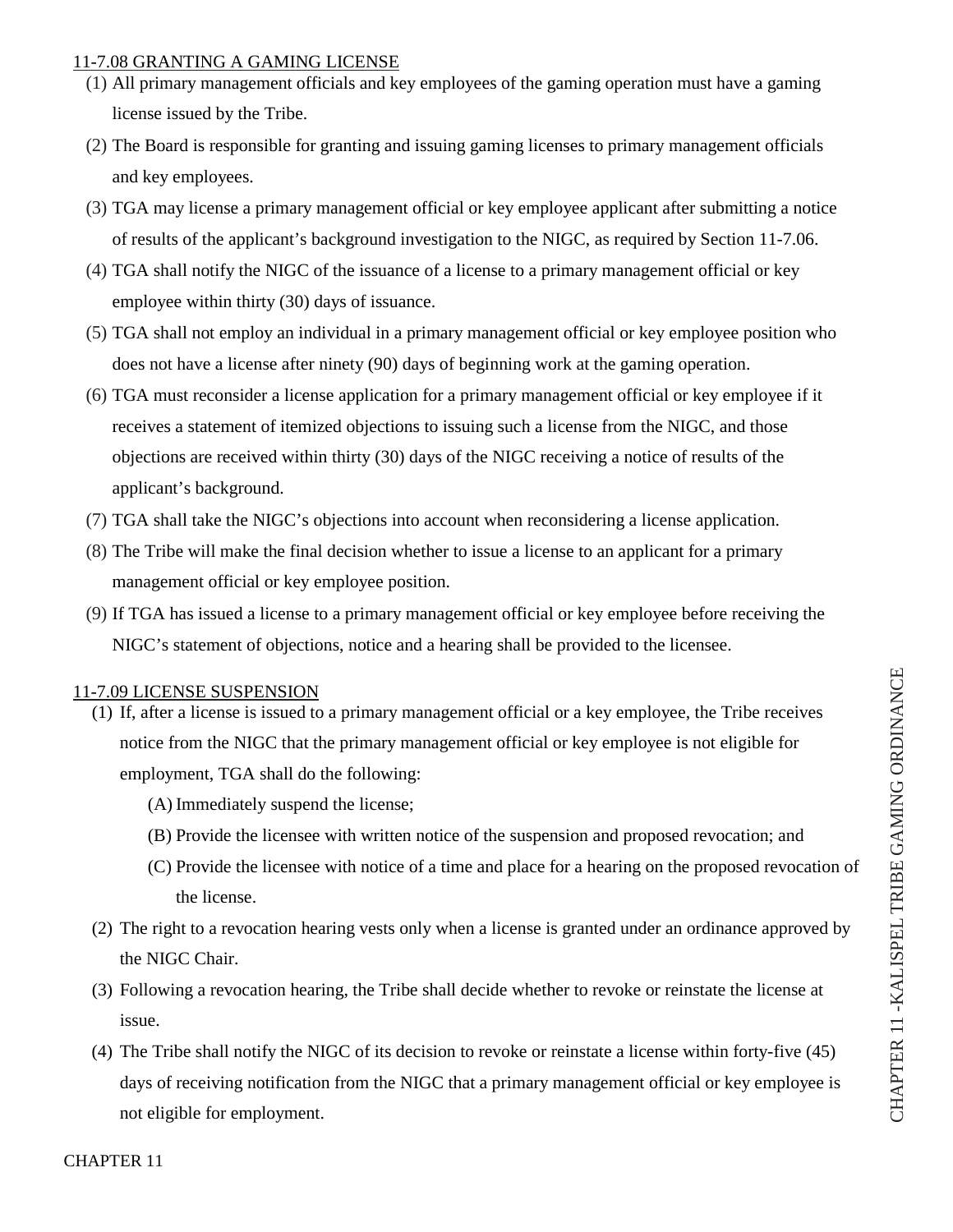#### 11-7.10 DENYING GAMING LICENSES

- (1) The TGA shall not license a primary management official or key employee if an authorized Tribal official determines, in applying the standards in Section 11-7.04 for making a license eligibility determination, that licensing the person:
	- (A) Poses a threat to the public interest;
	- (B) Poses a threat to the effective regulation of gaming; or
	- (C) Creates or enhances the dangers of unsuitable, unfair or illegal practices, methods and/or activities in the conduct of gaming.
- (2) When the TGA does not issue a license to an applicant for a primary management official or key employee position, or revokes a previously issued license after reconsideration, it shall:
	- (A) Notify the NIGC; and
	- (B) Forward copies of its eligibility determination and notice of results of the applicant's background investigation to the NIGC for inclusion in the Indian Gaming Individuals Record System.

# 11-7.11 RECORDS RETENTION

The Board or its designated agent shall retain, for no less than three years from the date a primary management official or key employee is terminated from employment with the Tribe, the following documentation:

- (1) Application for licensing;
- (2) Investigative Reports; and
- (3) Eligibility Determinations.

# SECTION 11-8: LICENSING PROCEDURE FOR GAMING OPERATION EMPLOYEES OTHER THAN KEY EMPLOYEES AND PRIMARY MANAGEMENT OFFICIALS

# 11-8.01 LICENSING PROCEDURE

All gaming operation employees, other than key employees and primary management officials, shall submit an application form containing the notices set forth in Section 11-7.01 of this Ordinance and all information requested in Section 11-7.03(1) of this Ordinance. An applicant for licensing shall make a true and full disclosure of all information to the Board as necessary or appropriate in the public interest or as required in order to carry out the policies of the Tribe relating to licensing and control of the gaming industry. It shall be a violation of this Ordinance to fail to disclose, to mislead or to misstate any such material information to the Board, or to any licensee's employer.

The Board or its designated agent shall conduct an investigation sufficient to make a determination under Section 11-8.02 below. In conducting a background investigation, the Board or its agent shall promise to keep confidential the identity of each person interviewed in the course of the investigation. The Board may issue a temporary employment license to any person applying for a license to work in a licensed gaming establishment which shall be valid pending the background investigation of the applicant. In no event shall such temporary license be valid for greater than 90 days.

CHAPTER 11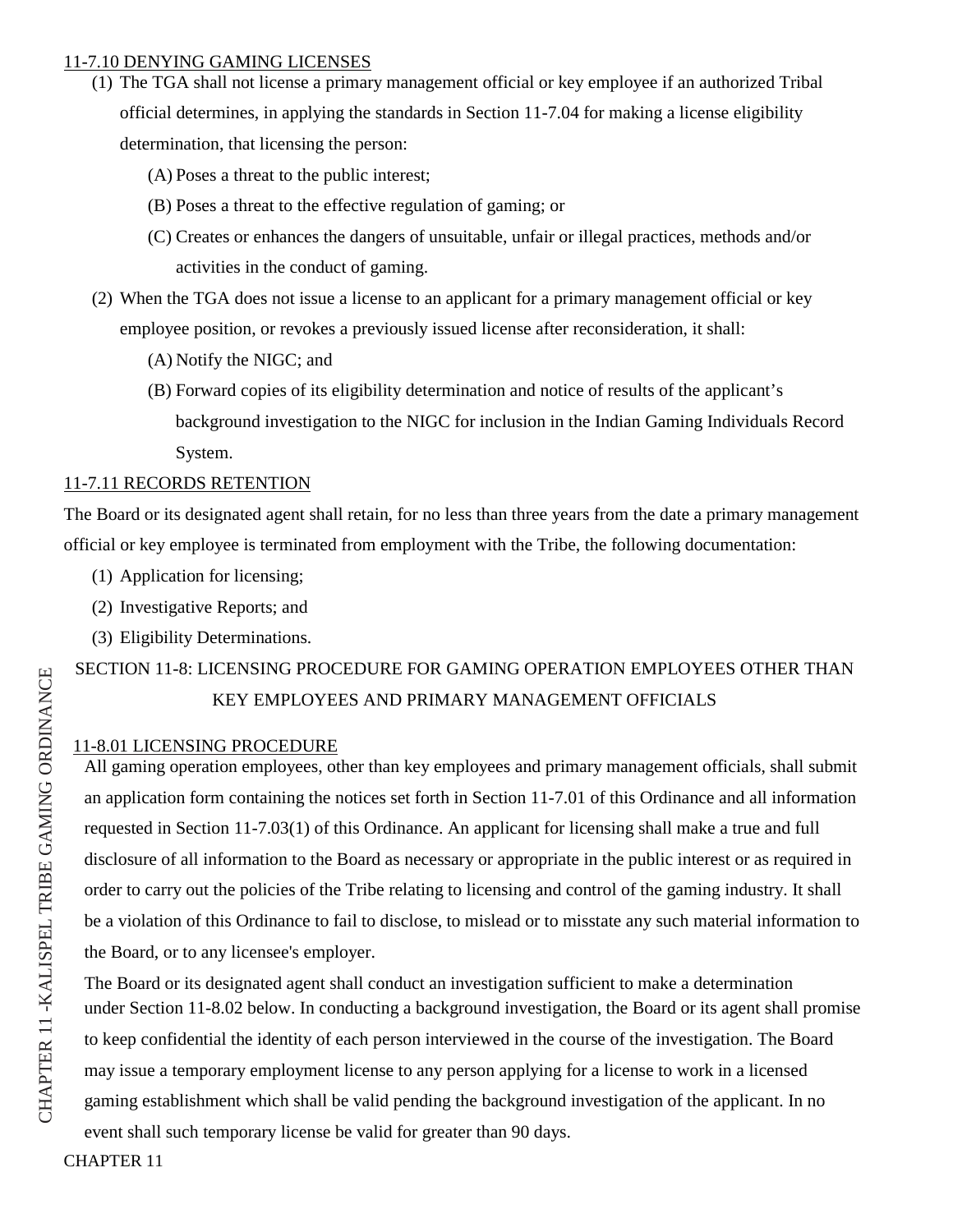### 11-8.02 ELIGIBILITY DETERMINATION

The Board, an authorized Tribal official, shall review a person's prior activities, criminal record, if any, and reputation, habits and association to make a finding concerning the eligibility of a person for employment in a gaming operation. If the Board, in applying the standards adopted in this tribal Ordinance, determines that employment of the person poses a threat to the public interest or to the effective regulation of gaming, or creates or enhances the dangers of unsuitable, unfair, or illegal practices and methods and activities in the conduct of gaming, a management contractor or a tribal gaming operation shall not employ that person.

# 11-8.03 NO RIGHT TO APPEAL

The determinations of the Board with regard to issuance, revocation, termination, suspension, or limitations of any employment license are final.

# SECTION 11-9: APPLICATION, LICENSING, AND REGULATION OF GAMING OPERATIONS

# 11-9.01 APPLICABILITY (res. 2008-44)

(1) Agencies and Departments of theTribe

This section shall apply to agencies and departments of the Tribe who wish to engage in any of the activities authorized by this Ordinance.

(2) Individually Owned Gaming Operations

No non-Tribal person or entity shall be eligible to receive a tribal license to own a class II gaming activity conducted on Tribal lands unless such person or entity would also be eligible to receive a gaming license from the State of Washington to conduct the same activity within the jurisdiction of the State and unless the following requirements are met:

- (A) Such gaming operation remains in compliance with all applicable Tribal and Federal laws and obtains and maintains a license from the Tribe;
- (B) Income to the Tribe from such gaming is used only for the purposes described in section 11-6.02:
- (C) Not less than 60 percent of the net revenues is income to the Tribe;
- (D) The owner of such gaming operation pays the appropriate assessment levied by the NIGC: and
- (E) Such gaming operation is a bona fide charitable or non-profit organization.

# 11-9.02 LICENSE APPLICATION (res. 2008-44)

Any agency or department of the Tribe or individually owned gaming operation shall submit a request for a license to engage in any authorized activity. The request shall contain the following information:

- (1) The complete name of the applicant.
- (2) The name and address of the department, agency or organization head and his/her position.
- (3) For each person identified, provide the following information:
	- (A) The nature and extent of any interest in the applicant agency, department, or organization. Identify specifically the extent of any financial managerial or control interest.
	- (B) Whether the person, organization or agency, or department has a substantial interest in or has

CHAPTER 11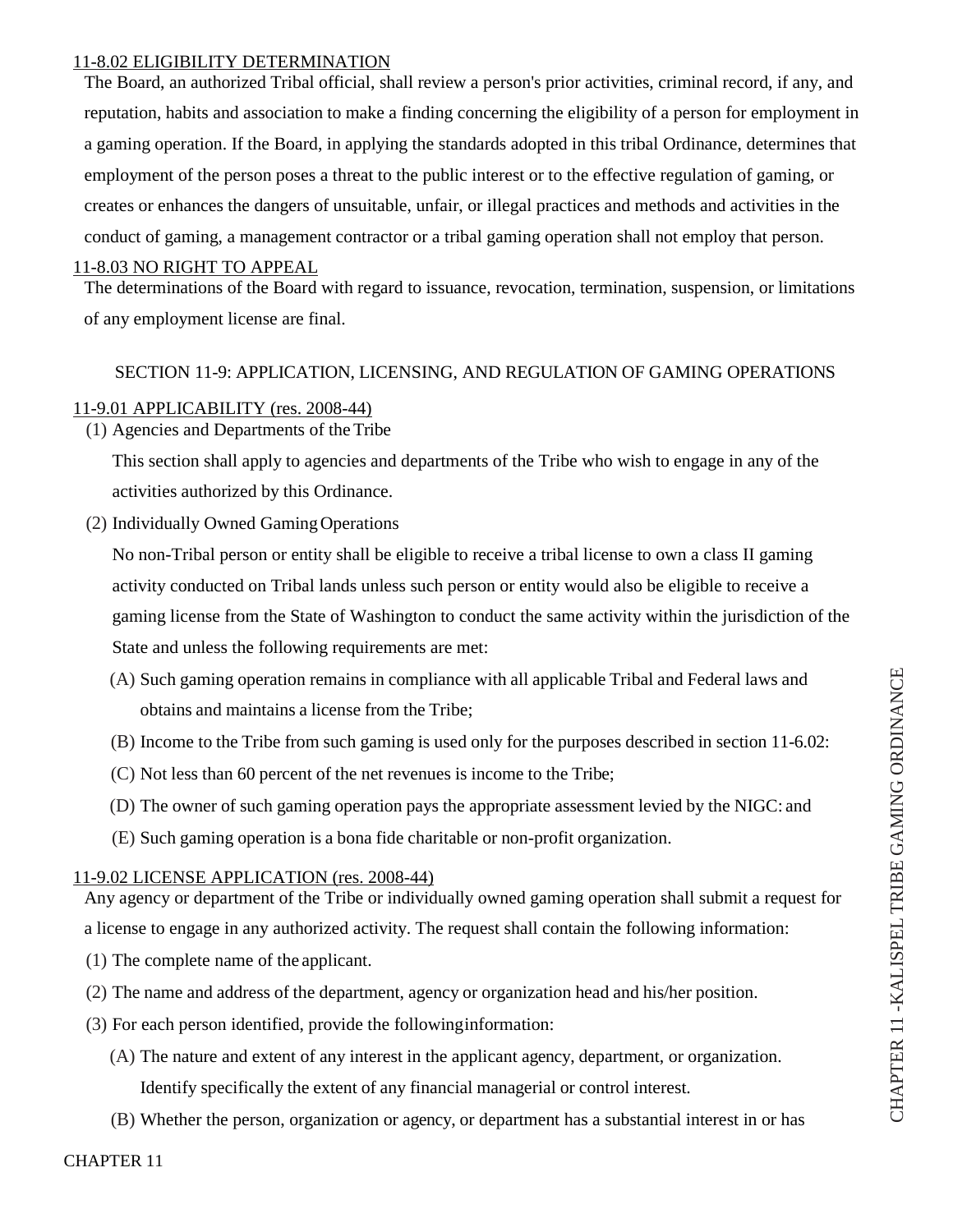applied for, and/or received any license under this part.

- (4) The location of the proposed gambling area.
- (5) Identify the type of activity for which the license is sought (e.g. bingo, lotteries, raffles, punch boards, pulltabs).
- (6) A description of the purpose for holding or engaging in the activity for which the license is sought, and a description of the purposes for which the revenues, if any, will be expended.
- (7) Each application shall contain an acknowledgment that the applicant assumes full responsibility for the fair and lawful operation of all licensed activities that the applicant conducts.
- (8) The Board shall furnish to the applicant supplemental forms, which the applicant shall complete and file with the application. Such supplemental forms shall require, but shall not be limited to: complete information and details with respect to the applicant's habits, character, criminal record, business activities, financial affairs and business associates, covering a time period specified immediately preceding the date of filing of the application.

# 11-9.03 ELIGIBILITY FOR STATE LICENSE (res. 2008-44)

The Board shall deny a license for any person or entity, other than the Tribe or an agency or department of the Tribe, that would not be eligible to receive a State license to conduct the same activity within the State of Washington. State law standards, if applicable, shall apply with respect to purpose, entity, pot limits and hours of operation.

# 11-9.04 ASSESSMENT FEE

The owner of a gambling license issued under this section shall pay an assessment fee to the NIGC as annually published in the Federal Register pursuant to 25 C.F.R. Sec. 514.1.

# 11-9.05 PUBLIC INFORMATION REQUIRED

All licensees prior to conducting any of the activities authorized by this Ordinance shall first provide the following information which shall be publicly available:

- (1) What particular activity will be conducted.
- (2) When such activity will be conducted and the exact location where the activity will be conducted.
- (3) The names and addresses of those persons who will be in charge of the operation of said activity along with a statement that said operators shall have no interest in the activity to be conducted except for the receipt of a reasonable salary which will be paid in consideration for their operation of the activity.
- (4) Any special limitations or considerations which may be applicable to the particular activity.

# 11-9.06 LIMITATIONS

No licensee shall hold more than one license to conduct bingo or a license to operate punch boards or pulltabs at more than one business site. Each such license shall authorize the conduct of the activity only upon the premises shown on the license application.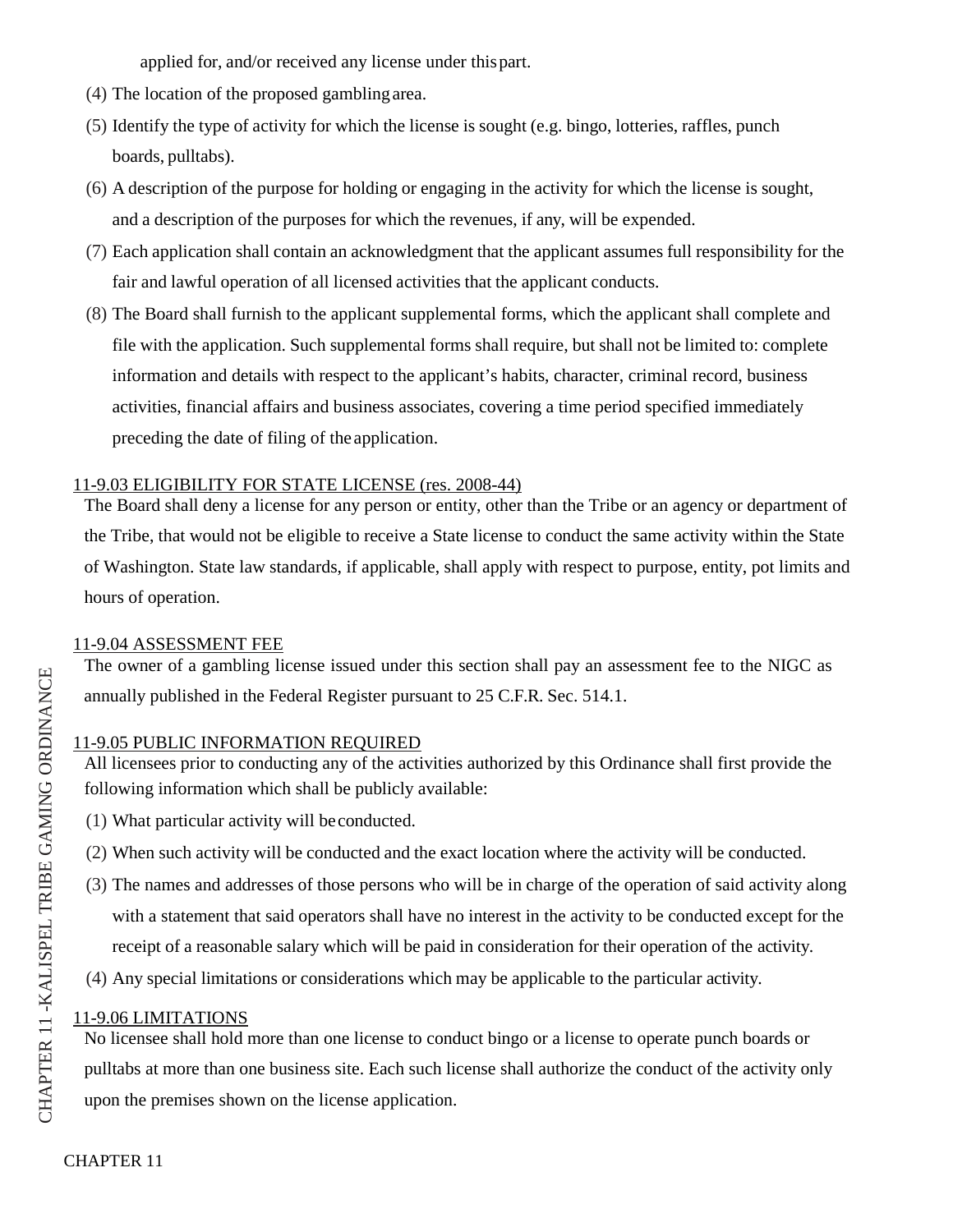#### 11-9.07 ISSUANCE LIMITED

The Board may limit the number or licenses issued to insure that the purposes of this Ordinance are met.

### 11-9.08 REGULATIONS

The Board may adopt regulations to administer and implement any part of this Ordinance that are at least as restrictive as those established by Washington State law governing similar gaming.

# SECTION 11-10: GAMING

#### 11-10.01 CLASS AND FEES

Two classes of licenses shall be issued. Each shall have a separate fee. Licensees shall operate and conduct only those activities authorized under each license as listed below and may be further specified in regulations promulgated hereunder.

- Class A: Five hundred (\$500) dollars annual fee. Class A licenses shall carry a life of twelve months or less, and shall expire on December 31 of each calendar year. The fee shall be prorated according to the date of issuance.
- Class B: Twenty-five (\$25) dollar fee. A Class B license shall be issued only for special events and shall carry life of three (3) days only. Said special event days must fall within a period of ten (10) consecutive calendar days from the date of issuance. All license fees will be paid in advance.

# 11-10.02 REFILING OF APPLICATION

Every licensee intending to continue engaging in gaming activities on the reservation during the next following year shall apply for renewal of the license at least thirty (30) days prior to the expiration of the previous license period.

# 11-10.03 NO RIGHT TO APPEAL

The determinations of the Board with regard to issuance, revocation, termination, suspension, or limitations of any license are final.

# 11-10.04 INDEPENDENCE OF BOARD

The Board, members of the Council and their immediate families shall receive no personal compensation, gift, reimbursement or payment of any kind from any person doing or wishing to do business with the Tribe relating to gaming nor with any person wishing to obtain an unfair advantage in any authorized wager on gaming. Personal compensation, gift, reimbursement or payment of any kind shall not include business entertainment, meals, lodging or other ordinary and reasonable expenses in the negotiation and solicitation of contracts. Any property received in violation of this provision, including cash payments, shall be immediately forfeited to the Tribe and the offending persons shall be prosecuted to the fullest extent possible under tribal law for accepting a bribe. The Board shall cooperate to the fullest extent possible with any Federal or State law enforcement agency to pursue prosecution under applicable Federal or State law.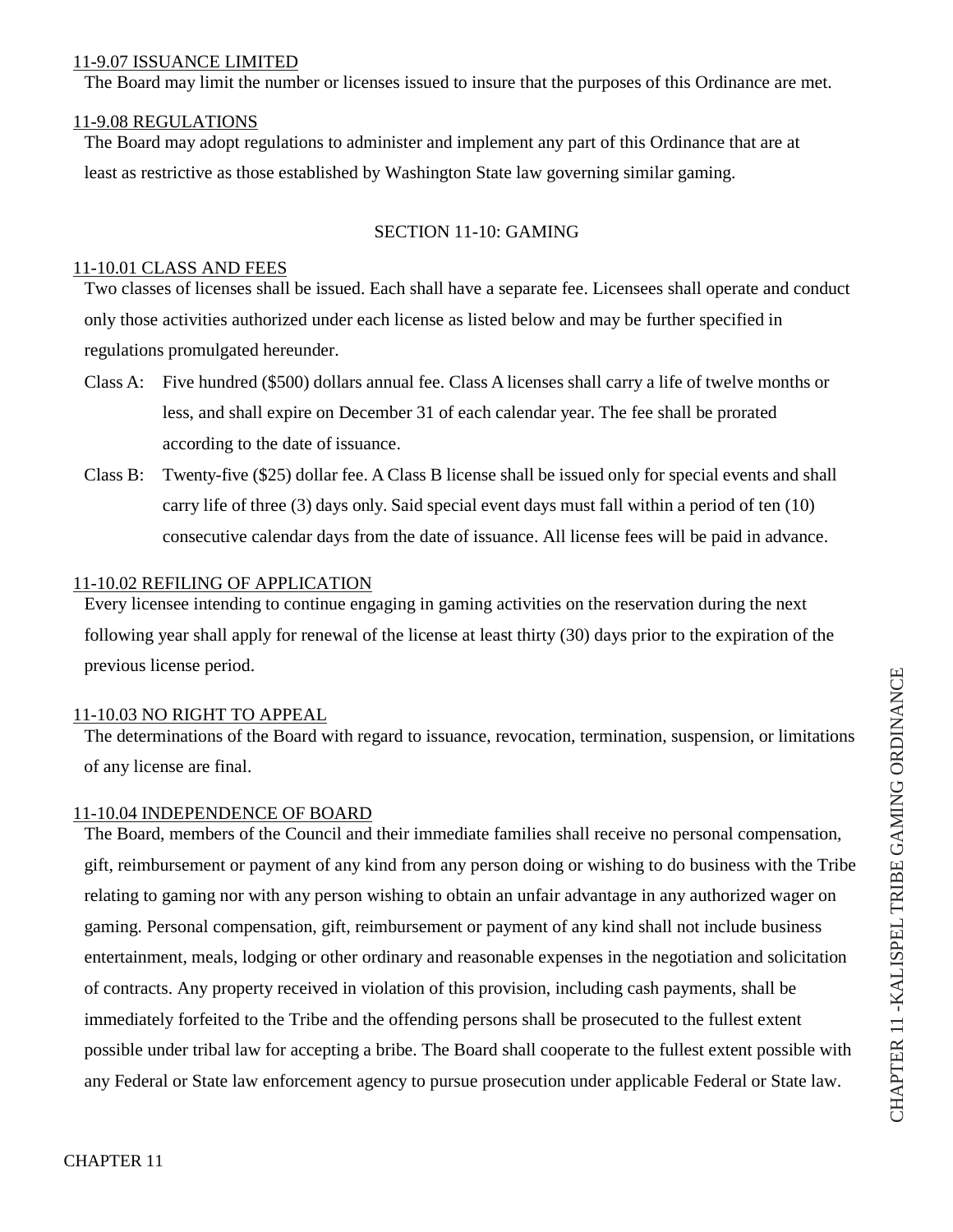#### 11-10.05 PARAMETERS OF LICENSEE

Violation of any provision of this Ordinance or any of the Board's regulations by the licensee, his agent, or employee shall be deemed contrary to the public health, safety, morals, good order and general welfare of the Kalispel Tribe and the inhabitants of the Kalispel Reservation, and shall be deemed grounds for refusing to grant or renew a license, suspension or revocation of a license, or shall constitute grounds for the filing of charges by the Board. Acceptance of a gaming license or renewal thereof, or condition imposed thereon, by a licensee, constitutes an agreement on the part of the licensee to be bound by all the regulations and conditions of the Board and by the provisions of this Ordinance as the same are now, or may hereafter be amended or promulgated, and to cooperate fully with the Board. It is the responsibility of the licensee to keep himself informed of the contents of all such regulations, amendments, provisions, and conditions and ignorance thereof will not excuse violations. The Board shall use reasonable efforts to notify all licensees of changes in regulations.

# SECTION 11-11: RULES OF OPERATION AND GENERAL APPLICABILITY

# 11-11.01 HOUSE RULES TO BE DEVELOPED AND POSTED

Each licensee shall develop a set of house rules which will govern the type, scope and manner of all gambling activities to be conducted. A copy of the rules shall be posted conspicuously on the licensed premises at all times, and a copy thereof shall be made available upon request to any Tribal enforcement officer or representative of the Board.

# 11-11.02 SECURITY

Licensees shall provide for their in house security PROVIDED, that such security personnel are approved by the Board.

# 11-11.03 AGE LIMITATIONS

- (1) No person under the age of eighteen (18) shall participate in any gaming operation, or be allowed on the gaming floor during actual hours of operation. Should alcoholic beverages be offered in the gaming area pursuant to applicable law, then no patron under the age of twenty-one (21) shall be permitted in the gaming area during actual hours of operation. PROVIDED, that such age limitation shall not apply to an individual accompanied by an adult for the specific and limited purpose of proceeding directly and immediately across the gaming area for a legitimate non-gaming purpose, with no gaming area loitering or gaming participation by the underage person or accompanying adult.
- (2) No person under the age of eighteen (18) years of age shall be employed as a gaming employee.
- (3) Any licensee, employee, dealer or other person(s) who violates or permits the violation of any of the provisions of this section and any person who violates any of the provisions of this section is guilty under this Ordinance and shall be prosecuted in the Tribal Court, or Washington State Court for any non- Indian.

CHAPTER 11 (4) In any prosecution or other proceeding for the violation of any of the provisions of this section, it is no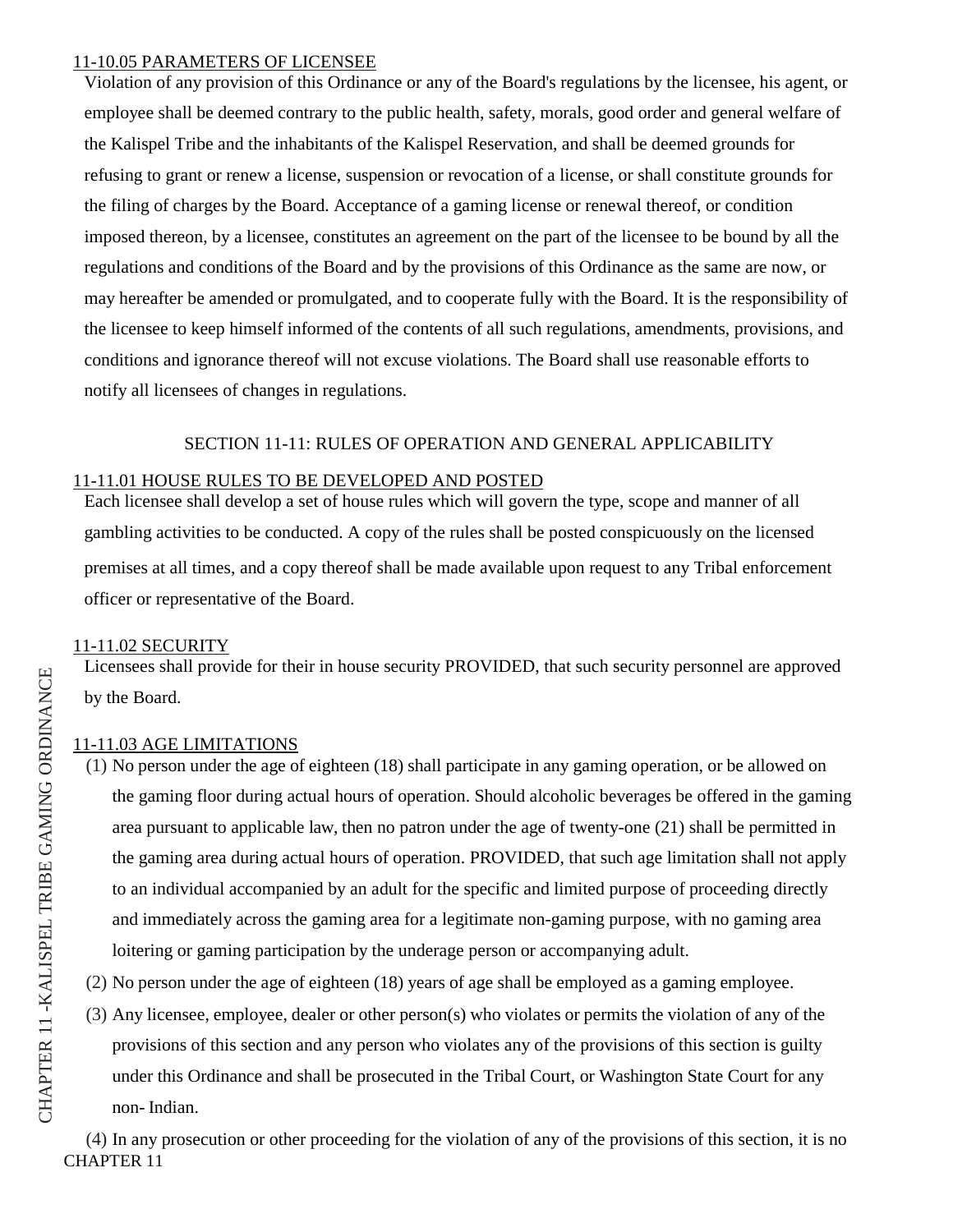excuse for the licensee, employee, dealer or other person to plead that he believes the person to be eighteen (18) years old or over, or if applicable, twenty-one (21) years old or over.

# 11-11.04 CHEAT DEFINED

As used in this Ordinance:

- (1) Cheat means to alter the selection of criteria whichdetermine:
	- (A) The result of a game; or
	- (B) The amount or frequency of payment in a game.

# 11-11.05 FRAUDULENT ACTS

It is unlawful for any person:

- (1) To alter or misrepresent the outcome of a game or other event on which wagers have been made after the outcome is made sure but before it is revealed to the players.
- (2) To place a bet after acquiring knowledge, not available to all players, of the outcome of the game or other event which is the subject of the bet or to aid anyone in acquiring such knowledge for the purpose of placing a bet contingent upon the outcome.
- (3) To claim, collect, or take, or attempt to claim, collect or take money or anything of value in or from a gambling game, with intent to defraud, without having made a wager contingent thereon, or to claim, collect or take an amount greater than the amount won.
- (4) To use counterfeit chips in a gambling game.

# 11-11.06 CHEATING PROHIBITED

It is unlawful for any person, whether he is an owner or employee of or a player in an establishment to cheat at any gambling game.

Detention and questioning of person suspected of violating Ordinance.

- (1) Any licensee, or his officers, employees or agents may question any person in his establishment suspected of violating any of the provisions of this Ordinance. No licensee or any of his officers, employees or agents is subject to criminal or civilliability:
	- (A) On account of any such questioning; or
	- (B) For reporting to the Board or Tribal law enforcement authorities the person suspected of the violation.
- (2) Any licensee or any of his officers, employees or agents who has seen a violation of this Ordinance in his establishment by any person may take that person into custody and detain him in the establishment in a reasonable manner and for a reasonable length of time. Such a taking into custody and detention does not render the licensee or his officers, employees or agents criminally or civilly liable unless it is established by clear and convincing evidence that the taking into custody and detention were unreasonable under all thecircumstances.

CHAPTER 11 (3) No licensee or his officers, employees or agents are entitled to the immunity from liability provided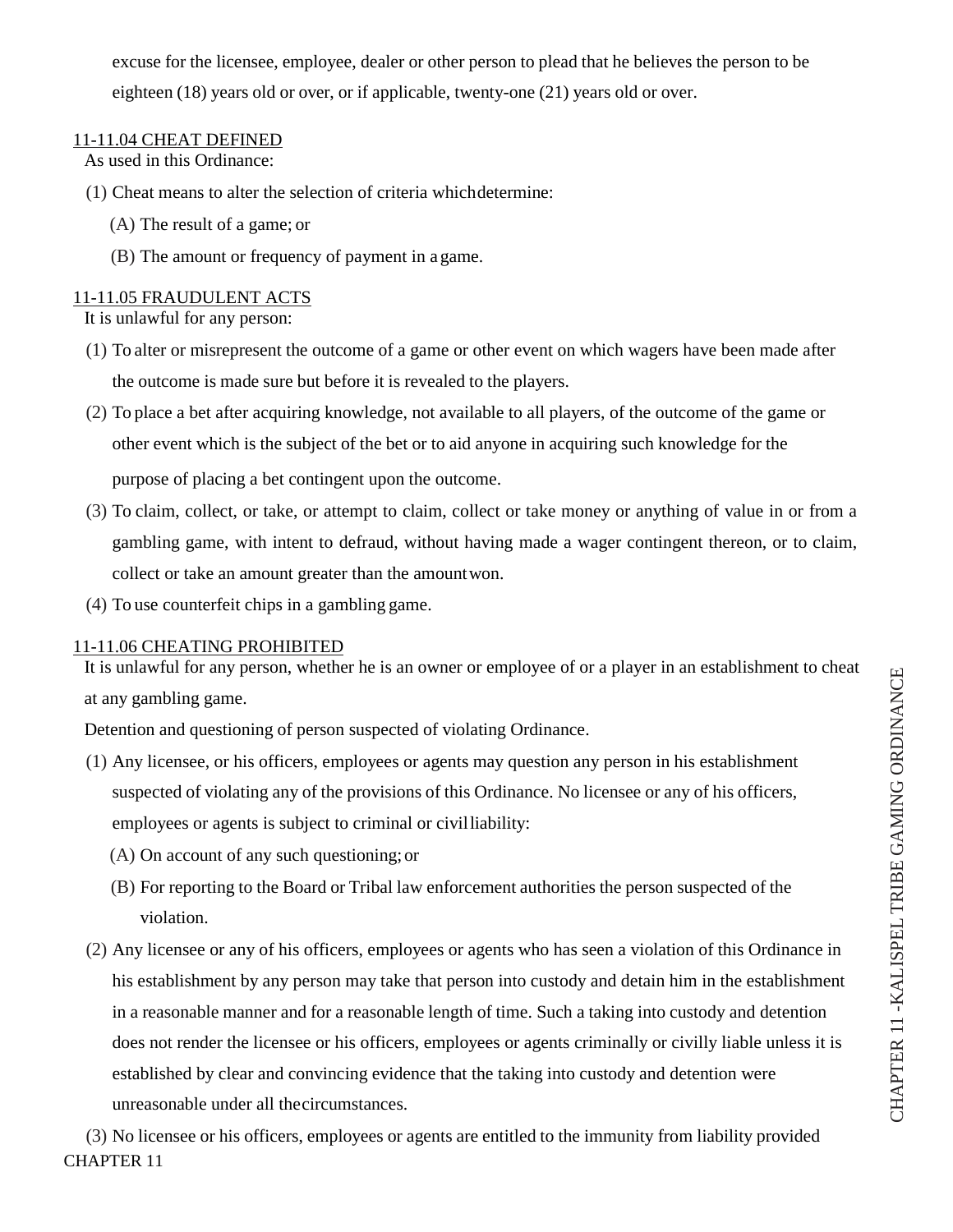for in subsection B unless there is displayed in a conspicuous place in his establishment a notice in boldface type clearly legible and in substantially this form:

> ANY GAMING LICENSEE, OR ANY OF HIS OFFICERS, EMPLOYEES OR AGENTS WHO HAS PROBABLE CAUSE FOR BELIEVING THAT ANY PERSON HAS VIOLATED ANY PROVISION OF CHAPTER 11 OF THE KALISPEL TRIBAL CODE PROHIBITING CHEATING IN GAMING MAY DETAIN THAT PERSON IN THE ESTABLISHMENT.

# 11-11.07 WORKERS TO WEAR IDENTIFICATION TAGS

Each licensee shall furnish to each person participating in the management or operation of the event an identification tag which at a minimum shall contain that person's name. The licensee shall cause each such person to wear this tag at all times when the person is working. The tag shall be in plain view so as to be easily seen and read by persons participating in the event.

### 11-11.08 NO CREDIT TO BE ALLOWED

No licensee, or any of its members or employees, or any operator, conducting, or in any way participating in the conduct of any gambling activities, shall allow a person to play that activity on credit or shall grant a loan of any kind at any time to a person playing the activity, unless provided for in a separate agreement.

### 11-11.09 ON DUTY OPERATORS SHALL NOT PLAY

No operator shall allow a person who manages or receives any compensation directly or indirectly, for the operation of any gambling game conducted by the operator to play in a gambling game while on duty.

# 11-11.10 GAMBLING ORDINANCE ON PREMISE

Each licensee shall obtain, maintain, and keep current a copy of the Kalispel Tribal Gaming Ordinance which shall be located upon the premises used for the conduct of a licensed activity by a licensee during all times the activity is there conducted. The rules shall be produced by the licensee and shown to any person upon demand. The fact that the licensee may not have a current copy of each of the rules of the Board shall not in any way diminish the licensee's obligation to abide by these rules.

# SECTION 11-12: OPERATION OF BINGO GAMES

### 11-12.01 BINGO PRIZES

- (1) Bingo prizes shall consist of cash, merchandise or free bingo cards, or a combination thereof but shall not consist of any alcoholic beverages.
- (2) Cash prizes of one hundred dollars (\$100) or more may be given by check, or combination check and cash.
- (3) When and if required by the United States Internal Revenue Code a record shall be made by the operation of the prize. Any required records shall contain:

(A) The full name of the winner;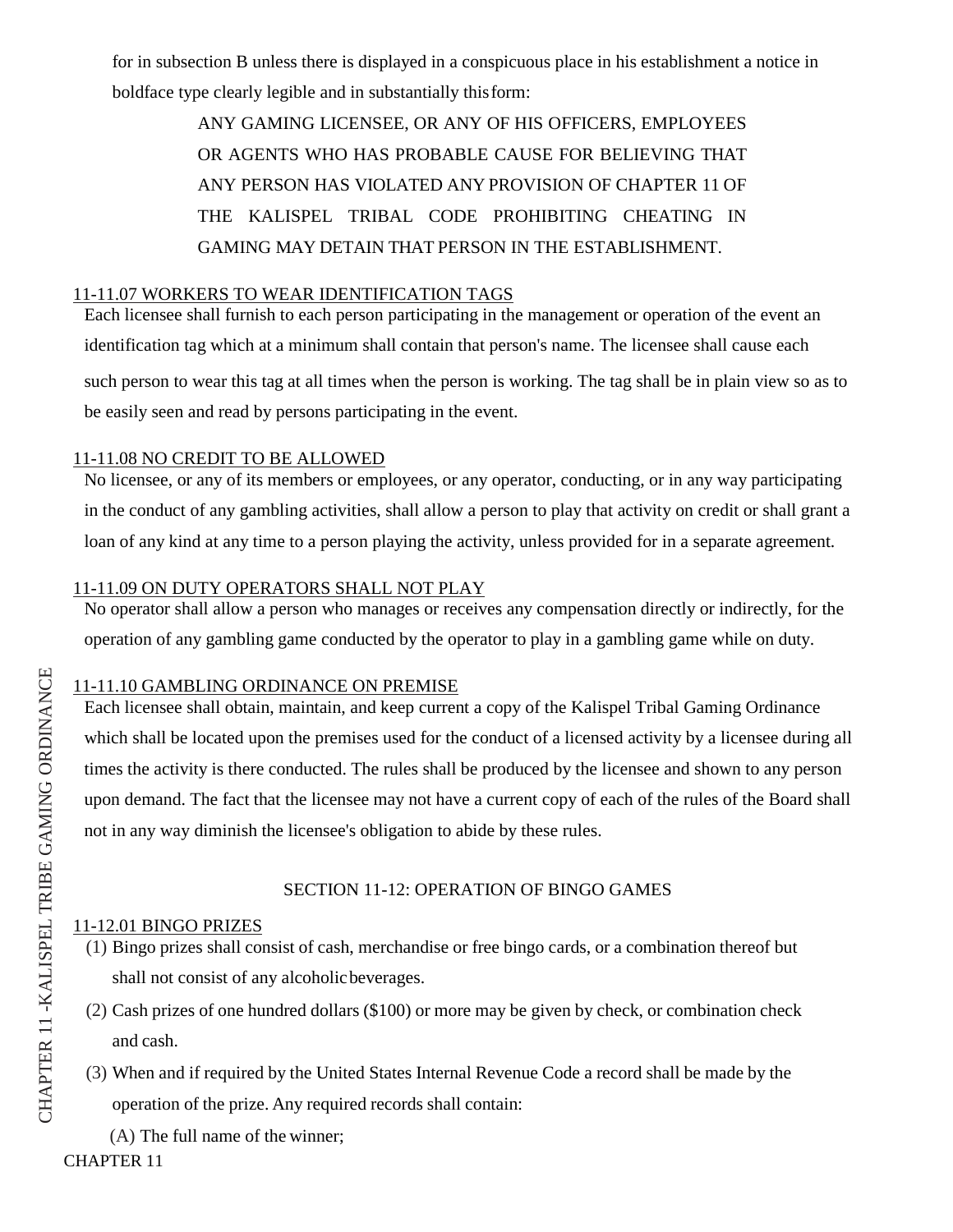- (B) The current address of the winner;
- (C) The date of the win;
- (D) A description of the prize won;
- (E) If the prize is merchandise, its retail value; and
- (F) The social security number of the winner.
- (4) It shall be the responsibility of the operator to determine the identity of any winner if required by subsection (3). The operator shall require such proof of identification as is necessary to properly establish such winner's identity. The operator shall not pay out the prize unless and until the winner has fully and accurately furnished to the operator all information required by this section to be kept upon the records of the operator.
- (5) A record of all information required by subsection C shall be kept by the licensee and the Board for a period of one year.

# 11-12.02 DISCLOSURE OF PRIZES AND RULES

- (1) All prizes awarded in connection with bingo, whether in cash or merchandise, and all rules by which such prizes may be won, including all costs to a contestant or participant, shall be disclosed to each contestant or participant taking part in the activity or paying for the opportunity to take part in the activity.
- (2) This disclosure need not be made separately and personally to each contestant or participant but, in the alternative, may be made by conspicuously posting or displaying upon the premises where the description thereof, together with the rules of the activity, and explanation of how each prize can be won, and the cost to participate in the activity.
- (3) In those cases where persons are able to pay for the opportunity to participate in the activity after the winner of any one of the prizes offered has been determined, the operator shall remove each prize won from any display of prizes, and from any list of prizes which has been posted or displayed upon the premises where the activity is conducted, immediately upon the determination of winner of that particular prize.

# 11-12.03 PROHIBITED PRACTICES

- (1) Bingo games shall not be operated upon a premises part of a retail sales or service business catering to the public except:
	- (A) When the room or other portion of the premises in which the bingo games being conducted is separate and apart from the portion being used for the retail sales and service business; or
	- (B) When the business is closed to the public at all times during which the bingo games are conducted on the premise; or
	- (C) In all cases the bingo operator must have, and exercise, complete control over that portion of the premises being used for bingo, and at all times said games are being played.

CHAP T

 $\Xi$  $\simeq$ R 11 -KA

LIS P E  $\mathord{\sqcup}$ TRIBE

GAMI  $\mathsf{Z}_1$ G

ORDINANCE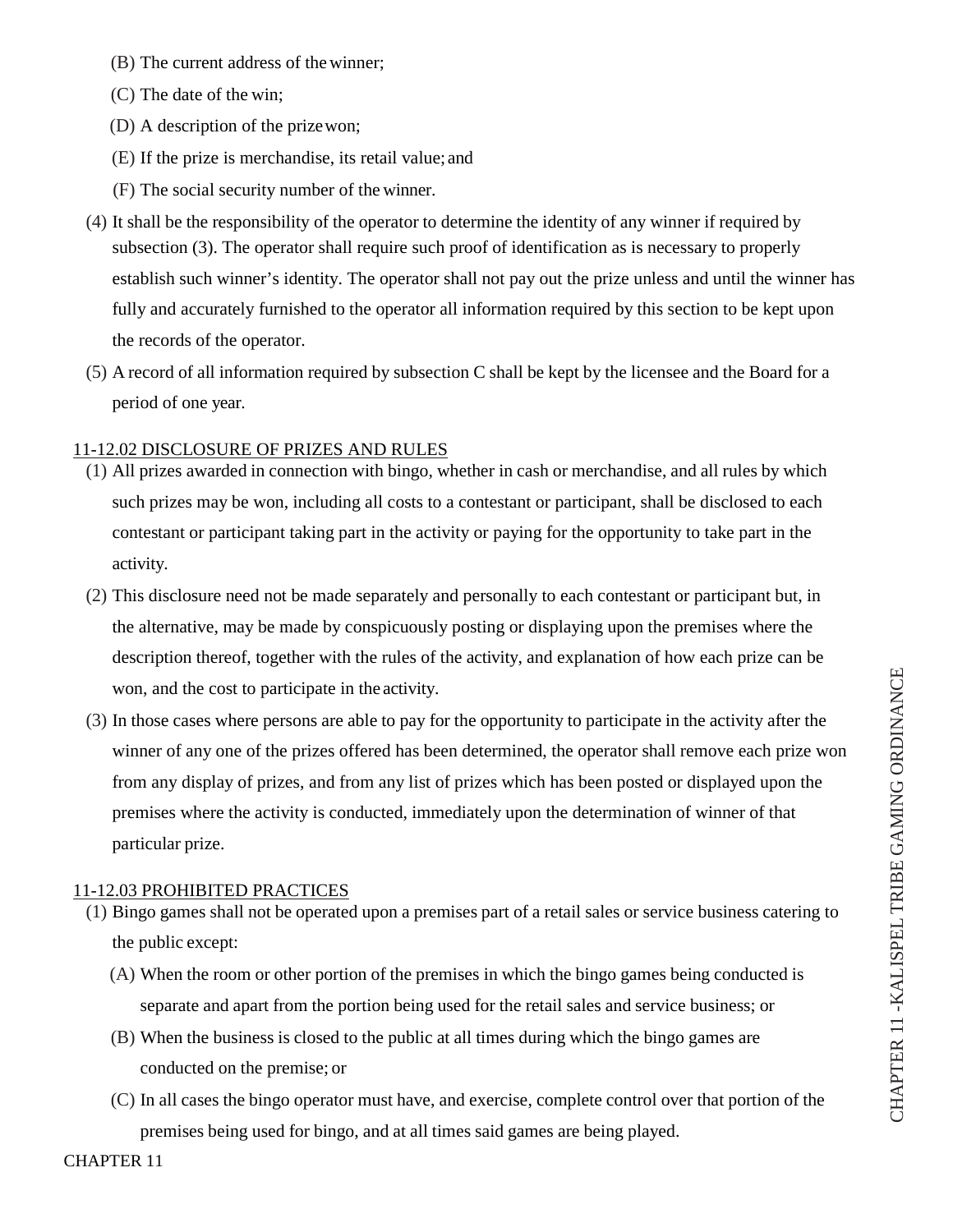- (D) Nothing in this subsection shall prohibit the sale of food or beverages to bingo game patrons.
- (2) No person who is under the age of eighteen (18) years shall participate, nor be allowed to participate in any manner in the operation of any bingo game subject to all applicable Tribal laws, ordinances, policies and procedures.
- (3) Notwithstanding (4), no person under the age of eighteen (18) years shall be allowed in the room or rooms where a bingo game is being conducted.
- (4) Notwithstanding (3), (4) and (5), whenever alcoholic beverages are being served in the same room in which a bingo game is being conducted, no one under the age of twenty-one (21) shall be allowed in the same room.
- (5) No person visibly intoxicated or visibly under the influence of any narcotic shall be allowed to play or operate any bingo game.
- (6) It shall be the responsibility of those persons physically operating the bingo game to determine that no unauthorized person is allowed to participate in any manner in the operation of or play in any bingo game or allowed to enter the room where a bingo game in being conducted.

#### 11-12.04 BINGO CARDS AND EQUIPMENT

- (1) Bingo cards shall be sold, and paid for, only in advance for use in a specified game or specified number of games.
- (2) All sales of bingo cards shall take place upon the premises and upon the occasion that the bingo games for which the card is being sold are being conducted.
- (3) Persons shall be allowed to play in a bingo game for free or without paying any other normal and usual charge only in strict accordance with duly adopted policies and procedures of the Tribe.
- (4) The maximum number of free bingo cards which may be awarded as a prize for any one bingo shall be in strict accordance with duly adopted policies and procedures of the Tribe.
- (5) No bingo game shall be conducted to include a prize determined other than by the matching of letters and numbers on a traditional type of bingo card with letters and numbers called by the operator, in competition among all players in the bingo game.
- (6) No equipment or devices shall be used directly in the operation of a bingo game except bingo cards, a device from which letters or numbers are obtained to call, balls or other items containing letters and numbers to call, equipment or devices used for the purpose of displaying numbers and letters called to the public, and such furniture and sound amplification system as is necessary for the convenience and comfort of the players and operators.
- (7) Each numbered ball, or other device, used in the bingo game for selection of numbers to be called or played shall be the same weight as each of the other balls, or devices, used for that purposed in that game.

CHAPTER 11 (8) The signature of the person or persons preparing the detailed daily record and the signature of the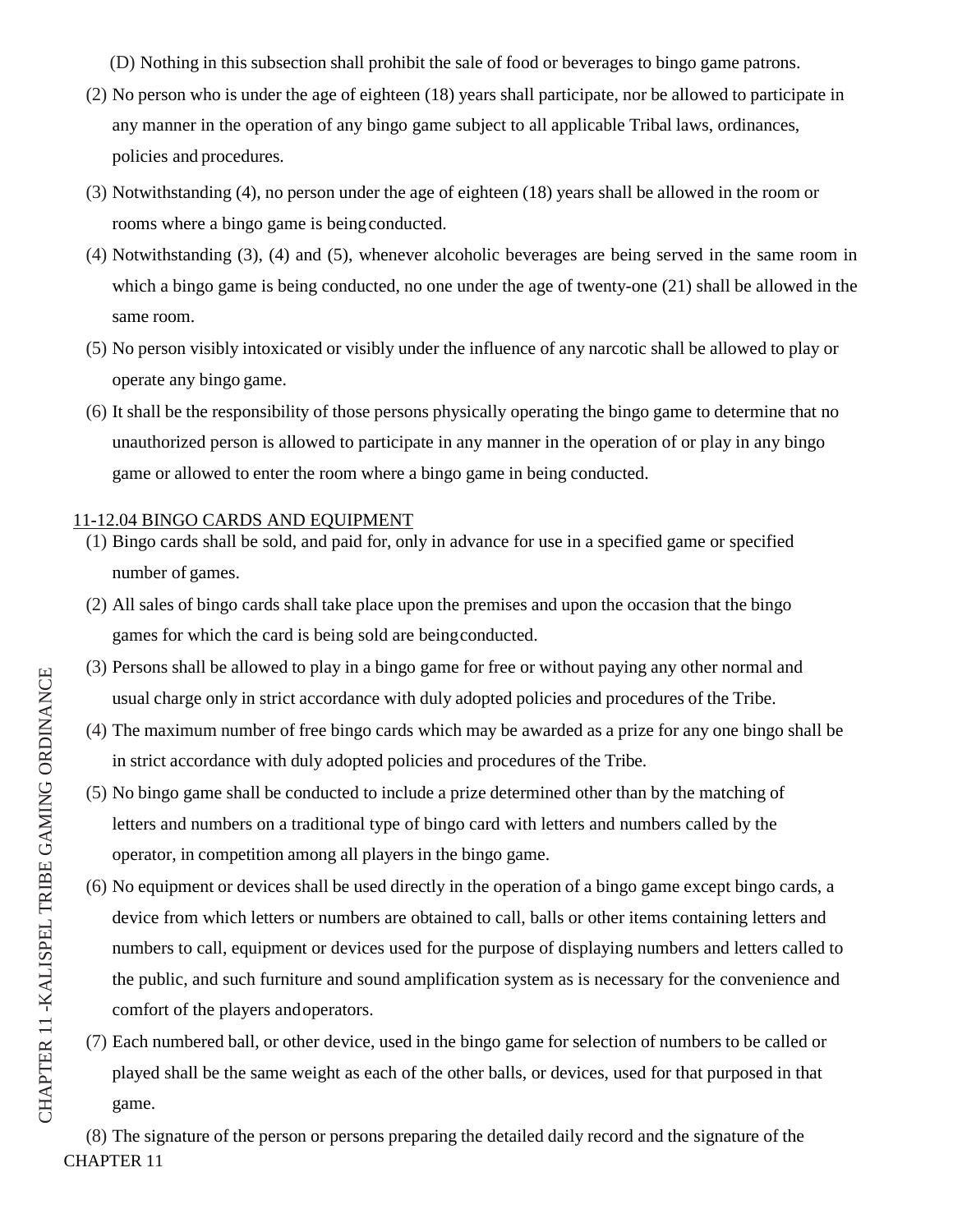# SECTION 11-13: PUNCH BOARDS AND PULLTABS

# 11-13.01 OPERATION

- (1) No person under the age of eighteen (18) years and no person visibly intoxicated or visibly under the influence of any narcotic shall be allowed to play or operate any pulltab or Punch board game.
- (2) Whenever alcoholic beverages are being served in the same room in which a Punch boards and pulltab games are being conducted, no one under the age of twenty-one (21) years shall be allowed in the same room.
- (3) It shall be the responsibility of the person physically operating the pulltab or Punch board game to determine that no unauthorized person is allowed to play.
- (4) No licensee shall license the display or operation of any pulltab or Punch board game which may have in any manner been marked, defaced, tampered with or otherwise place in a condition, or operated in a manner, which may deceive the public or which affects the chances of winning or losing upon the taking of any chance thereon.
- (5) No licensee shall display any Punch board:
	- (A) To which any key to any winning number, or symbol, exists other than a key which is furnished to the operator, which key designates the color codes or all chances on that board without regard to whether or not such chances or designated winner; or
	- (B) Which has taped sides, corners, or edges.

# 11-13.02 PRIZES

- (1) All prizes in pulltab and Punch board games shall be in cash or in merchandise. Prizes may not involve the opportunity of taking an additional chance or chances on another Punch board or of obtaining another pulltab or pulltabs unless the customer specifically asks for such.
- (2) Where the prize involves the opportunity to punch again on the same Punch board, all prizes must be awarded for each such punch which is not less than the highest amount of money, or worth not less than the most valuable merchandise prize, which might otherwise have been won by the punch for which the opportunity to take the second punch was awarded.
- (3) No Punch board which offers as a prize the opportunity to take another punch on that board shall be sold or placed out for play unless that particular style and set up board has been approved in advance by the Kalispel Tribal Gaming Board. Each such board must clearly indicate on its face the terms and conditions under which the opportunity to obtain the second, or step-up punch may be obtained and the prizes which may be won by the step-up punch.
- (4) All prizes shall be displayed in the immediate vicinity of the Punch board or pulltab game and such prizes shall be in full view of any person prior to that person purchasing the opportunity to play.<br>When a prize is cash, then the money itself shall not be displayed, but a coupon designating the cash

CHAP TER

R 11 -KA

LIS PEL

L TRIBE

GAMI  $\mathsf{Z}$ ロ

ORDINANCE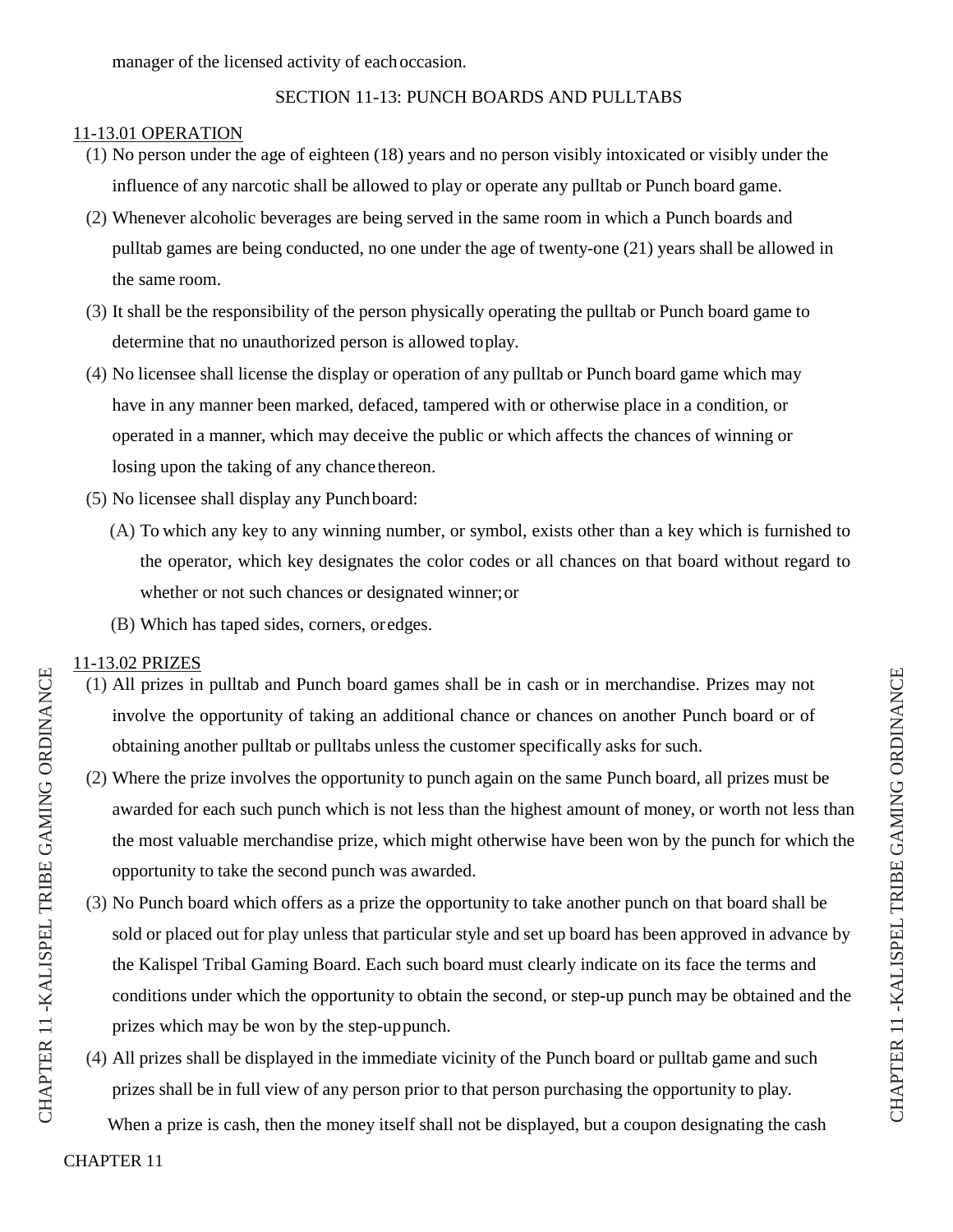amount represented thereby available to be won shall be substituted therefore in any display which also includes merchandise prizes.

- (5) The cash prizes to be awarded in connection with punch boards and pulltabs series in connection with which only cash prizes are awarded shall be clearly and fully described or represented by a coupon displayed upon the prize flare attached to the face or displayed in the immediate vicinity of the pulltab game.
- (6) Displayed prizes shall be so arranged that a patron can easily determine which prizes are available from any particular Punch board or pulltab game located upon the premises.
- (7) Upon determination of a winner of a merchandise prize, the operator shall immediately remove that prize from any display and present it to the winner.
- (8) Immediately upon determining the winner of any cash prize with a retail value of five hundred (500) dollars or more, but prior to award of the prize, the licensee shall conspicuously delete all references to the prize being available to players from any flare, Punch board or pulltab game upon which such reference may appear, and from any other list, sign, or notice which may be posted, in such a manner that all future patrons will know the prize is no longer available. The prize shall then be paid or delivered to the winner forthwith.
- (9) No licensee shall offer to pay cash in lieu of merchandise prizes which may be won.
- (10) When and if required by the United States Internal Revenue Code, a record shall be made by the licensee of the win. Any required record shall contain:
	- (A) The full name of the winner;
	- (B) The current address of the winner;
	- (C) The date of the win;
	- (D) A description of the prize won; and
	- (E) If the prize is merchandise, its retail value.
- (11) It shall be the responsibility of the licensee to determine the identity of any winner if required by subsection (10) and the licensee shall require such proof of identification as is necessary to properly establish the winner's identity. The licensee shall not pay out any prize unless and until the winner has fully and accurately furnished to the licensee all information required by this section to be kept upon the records of the licensee.
- (12) Every licensee shall keep all necessary records required by subsection (10) and shall display the same to any member of the public, or Board upon demand.
- (13) For purposes of this section, the retail value of a merchandise prize shall be the amount actually paid therefore by the licensee plus fifty (50) percent of that actual cost.
- (14) No operator shall put out for play any Punch board or pulltab game that does not contain the following minimum percentage in prizes: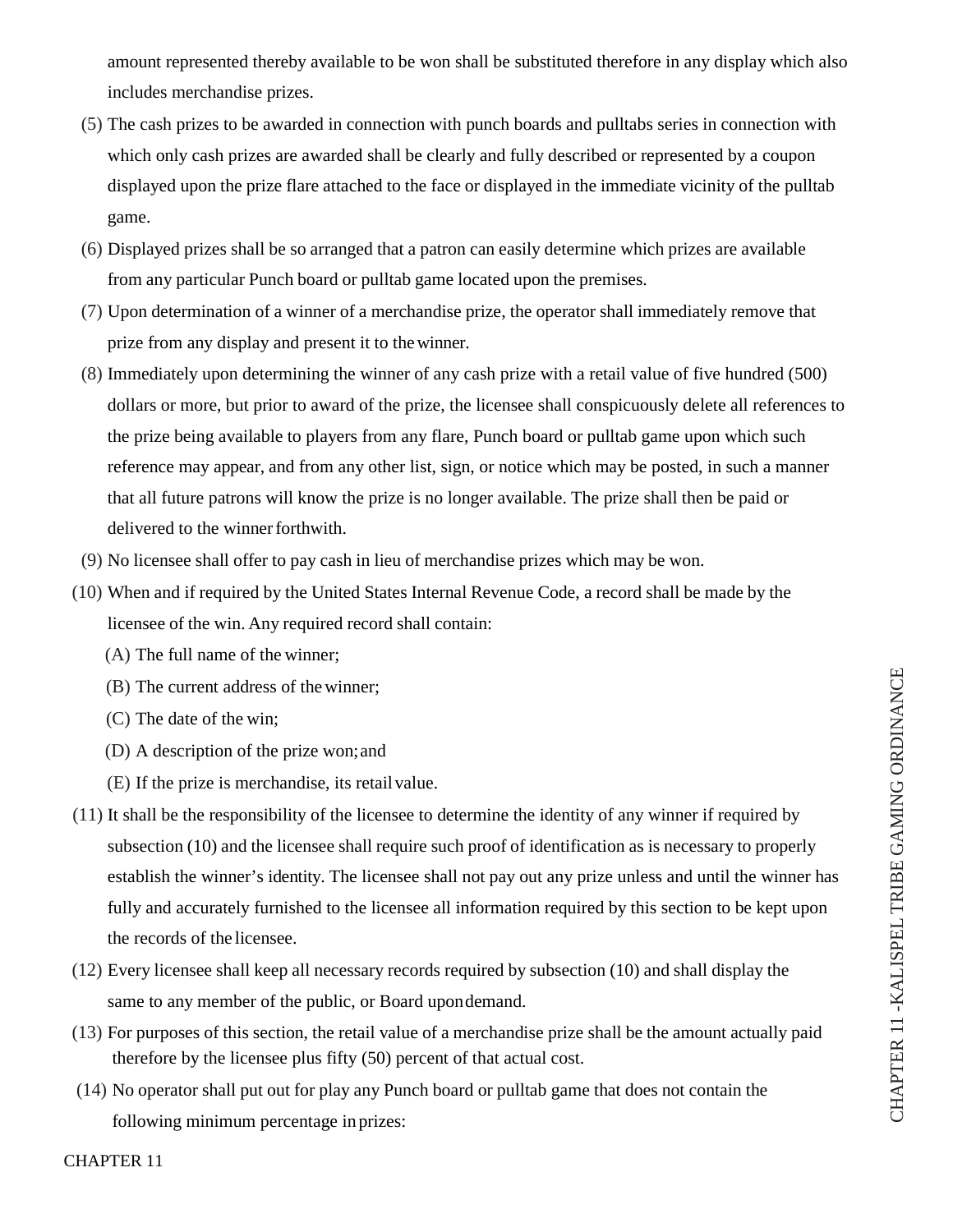- (A) Punch boards a minimum of sixty (60) percent respecting each Punch board placed out for public play;
- (B) Pulltabs a minimum of sixty (60) percent respecting each series of pulltabs out for play.
- (C) For the purpose of determining the percentage of prizes offered on any Punch board, or in any pulltab series under this section, total merchandise prizes shall be computed at the amount actually paid therefore by the operator plus fifty (50) percent of that actual cost.
- (D) Single cash prizes on punch boards/pulltabs shall not exceed:
	- (i) One thousand (1,000) dollars in cash; or
	- (ii) A merchandise prize, or combination merchandise prize, for which the licensee has expended more than one thousand (1,000) dollars.

# 11-13.03 SPECIAL LIMITATIONS ON PULLTABS

- (1) No pulltabs shall be placed out for public play unless the total number of pulltabs originally in the series shall be clearly disclosed on the face of the flare advertising the prizes available from that series of pulltabs.
- (2) No pulltab shall be added to a series of pulltabs after that series has been received on the reservation.
- (3) No pulltab series, or any portion thereof shall be placed in play until any other series of pulltabs previously in play has been played out or permanently removed from public play.
- (4) No pulltab once placed out for public play shall be removed from play until the series is permanently removed from public play, except only:
	- (A) Those pulltabs actually played by customers;
	- (B) Those pulltabs removed by representatives of the Tribal Council; and
	- (C) Those pulltabs temporarily removed during necessary repair or maintenance of the gambling facility.
	- (D) Excepting those pulltabs removed under (2) and (3) above, once a pulltab has been removed from public play it shall not again be put out for public play.
- (5) No person shall put out any pulltab series for public play unless the entire series is initially put out for public play.
- (6) No pulltab series shall be put out for public play which contains more than twelve thousand (12,000) individual pulltabs.
- (7) Pulltabs shall be constructed so that it is impossible to determine the covered or concealed number, symbol, or set of symbols, on the pulltab until it has been dispensed or otherwise sold for consideration to and opened by the player, by any method or device, including the use of a marking, variance in size, variance in paper fiber, or light.
- (8) No person with knowledge or in circumstances whereunder he reasonably should have known, shall possess, display, put out for play, sell or otherwise furnish to any other person any pulltab series or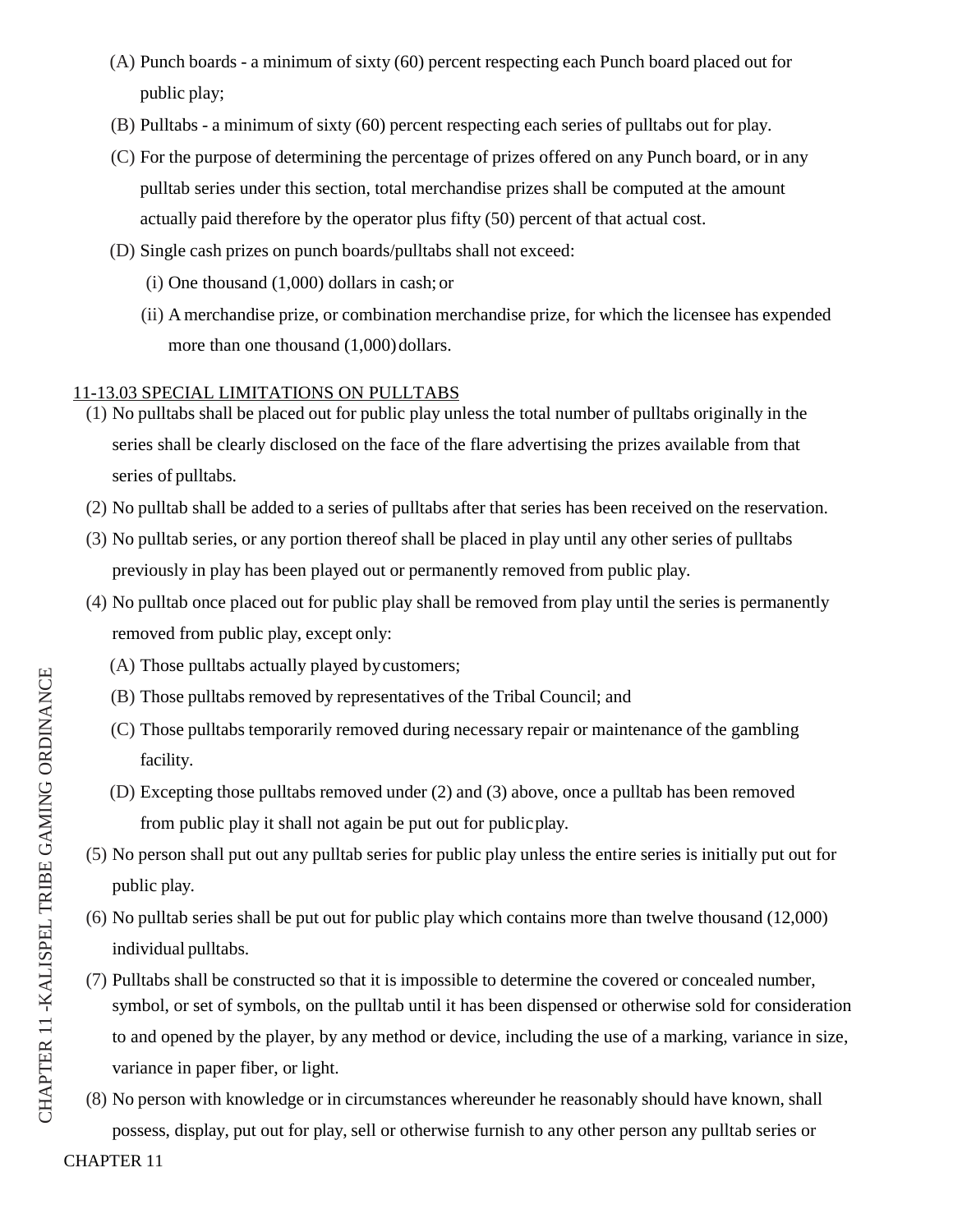pulltab from any series:

- (A) In which the winning pulltabs have not been completely and randomly distributed and mixed among all other pulltabs in the series; or
- (B) In which the location, or approximate location, or any of the winning pulltabs can be determined in advance of opening the pulltabs in any manner or by any device, including any pattern in the manufacturer, assembly or packaging of the pulltabs, by any marking on the pulltabs or container, or by the use of light, or;
- (C) The written record so made is maintained at the offices of the licensee and the offices of the Kalispel Tribal Gaming Board for a period of not less than five (5) years after the series is removed.

# 11-13.04 FLARES

- (1) No person shall place or have out in public view more than one flare advertising the prizes available from the operation of any Punch board or from any series of pulltabs.
- (2) The flare advertising prizes available from the operation of any Punch board or any series of pulltabs shall:
	- (A) Be placed upon the upper face or the top of any such Punch board, directly near the pulltab game, in full view of the patron;
	- (B) Clearly set out each of the prizes available and the number or symbol which wins prizes;
	- (C) Set out the winning numbers or symbols for prizes or merchandise valued in amounts specified in previous or letter sections of this Ordinance, in such a manner that each may be easily and clearly deleted or marked off as each prize is won and awarded. For purposes of this subsection, the retail value of a merchandise prize shall be the amount actually paid therefore by the licensee plus fifty (50) percent of the actual cost.
- (3) Each flare describing the prizes and winning numbers or symbols for a series of pulltabs in play shall clearly set out the series number assigned to that pulltab series by the manufacturer. The series number will be place upon the flare by the manufacturer prior to the series being sold to an operator.

# 11-13.05 BUSINESS RESTRICTIONS

(1) No licensee shall buy, receive or otherwise obtain any Punch board, pulltab, related equipment, or merchandise or prizes to be awarded in connection with such activities, except upon the basis of a cash transaction, nor shall any operator license any manufacturer or distributor or anyone connected therewith, to acquire any interest, including a security interest, in any such equipment or merchandise. A cash transaction shall include payment or payments by check: PROVIDED, that each check is presented for pay into the banking system by the end of the second business day following the day the check is written.

CHAPTER 11 (2) No contract shall be made or entered into whereby an operator agrees to deal in, purchase, or operate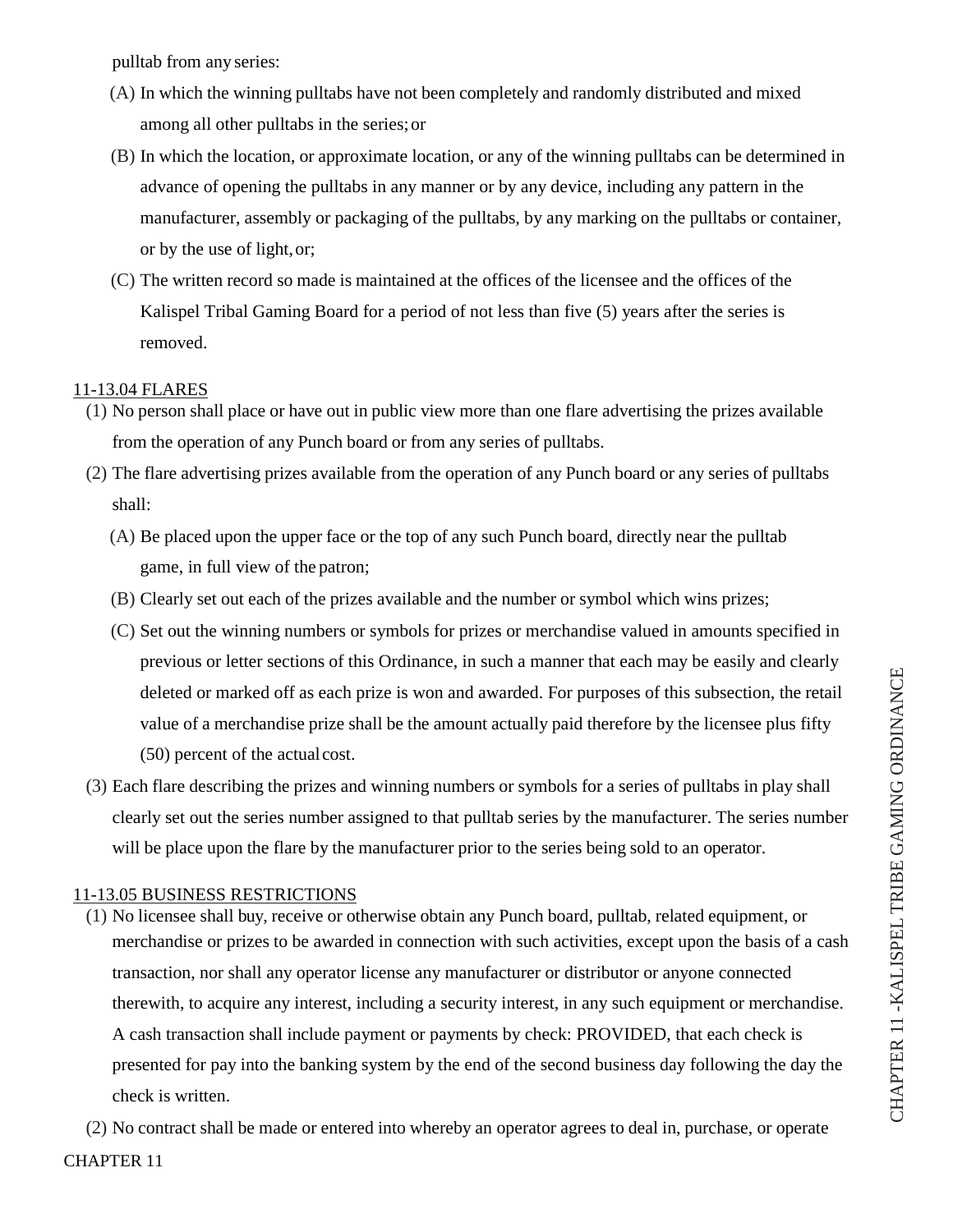any particular brand or brands of gambling equipment to the exclusion of any other brand or brands of gambling equipment.

- (3) No manufacturer or distributor, or his employee, shall directly or indirectly solicit, give, offer to, or receive from any licensee or any employee thereof any gifts, discounts, loans of money, premium, rebates, free merchandise of any kind, treats or services of any nature; nor shall any operator or employee thereof directly or indirectly solicit, receive from, or give or offer to any manufacturer or distributor, or his employee any gift, discount, loans of money, premium, rebates, free merchandise of any kind, treats or services of any nature whatsoever: PROVIDED, that nondiscriminatory discounts offered to all parties on the same condition shall be licensed.
- (4) No manufacturer, distributor, or distributors representative shall sell to any person upon the reservation, or solicit from any such person, and order for any gambling or related equipment, merchandise, property or service, contingent upon that person or another purchasing or ordering any other gambling or related equipment, merchandise, property or service, shall not vary upon whether or not that person, or another, purchases or orders some other equipment, merchandise, property or service.
- (5) No person shall enter an agreement, express or implied, with any other person which requires any person to purchase exclusively from any person.

### SECTION 11-14: RECORDS

#### 11-14.01 RECORDS – BINGO AND LOTTERY

The Tribe, or any agency or department of the Tribe, when operating a bingo game, lottery or other gaming activity shall keep and maintain a set of permanent records of all the activities. These records shall be kept by the month and shall include but not necessarily be limited to the following:

- (1) The gross receipts from the conduct of each of the activities licensed.
- (2) Full details of all the expenses relating to each of theactivities.
- (3) Total Amount of cash prizes actually paid out and the total of:
	- (A) The cost of the Tribe or licensee, and
	- (B) The total estimated retail value of all merchandise prizes actually paid out.
- (4) Total amount of the gross receipts from each licensed activity which has been retained by the licensee or Tribe.
- (5) Records which clearly show in detail how those proceeds from each activity were used or disbursed by the licensee or Tribe.
- (6) All compensation, in whatever form, paid to any person by the licensee or the Tribe for any work connected with the management, promotion, conduct or operation of the licensed activities, including the description of the work performed by each person.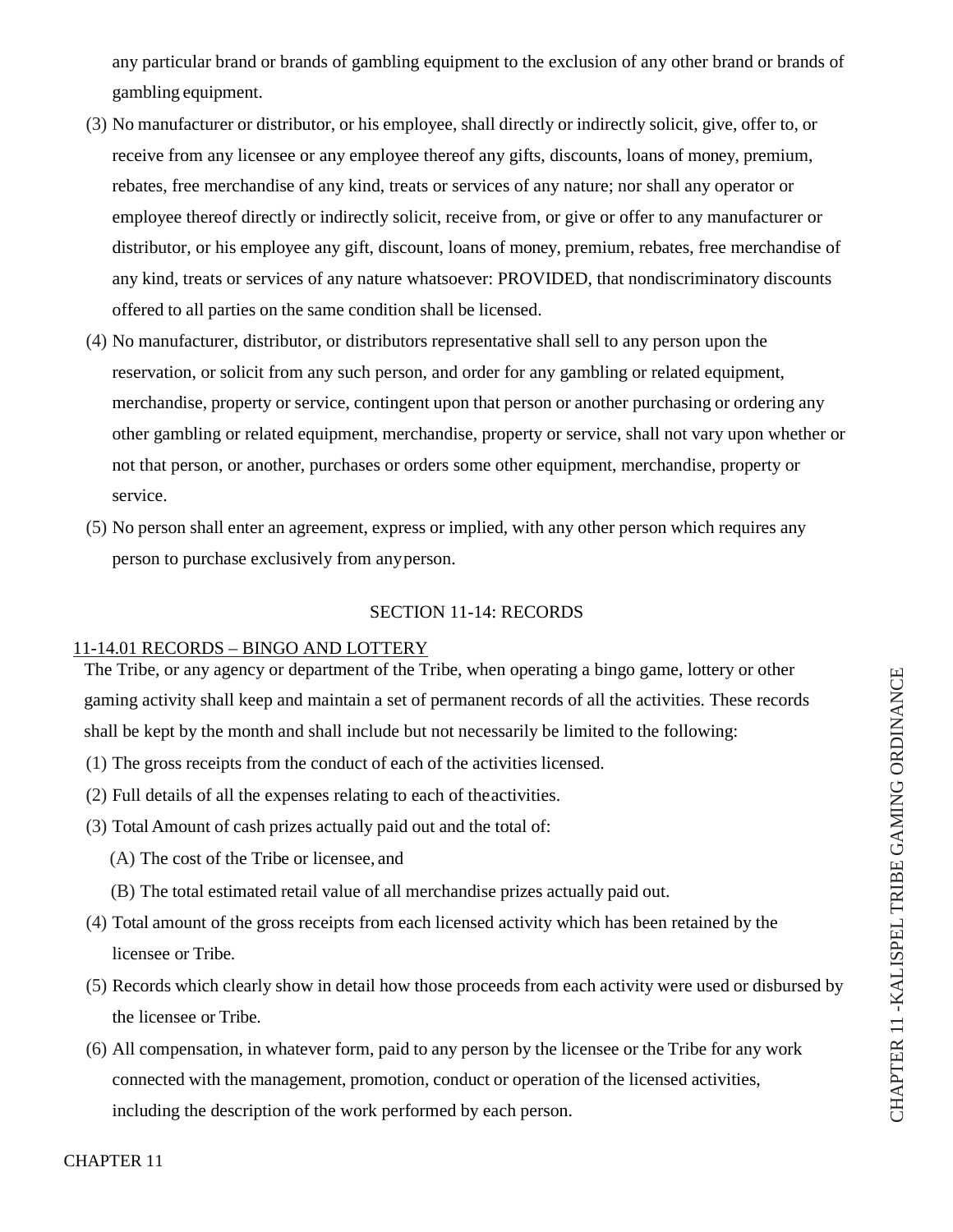(7) Each of these records shall be maintained for a period of not less than 5 years from the end of the fiscal year for which the records are kept unless released by the Tribe from this requirement as to any particular records.

### 11-14.02 CENTRAL ACCOUNTING SYSTEM REQUIRED - ALL OTHER GAMBLING

Each licensee shall establish and maintain a central accounting system in a form prescribed by the Board for all activities conducted in conjunction with gambling. Licensees shall obtain accounting forms which have been approved by the Board or machine copies of such forms. Every licensee is required to keep accurate and detailed records of all receipts from admission, food, merchandise or refreshment for not less than three (3) years from the end of the fiscal year for which the record is kept unless released by the Board for this requirement as to any particular records. Such system shall contain, but not be limited to, the following items:

- (1) There shall be adequate personnel and physical areas to provide for the following minimum separation of duties:
	- (A) A banker, cashier, or count room to handle the original bankroll, provide coin and/or chips to the games and redeem chips and cash checks for the players;
	- (B) A runner to transport money, chips and lockboxes between stations.
	- (C) Pit bosses, each of whom shall supervise the operation of not more than six gambling stations and who shall supervise the transfer of lockboxes and chips/change trays to the count room;
	- (D) An area for the counting of money which is segregated from the area in which gambling is conducted. All money received in connection with gambling shall be brought to this area for counting. Once any such money has been brought to this area, three persons shall be assigned to the count area with a minimum of two in the counting area at all times.
- (2) The beginning bankroll shall be verified by at least two persons who shall sign such verification.
- (3) There shall be documentation containing verifying signatures for the transfer of money between any two stations.
	- (A) All count/fill slips shall be used sequentially, VOIDED count/fill slips will be signed by two persons and retained with accounting records.
	- (B) ALL UNUSED count/fill slips shall be retained along with other count/fill slips for accounting records.
- (4) All games shall be numbered and provided with lockboxes and money paddles. The money paddle shall remain in the lockbox slot whenever it is not in use. The money slot of the lockbox shall not exceed three and one-half (3 1/2) inches in length and one-half (1/2) inch in width.
- (5) The keys to all lockboxes are to be kept in the count room at all times and the lockboxes are to be opened only in the count room by the count room personnel.

CHAPTER 11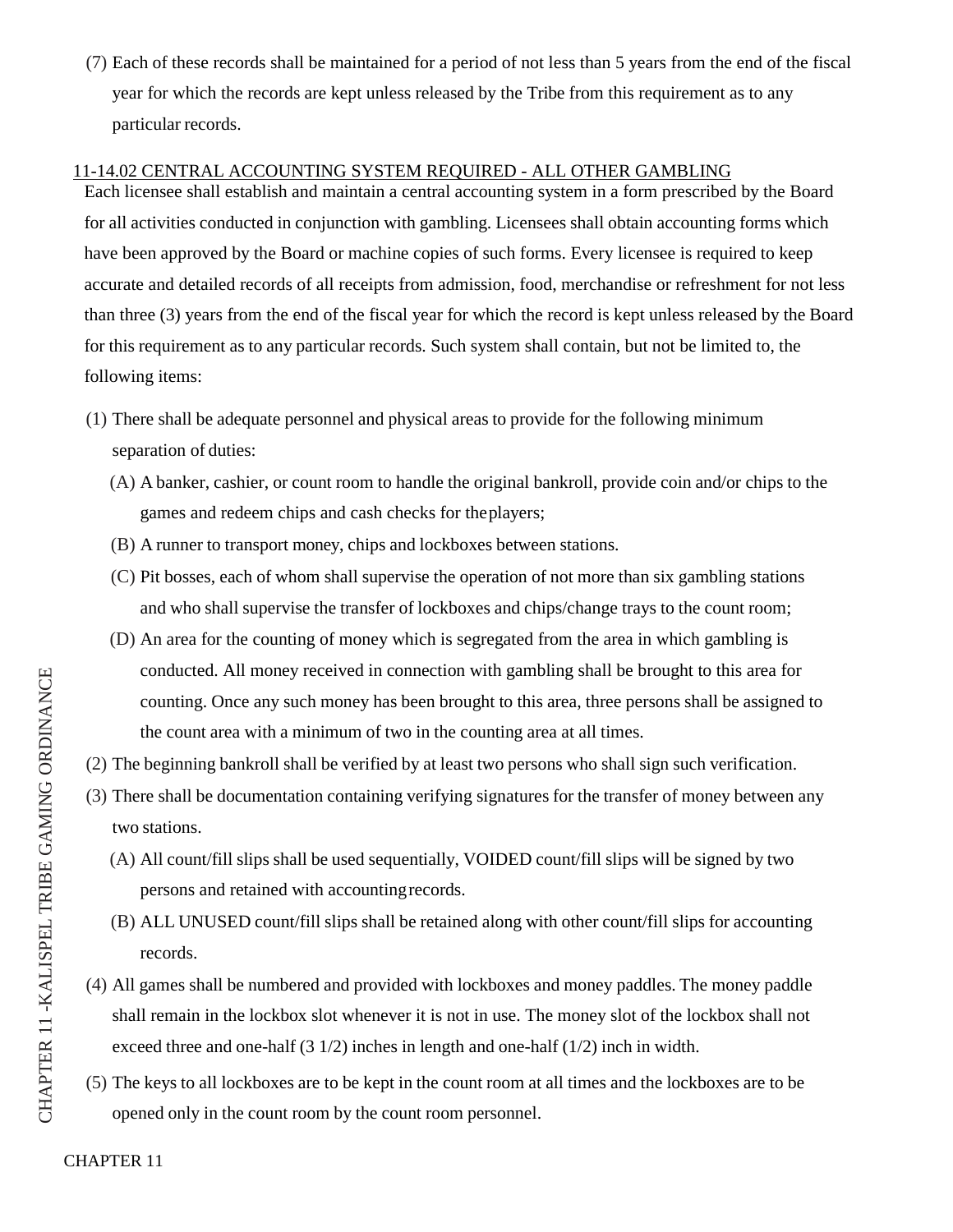- (6) All games are to be played using coin or chips and all currency tendered by the players shall be exchanged for coin or chips and immediately placed in the lockbox by the dealer.
- (7) All money and chips shall be transferred to the count room at the end of the day for final tabulation, reconciliation, and verification.
- (8) The final tabulation and reconciliation shall be verified by at least three (3) count room personnel who shall sign such verification.
- (9) Access to the count room and the bankers and/or cashier's areas shall be restricted to the persons assigned to those functions and to the runner(s) who transport money or chips to or from those stations.
- (10) Records shall provide sufficient detail to determine the net receipts of each activity conducted.
- (11) The records shall contain a reconciliation of the ending cash on hand to net receipts.

#### 11-14.03 INSPECTION OF PREMISES, RECORDS AND DEVICES

All premises at which a licensed activity takes place, or any premises in any way connected physically or otherwise with a licensed business, including vehicles used in connection therewith, shall at all times by open to inspection by the Board or its authorized representatives.

At any time during which a licensed activity is being operated upon a premises, the Board and any authorized representative of the Board, may enter upon the premises without advance notice and:

- (1) Make a count of all moneys received during the operation of the licensed activity located on the premises, inspect all receipts for prizes which have been awarded by the licensee.
- (2) Inspect any of the other records of the licensee, or of any member that directly participates in the management, operation or promotion of a licensed activity, or of any employee of the licensee, or of any operator of the licensed activity.
- (3) Inspect, including the dismantling of, all pieces of equipment or parts thereof, or devices of any nature, which are being used to conduct the licensed activity.
- (4) When the Board or its authorized representative discovers facts that leads it to believe that there is a reasonable probability that Tribal law has been or is being violated by the licensee or its employees or operators, remove to another location or locations for further inspection and investigation, any and all records and any and all equipment, parts thereof, and devices of any nature located upon the premises related to the operation of the licensed activity.
- (5) Monitoring all gaming activities in facilities to ensure compliance with all Tribal, state and federal laws, rules and regulations regarding Indian gaming, through physical and recorded electronic surveillance methods, with sufficient number(s) of onsite personnel. Limited exceptions to monitoring include ensuring recorded surveillance coverage with appropriate documentation while personnel are outside the monitoring room to address an issue while in the same gaming location or a brief emergency situation in which monitoring is maintained through Tribal Police or recorded surveillance with notification to TGA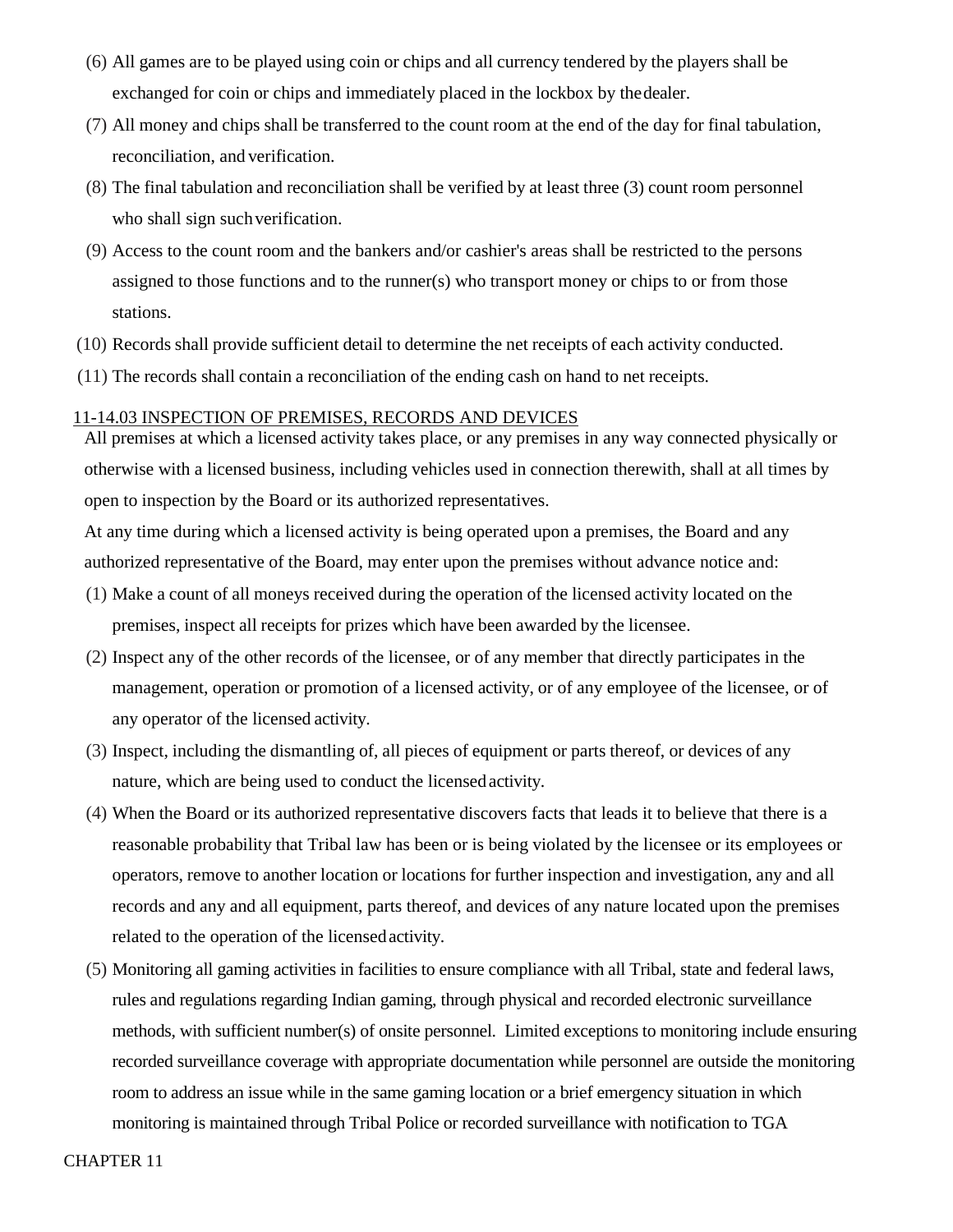management.

(6) All receipts shall be issued to the licensee of the activity which shall list and describe each record and each piece of equipment, or part thereof, and device which has been removed from the premises. Each such record, piece of equipment, part thereof, and device so removed shall be returned to the premises or to the address of the licensee within seventy-two (72) hours, except Saturdays, Sundays, and Tribal legal holidays after its removal in as good a condition as it was in when removed, unless the Board determines that the record, equipment or device so removed are necessary for an ongoing investigation of possible violation of this Ordinance by the licensee or its employees or operators. The Board shall notify the licensee by certified mail of this determination.

### 11-14.04 ALL RECORDS SUBJECT TO TRIBAL AUDIT

Any and all records of a licensee, its employees, any of its members that directly participate in the management, operation or promotion of a licensed activity, or any operator of a licensed activity, including but not limited to, those which are required to be kept or which relate in any manner to any requirement of state law or of a rule of the Tribe, shall be subject to an audit by the Board or any of its authorized representatives, without notice:

PROVIDED, that unless otherwise provided elsewhere in these rules, such an audit must be begun between the hours of 8:00 AM and 5:00 PM on a week day other than a holiday, or during the hours in which the activity is being actually operated, and performed upon the premises of the licensee where the records are located.

In the event of audit by the Board, or any of its authorized representatives, the licensee shall immediately provide all such records, provide a place where such audit may be performed and rendered such reasonable assistance to the Board and its representatives in inspecting such records as may be requested.

# SECTION 11-15: MANAGEMENT CONTRACTS

#### 11-15.01 TRIBAL APPROVAL REQUIRED

- (1) Any management contract for the operation and management of Class II and Class Ill gaming activity must be submitted to the Tribe for approval, but, before approving such contract, the Tribe shall require and obtain the following information:
	- (A) the name, address, and other additional pertinent background information on each person or entity (including persons comprising such entity) having direct financial interest in, or management responsibility for, such contract, and, in the case of a corporation, those individuals who serve on the board of directors of such corporation and each of its stockholders who hold (directly or indirectly) 10 percent or more of its issued and outstanding stock; and
	- (B) a description of any previous experience that each person listed pursuant to subsection 1(A) has had with other gaming contracts with Indian tribes or with the gaming industry generally,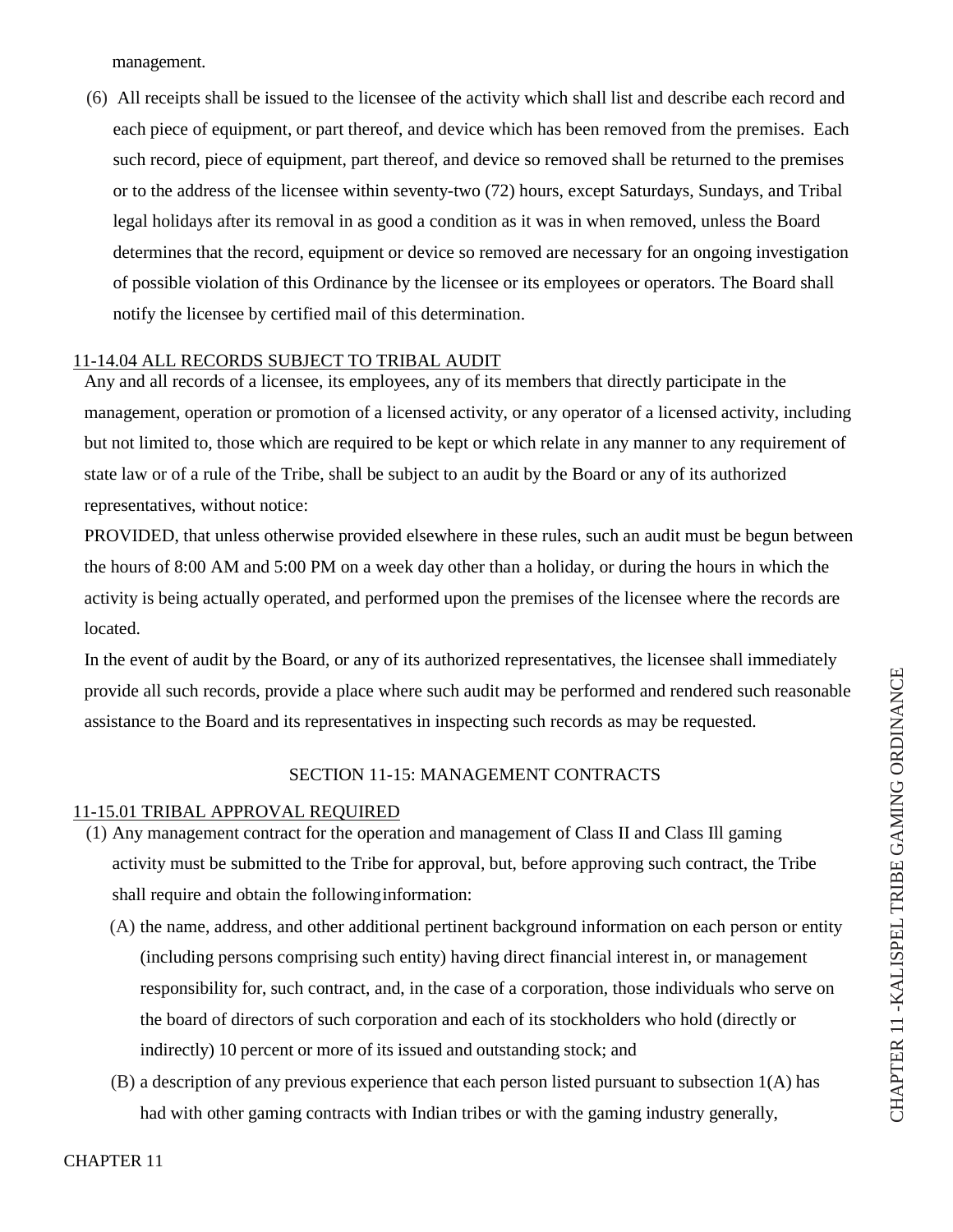including specifically the name and address of any licensing or regulatory agency with which such person has had a contract relating to gaming; and

- (C) a complete financial statement of each person listed pursuant to subsection 1(A).
- (2) Any person listed pursuant to subsection 1(A) shall be required to respond to such written or oral questions that the Tribe may propound in accordance with its responsibilities under this section.
- (3) For purposes of this Ordinance, any reference to the management contract described in Section 11- 15.01(1) shall be considered to include all collateral agreements to such contract that relate to the gaming activity.
- (4) After the Tribe has given its approval of a management contract, the Tribe shall submit such contract to the NIGC for its approval. No such contract shall be valid and operational until the NIGC has approved it.
- (5) In making the determination to approve management contracts, when the Tribe has submitted competing bids or proposals involving gaming wherein the bids or proposals will provide substantially the same return to the Tribe and its membership, the Tribe shall give preference to tribal members and cooperative associations of Tribal members over non- Tribal members. Further, preference will be given to non-member Indians and cooperative associations of non-member Indians over non-Indians.

# 11-15.02 APPROVAL OF MANAGEMENT CONTRACTS

The Tribe shall approve any management contract only if it determines that such contract is in compliance with the provisions of this Gaming Ordinance, and provides at least:

- (1) for adequate accounting procedures that are maintained, and for verifiable financial reports that are prepared, by or for the Tribe on a monthly basis;
- (2) for access to the daily operations of the gaming to appropriate tribal officials who shall also have a right to verify the daily gross revenues and income made from any such tribal gaming activity;
- (3) for a minimum guaranteed payment to the Tribe that has preference over the retirement of development and construction costs;
- (4) for an agreed ceiling for the repayment of development and construction costs;
- (5) for a contract term not to exceed five years, except that, the Tribe may authorize a contract term that exceeds five years but does not exceed seven years if the Tribe is satisfied that the capital investment required, and the income projections, for the particular gaming activity require additional time;
- (6) for grounds and mechanisms for terminating such contract, but actual contract termination shall not require the approval of the Tribe; and
- (7) for preference to tribal members and non-member Indians in hiring of employees for the gaming establishment and for provisions that the management contract be subject to the TERO ordinance, if one is in effect.

CHAP T

 $\Xi$  $\simeq$ R 11 - KA

LIS P E  $\mathord{\hspace{1pt}\text{--}\hspace{1pt}}$ TRIBE

GAMI  $\mathsf{Z}_1$ G

ORDINANCE

CHAPTER 11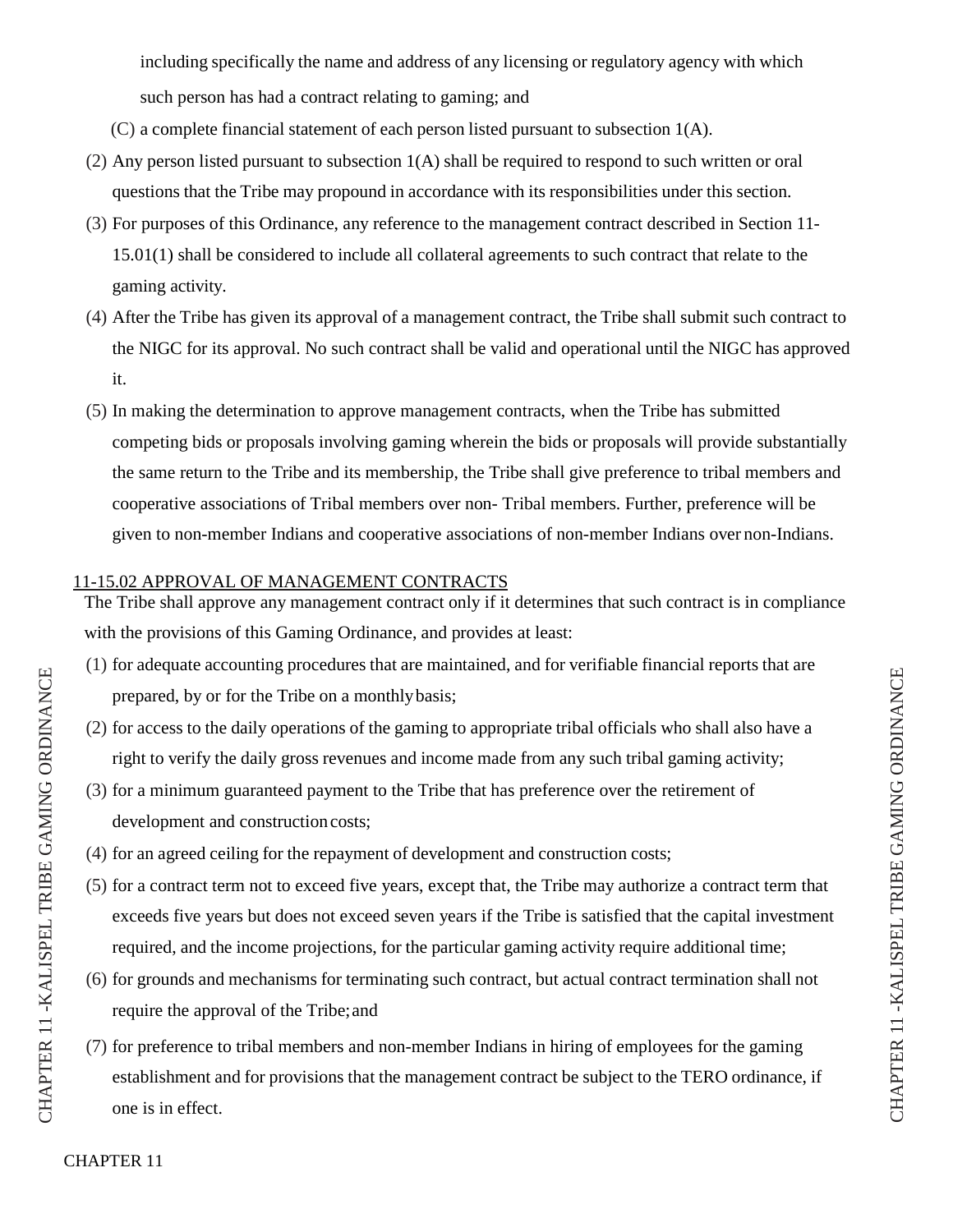(8) A designated agent for service of any official determination, order or notice of violations.

# 11-15.03 PERCENTAGE OF NET REVENUE FEES

- (1) A management contract providing for a fee based upon a percentage of the net revenues of a tribal gaming activity may be approved by the Tribe if such percentage fee is reasonable in light of surrounding circumstances. Except as provided in this section, such fee shall not exceed 30 percent of the net revenues.
- (2) The Tribe shall approve a management contract providing for a fee based upon a percentage of the net revenues of a tribal gaming activity that exceeds 30 percent but not 40 percent of the net revenues if the Tribe is satisfied that the capital investment required, and income projections, for such tribal gaming activity require the additional fee, and such contract is otherwise in compliance with this Gaming Ordinance.

#### 11-15.04 CONTRACT DISAPPROVAL

The Tribe shall not approve any contract if it determines that:

- (1) Any person listed pursuant to Section 11-15.01(1)(A) who
	- (A) has been or subsequently is convicted of any felony relating to a gaming offense; or
	- (B) has knowingly and willfully provided materially important false statements of information to the Tribe or the tribal officials who negotiate such contracts or has refused to respond to questions propounded pursuant to Section 11-15.01(2); or
	- (C) has been determined to be a person whose prior activities, criminal record if any, or reputation, habits, and associations pose a threat to the public interest or to the effective regulation and control of gaming, or create or enhance the dangers of unsuitable, unfair, or illegal practices, methods, and activities in the conduct of gaming or the carrying on of the business and financial arrangements incidental thereto;
- (2) The management contractor has, or has attempted unduly to interfere or to influence for its gain or advantage any decision or process of tribal government relating to gaming activity;
- (3) The management contractor has deliberately or substantially failed to comply with the terms of the management contract or the provisions of this Ordinance or any regulations adopted pursuant to this Ordinance of the Indian Gaming Regulatory Act.

#### 11-15.05 MODIFYING OR VOIDING CONTRACT

The Tribe shall have the authority to require appropriate contract modifications or may void any contract if it subsequently determines that any of the provisions of this Ordinance have been violated.

#### 11-15.06 CONVEYING INTEREST IN LAND

No management contract for the operation of a gaming activity regulated by this Ordinance shall transfer or, in any other manner, convey any interest in land or other real property, unless specific applicable statutory authority exists and unless clearly specified in writing in said contract.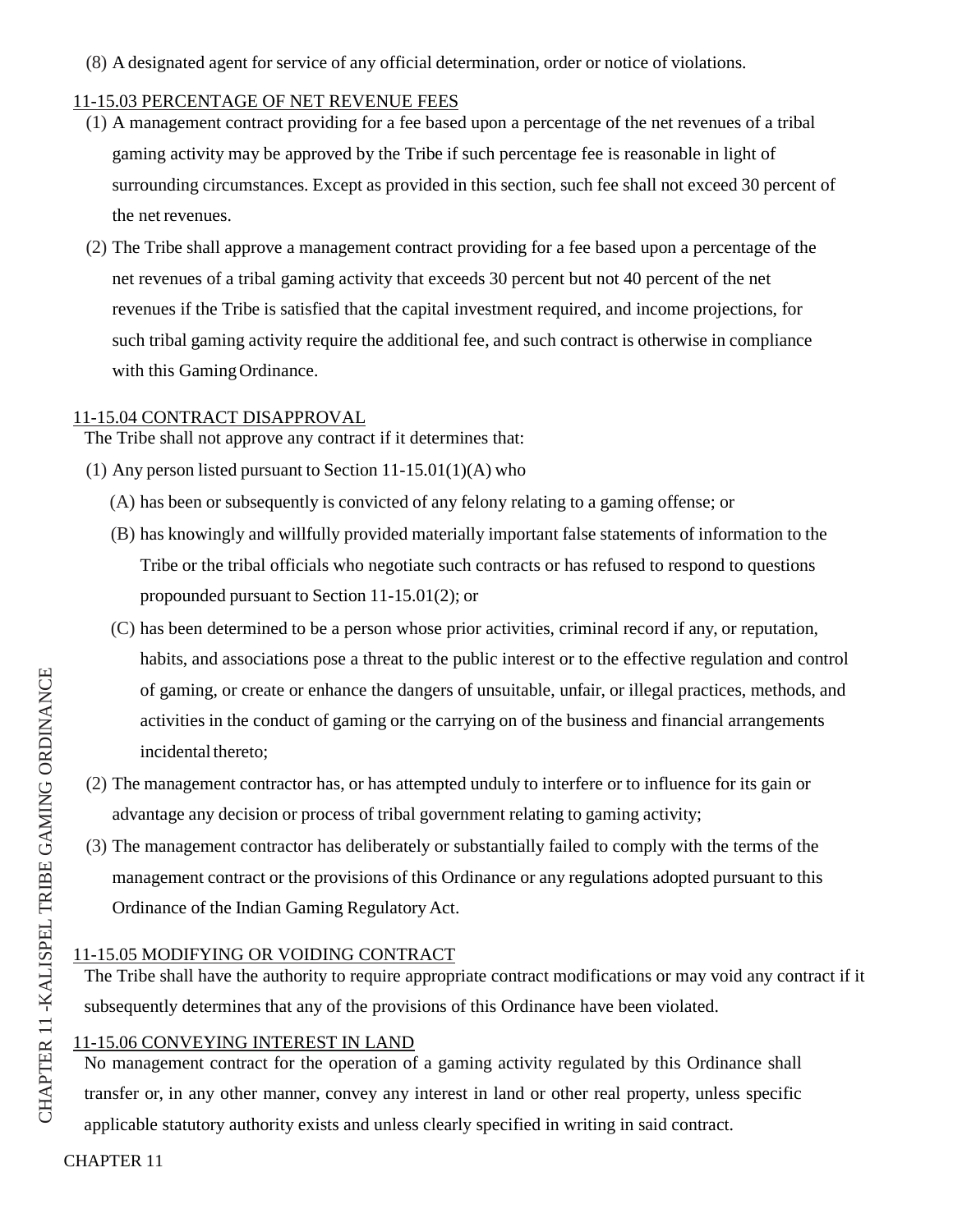#### 11-15.07 FEE FOR INVESTIGATION COST

The Tribe may require a potential contractor to pay a fee to cover the cost of the investigation necessary to reach a determination required in Section 11-15.04 of this Ordinance.

# SECTION 11-16: PATRON DISPUTE RESOLUTION

#### 11-16.01 PATRON DISPUTE RESOLUTION

Patrons with gaming-related complaints against the gaming establishment shall have as their sole remedy the right to file a petition for relief with the Board. Such complaints shall be submitted in writing. This petition for relief is not available to patrons known to be excluded or ejected from the gaming establishment on the date of the incident giving rise to the complaint, nor for the review or appeal of any exclusions or ejections of patrons as referenced under SECTION 11-19 herein. As to all gaming-related complaints, the Board shall hold a hearing within thirty (30) days of receipt of the petitioner's written complaint. The petitioner may have counsel present at the hearing. The petitioner may be allowed to present evidence at the discretion of the Board. After the hearing, the Board shall render a decision in a timely fashion. All such decisions will be final when issued. Any patron complaint must be submitted to the Board within thirty (30) days of the incident giving rise to the complaint. All claims by patrons shall be limited to a maximum recovery of \$100.00 per occurrence, and a cumulative limit of \$500.00 per patron in any twelve (12) month period, except disputes relating to a patron's entitlement to a game prize, which shall be limited to the amount of such prize. The Board's decision shall constitute the complainant's final remedy.

#### SECTION 11-17: ENFORCEMENT

#### 11-17.01 ENFORCEMENT

All provisions of this Ordinance, and any regulations that may be developed, shall be enforced by the Kalispel Tribal Police or law enforcement agency so authorized by a joint law agreement between the agency and the Tribe.

All persons who operate an activity, pursuant to a license issued under this Ordinance shall be subject to inspection of the premises in which the activity takes place and all equipment involved by the Kalispel Tribal Police. Acceptance of the license is hereby deemed to be consent of the licensee to an inspection without notice of his premises and/or equipment without the need of obtaining a Search Warrant. Failure to cooperate with the Kalispel Tribal Police officer or an officer designated through a joint agreement between the Tribe and an outside law enforcement agreement who is engaged in the enforcement of this Ordinance shall be grounds for the revocation of any license issued hereunder. When an authorized law enforcement officer has probable cause to believe that a violation of this Ordinance is taking place or has taken place the police officer shall issue the licensee a citation. If the licensee is not present, the citation shall be issued to the operator or employee present. All citations shall be referred to Tribal Court, and a duplicate copy delivered to the Board.

CHAPTER 11 The Board upon receipt of any citation may act to suspend a licensee pending final action by the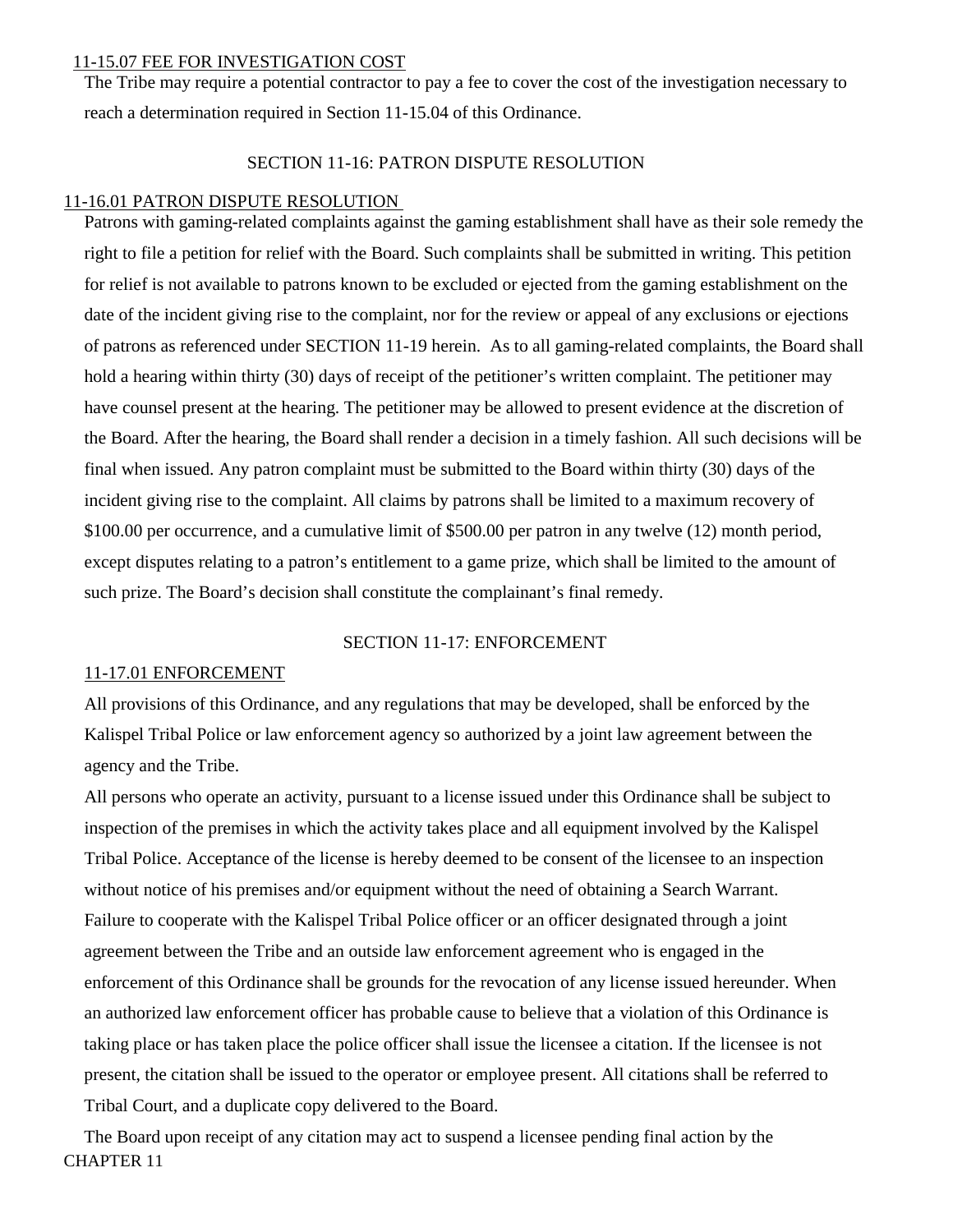Kalispel Tribal Court.

# SECTION 11-18: PENALTIES

### 11-18.01 PENALTIES

Any person, operator, player, employee of any licensee or the Tribe who violates any provision of this Ordinance or regulation adopted hereunder, shall be subject to a fine of \$5000 dollars or imprisonment of not to exceed one (1) year, or both as well as cost for prosecution, storage fees, auction and sales fees. Each day that a violation continues shall be considered a separate offense of purposes of this section. All property used or which may be used in activities in each and every separate violation of this Ordinance may become the property of the Tribe. Establishments violating the provisions of this Ordinance or other applicable laws may be forcibly closed, at the discretion of the Board. Issuance, suspension, revocation, limitations, or termination of any license is determined by the Board and such determination is final. Winnings found to have been received in violation of this Ordinance are forfeited and become the property of the Tribe.

# SECTION 11-19: EXCLUSION OR EJECTION FROM ESTABLISHMENTS

# 11-19.01 REGULATIONS REQUIRING EXCLUSION OR EJECTION OF CERTAIN PERSONS FROM LICENSED ESTABLISHMENTS

- (1) The exclusion or ejection (also referred to as a "trespass "or "barring") of certain persons from licensed gaming establishments is necessary to effectuate the policy of this Ordinance, as well as other applicable law, and to maintain effectivelythe strict regulation of licensed gaming.
- (2) The Tribal Gaming Authority may establish a list of persons who are to be permanently excluded or ejected from any licensed gaming establishment, as determined by the Kalispel Tribal Council or Tribal Gaming Authority, to pose a threat to the interests of the Tribe or to licensed gaming, or both.
- (3) Individuals who are excluded by the Kalispel Tribal Council under the provision of Chapter 5 of the Kalispel Tribe Law and Order Code ("KLOC"), may petition the Kalispel Tribal Council for review of their exclusions. Agents with the Tribal Gaming Authority shall have the sole authority to eject individuals from licensed gaming establishments. Such ejections shall be permanent subject to review only by the Executive Director of the Tribal Gaming Authority or the Executive Director's Designee. If the decision is made to modify or rescind a permanent ejection, notice shall be provided to the ejected individual by certified mail. There shall be no appeal by any individual of an ejection issued by the Tribal Gaming Authority; said decisions are final and binding.

# SECTION 11-20: AMENDMENTS AND SEVERABILITY

# 11-20.01 AMENDMENTS

All provisions of this Ordinance and any regulations promulgated hereunder are subject to revision, repeal, or amendment by the Tribal Council at any time.

CHAP T

 $\Xi$  $\simeq$ R 11 - KA

LIS P E  $\mathord{\hspace{1pt}\text{--}\hspace{1pt}}$ TRIBE

GAMI  $\mathsf{Z}_1$ G

ORDINANCE